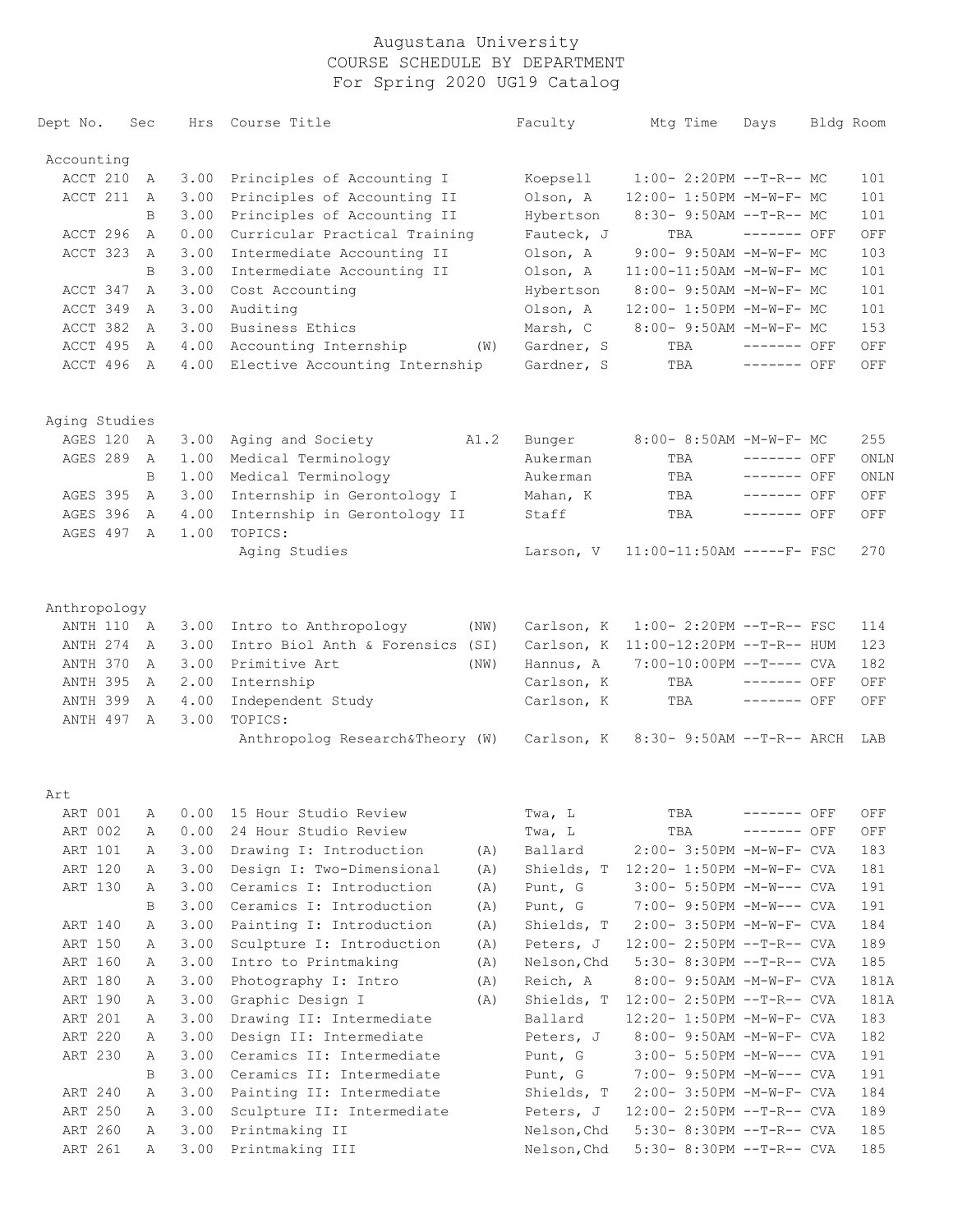| Dept No.               | Sec | Hrs           | Course Title                          | Faculty     | Mtg Time                          | Days        | Bldg Room |
|------------------------|-----|---------------|---------------------------------------|-------------|-----------------------------------|-------------|-----------|
| ART 280                | А   | 3.00          | Photography II                        | Reich, A    | 11:00-12:50PM -M-W-F- CVA         |             | 181A      |
| ART 290                | Α   | 3.00          | Art and Children<br>(A)               | Reich, A    | 8:00- 9:50AM --T-R-- CVA          |             | 182       |
| ART 301                | Α   | 3.00          | Drawing III: Advanced                 | Ballard     | 12:20- 1:50PM -M-W-F- CVA         |             | 183       |
| ART 302                | Α   | 3.00          | Drawing IV: Adv Individual Study      | Ballard     | 12:20- 1:50PM -M-W-F- CVA         |             | 183       |
| ART 321                | Α   | 3.00          | Graphic Design II                     | Shields, T  | 12:00- 2:50PM --T-R-- CVA         |             | 181A      |
| ART 326                | Α   | 3.00          | Graphic Design IV                     | Shields, T  | 12:00- 2:50PM --T-R-- CVA         |             | 181A      |
| ART 330                | Α   | 3.00          | Ceramics III                          | Punt, G     | 3:00- 5:50PM -M-W--- CVA          |             | 191       |
|                        | B   | 3.00          | Ceramics III                          | Punt, G     | 7:00- 9:50PM -M-W--- CVA          |             | 191       |
| ART 331                | Α   | 3.00          | Ceramics IV                           | Punt, G     | 3:00- 5:50PM -M-W--- CVA          |             | 191       |
|                        | B   | 3.00          | Ceramics IV                           | Punt, G     | 7:00- 9:50PM -M-W--- CVA          |             | 191       |
| ART 340                | Α   | 3.00          | Painting III: Advanced                | Shields, T  | 2:00- 3:50PM -M-W-F- CVA          |             | 184       |
| ART 341                | Α   | 3.00          | Painting IV: Adv Individ Study        | Shields, T  | 2:00- 3:50PM -M-W-F- CVA          |             | 184       |
| ART 350                | Α   | 3.00          | Sculpture III: Advanced               | Peters, J   | 12:00- 2:50PM --T-R-- CVA         |             | 189       |
| ART 351                | Α   | 3.00          | Sculpture IV: Adv Individ Study       | Peters, J   | 12:00- 2:50PM --T-R-- CVA         |             | 189       |
| ART 360                | Α   | 3.00          | Printmaking IV                        | Nelson, Chd | 5:30- 8:30PM --T-R-- CVA          |             | 185       |
| ART 361                | Α   | 3.00          | Printmaking V                         | Nelson, Chd | 5:30- 8:30PM --T-R-- CVA          |             | 185       |
| ART 380                | Α   | 3.00          | Photography III                       | Reich, A    | 11:00-12:50PM -M-W-F- CVA         |             | 181A      |
| ART 381                | Α   | 3.00          | Photography IV                        | Reich, A    | 11:00-12:50PM -M-W-F- CVA         |             | 181A      |
| ART 395                | Α   | 4.00          | Internship                            | Twa, L      | TBA                               | ------- OFF | OFF       |
| American Sign Language |     |               |                                       |             |                                   |             |           |
| <b>ASL 111</b>         | Α   | 3.00          | American Sign Language II<br>(L2)     | Bergeron    | 12:00-12:50PM -M-W-F- MC          |             | 201       |
|                        | B   | 3.00          | American Sign Language II<br>(L2)     | Steen, C    | 1:00- 1:50PM -M-W-F- MC           |             | 201       |
|                        | C   | 3.00          | American Sign Language II<br>(L2)     | Bergeron    | 2:00- 2:50PM -M-W-F- MC           |             | 201       |
|                        | D   | 3.00          | American Sign Language II<br>(L2)     | Koterwski   | 8:30- 9:50AM --T-R-- MC           |             | 201       |
|                        | Е   | 3.00          | American Sign Language II<br>(L2)     | Koterwski   | 11:00-12:20PM --T-R-- MC          |             | 201       |
|                        | F   | 3.00          | American Sign Language II<br>(L2)     | Gundersn, C | $1:00-2:20PM -T-R--MC$            |             | 201       |
| <b>ASL 211</b>         | Α   | 3.00          | American Sign Language IV             | Steen, C    | 2:00- 2:50PM -M-W-F- MC           |             | 202       |
|                        | B   | 3.00          | American Sign Language IV             | Gundersn, C | 11:00-12:20PM --T-R-- MC          |             | 202       |
| ASL 397                | Α   | 3.00          | TOPICS:                               |             |                                   |             |           |
|                        |     |               | The Whole Deaf Child                  | Steen, C    | $6:00-9:00PM -M----- MC$          |             | 202       |
| Augie Access           |     |               |                                       |             |                                   |             |           |
|                        |     |               | AUAC 011 A 3.00 Employment Attainment |             | Davis, C 11:00-11:50AM -M-W-F- MC |             | 220       |
| AUAC 013               | A   | 3.00          | Employment Internship 1               | Lamb        | TBA                               | $------MC$  |           |
| AUAC 015 A             |     | 3.00          | Employment Internship 3               | Lamb        | TBA                               | $------MC$  |           |
| AUAC 050 A             |     |               | 3.00 Self-Advocacy & Disability Aware | Lamb        | 8:30- 9:50AM --T-R-- MC           |             | 220       |
| AUAC 051 A             |     |               | 3.00 Leadership Training              | Davis, C    | $1:00-2:20PM -T-R--MC$            |             | 220       |
| AUAC 080 A             |     |               | 3.00 Consumer Math                    | Davis, C    | 9:00- 9:50AM -M-W-F- MC           |             | 220       |
| Biology                |     |               |                                       |             |                                   |             |           |
| BIOL 110 A             |     |               | 4.00 Biology & Human Concerns<br>(NS) | Mallowa     | 12:00-12:50PM -M-W-F- FSC         |             | 114       |
|                        |     |               |                                       | Lewis, A    |                                   |             |           |
|                        |     |               |                                       | Mallowa     | 12:30- 2:20PM --T---- FSC         |             | 212       |
|                        |     | Lecture & Lab |                                       |             |                                   |             |           |
|                        | В   |               | 4.00 Biology & Human Concerns<br>(NS) | Mallowa     | 12:00-12:50PM -M-W-F- FSC         |             | 114       |
|                        |     |               |                                       | Lewis, A    |                                   |             |           |
|                        |     |               |                                       | Lewis, A    | 2:30- 4:20PM --T---- FSC          |             | 212       |
|                        | C   |               | 4.00 Biology & Human Concerns<br>(NS) | Mallowa     | 12:00-12:50PM -M-W-F- FSC         |             | 114       |
|                        |     |               |                                       | Lewis, A    |                                   |             |           |
|                        |     |               |                                       | Jhnsn, Jes  | 8:30-10:20AM ----R-- FSC          |             | 212       |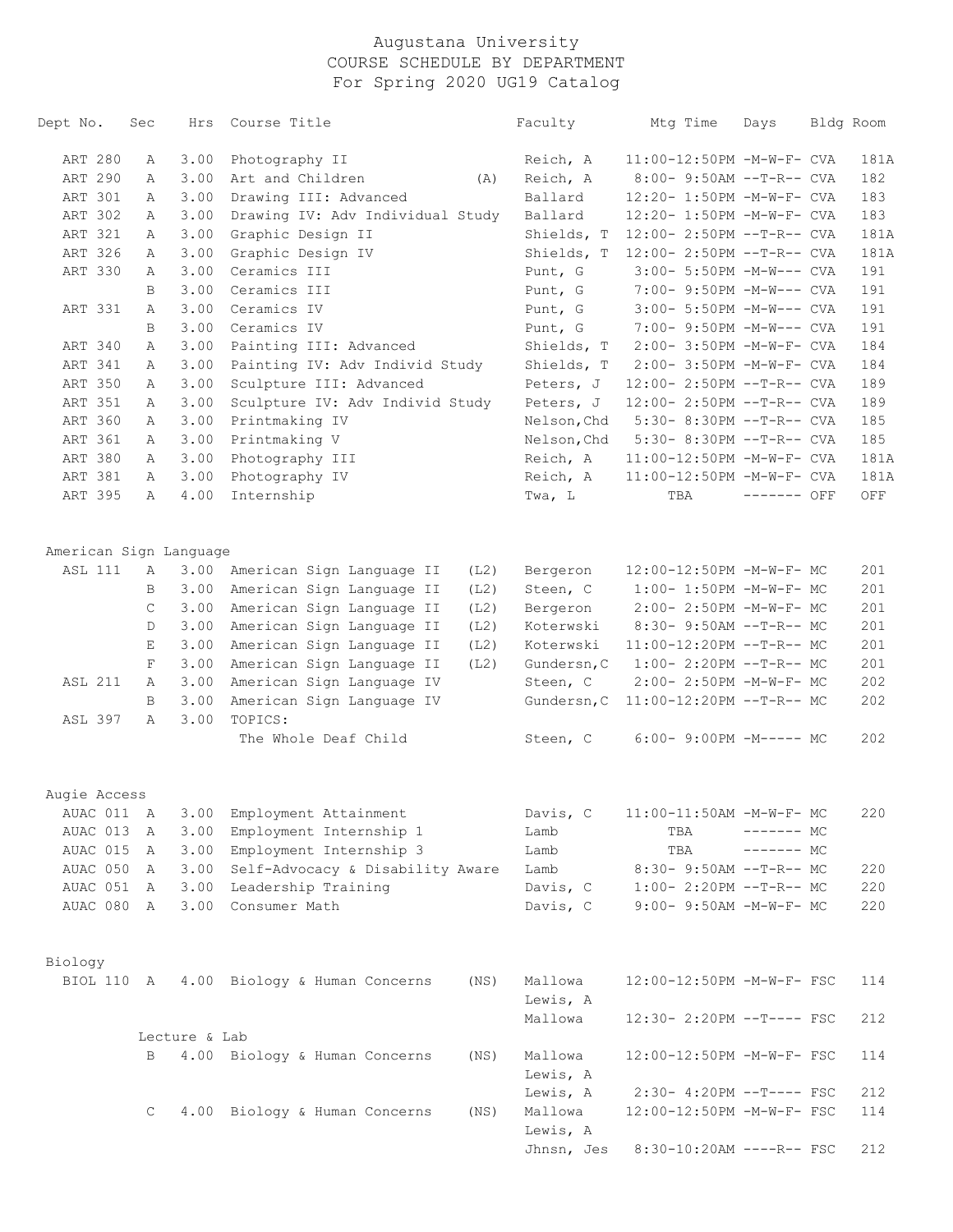| Dept No.    | Sec          |               | Hrs Course Title                          | Faculty                              | Mtg Time | Days                        | Bldg Room |
|-------------|--------------|---------------|-------------------------------------------|--------------------------------------|----------|-----------------------------|-----------|
| BIOL 121 A  |              | 4.00          | Biological Principles II                  | Matzner, S<br>Olson-Mann             |          | 9:00- 9:50AM -M-W-F- FSC    | 113A      |
|             | B            | 4.00          | Biological Principles II                  | Matzner, S<br>Beraldi                |          | 1:00- 1:50PM -M-W-F- FSC    | 113A      |
| BIOL 121L A |              | 0.00          | Biological Principles II Lab              | Matzner, S                           |          | 8:30-11:20AM --T---- FSC    | 211       |
|             | B            |               | 0.00 Biological Principles II Lab         | Matzner, S 12:00- 2:50PM --T---- FSC |          |                             | 211       |
|             | $\mathsf{C}$ |               | 0.00 Biological Principles II Lab         | Beraldi<br>Matzner, S                |          | 8:00-10:50AM ----R-- FSC    | 211       |
|             | D            | 0.00          | Biological Principles II Lab              | Beraldi<br>Matzner, S                |          | 11:00- 1:50PM ----R-- FSC   | 211       |
|             | Е            | 0.00          | Biological Principles II Lab              | Bruggeman<br>Matzner, S              |          | $2:00-4:50PM$ ----R-- FSC   | 211       |
| BIOL 150 A  |              | 4.00          | Human Anatomy                             | Mallowa                              |          | 2:00- 2:50PM -M-W-F- FSC    | 114       |
|             |              | Lecture & Lab |                                           | Jhnsn, Jes                           |          | 8:30-10:20AM --T---- FSC    | 216       |
|             | $\mathbf{B}$ |               | 4.00 Human Anatomy                        | Mallowa                              |          | 2:00- 2:50PM -M-W-F- FSC    | 114       |
|             |              |               |                                           | Jhnsn, Jes                           |          |                             |           |
|             |              |               |                                           | Mallowa                              |          | 10:30-12:20PM --T---- FSC   | 216       |
|             | $\mathsf{C}$ |               | 4.00 Human Anatomy                        | Jhnsn, Jes 2:00-2:50PM -M-W-F- FSC   |          |                             | 113B      |
|             |              |               |                                           | Jhnsn, Jes 12:30- 2:20PM --T---- FSC |          |                             | 216       |
|             | D            |               | 4.00 Human Anatomy                        | Mallowa                              |          | 2:00- 2:50PM -M-W-F- FSC    | 114       |
|             |              |               |                                           | Jhnsn, Jes                           |          |                             |           |
|             |              |               |                                           | Mallowa                              |          | 3:00- 4:50PM --T---- FSC    | 216       |
|             | Е            | 4.00          | Human Anatomy                             | Jhnsn, Jes                           |          | 2:00- 2:50PM -M-W-F- FSC    | 113B      |
|             |              |               |                                           | Jhnsn, Jes                           |          | 10:30-12:20PM ----R-- FSC   | 216       |
|             | F            | 4.00          | Human Anatomy                             | Jhnsn, Jes                           |          | 2:00- 2:50PM -M-W-F- FSC    | 113B      |
|             |              |               |                                           | Jhnsn, Jes                           |          | $1:00-2:50PM$ ----R-- FSC   | 216       |
|             | G            | 4.00          | Human Anatomy                             | Jhnsn, Jes                           |          | 2:00- 2:50PM -M-W-F- FSC    | 113B      |
|             |              |               |                                           | Jhnsn, Jes                           |          | $3:00-4:50PM$ ---W--- FSC   | 216       |
| BIOL 234 A  |              |               | 4.00 Cell Biology                         | Baye, L<br>Larson, Mk                |          | 12:00-12:50PM -M-W-F- FSC   | 113B      |
|             |              |               |                                           | Baye, L                              |          | 8:30-11:20AM --T---- FSC    | 251       |
|             |              | Lecture & Lab |                                           |                                      |          |                             |           |
|             | $\mathbf{B}$ |               | 4.00 Cell Biology                         | Baye, L<br>Larson, Mk                |          | 12:00-12:50PM -M-W-F- FSC   | 113B      |
|             |              |               |                                           | Beraldi                              |          | 12:30- 3:20PM --T---- FSC   | 251       |
|             | C            |               | 4.00 Cell Biology                         | Baye, L                              |          | 12:00-12:50PM -M-W-F- FSC   | 113B      |
|             |              |               |                                           | Larson, Mk                           |          |                             |           |
|             |              |               |                                           | Mallowa                              |          | 8:30-11:20AM ----R-- FSC    | 251       |
|             | D            |               | 4.00 Cell Biology                         | Baye, L<br>Larson, Mk                |          | 12:00-12:50PM -M-W-F- FSC   | 113B      |
|             |              |               |                                           | Mallowa                              |          | 12:30- 3:20PM ----R-- FSC   | 251       |
|             |              |               | BIOL 250 A 4.00 Introductory Microbiology | Egland                               |          | 11:00-11:50AM -M-W-F- FSC   | 114       |
|             |              | Lecture & Lab |                                           | Egland                               |          | 8:30-10:20AM --T---- FSC    | 255       |
|             | B            |               | 4.00 Introductory Microbiology            | Eqland                               |          | 11:00-11:50AM -M-W-F- FSC   | 114       |
|             |              |               |                                           | Bruggeman                            |          | 11:00-12:50PM --T---- FSC   | 255       |
|             | C            |               | 4.00 Introductory Microbiology            | Egland                               |          | 11:00-11:50AM -M-W-F- FSC   | 114       |
|             |              |               |                                           | Bruggeman                            |          | 8:30-10:20AM ----R-- FSC    | 255       |
|             | D            |               | 4.00 Introductory Microbiology            | Egland                               |          | 11:00-11:50AM -M-W-F- FSC   | 114       |
|             |              |               |                                           | Bruggeman                            |          | $11:00-12:50PM$ ----R-- FSC | 255       |
| BIOL 270 A  |              |               | 4.00 Biostats&Experiment Design<br>(W)    | Miles, C                             |          | $1:00-1:50PM -M-W-F-FSC$    | 214       |
|             |              |               |                                           | Miles, C                             |          | 12:30- 3:20PM ----R-- MC    | 002       |
| BIOL 296 A  |              |               | 0.00 Curricular Practical Training        | Fauteck, J                           | TBA      | ------- OFF                 | OFF       |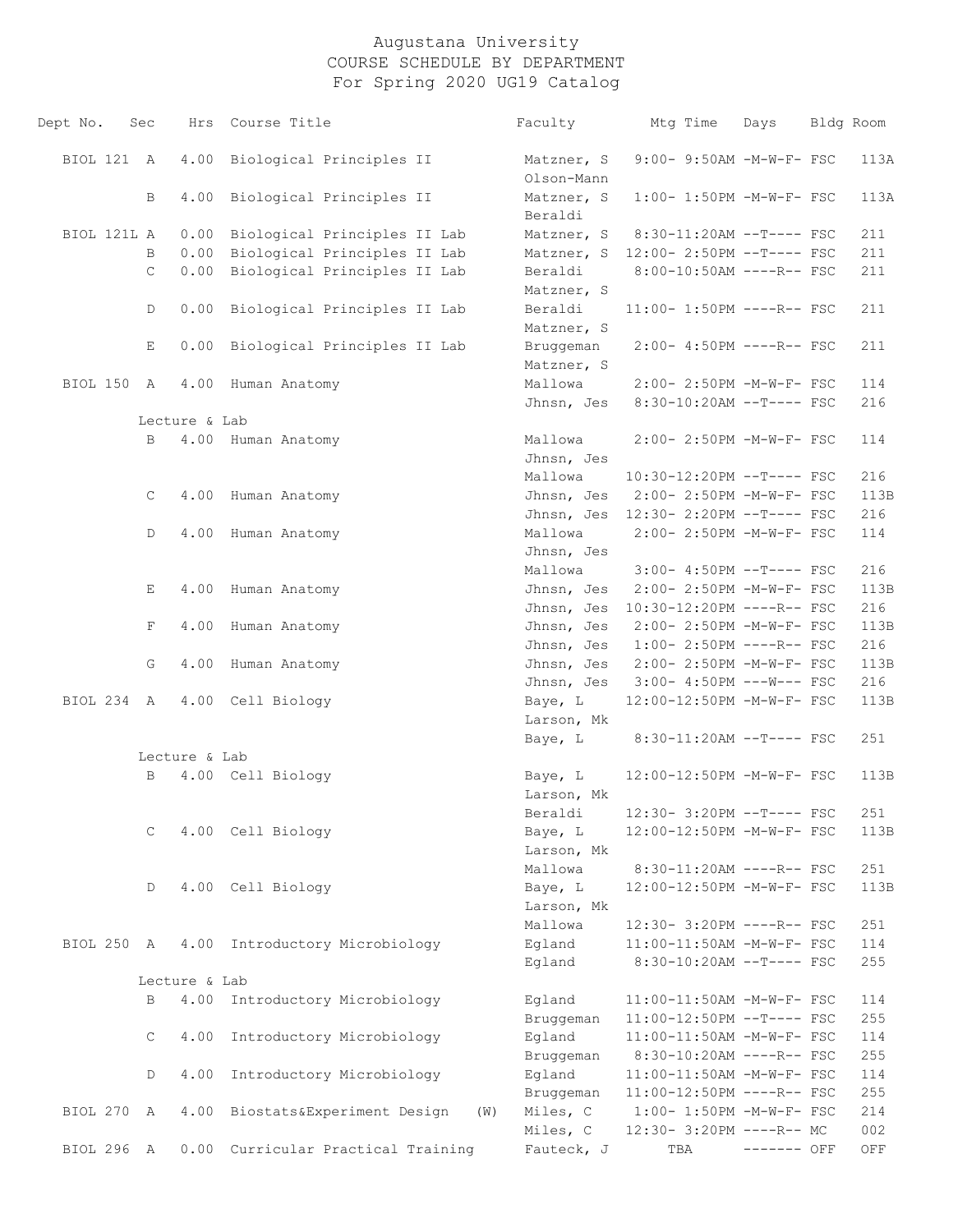| Dept No.                |                      | Sec          |               | Hrs Course Title                                |      | Faculty                  | Mtg Time                            | Days                       | Bldg Room |            |
|-------------------------|----------------------|--------------|---------------|-------------------------------------------------|------|--------------------------|-------------------------------------|----------------------------|-----------|------------|
|                         | BIOL 331 A           |              | 3.00          | Introduction to Immunology                      |      | Gubbels                  | 11:00-12:20PM --T-R-- FSC           |                            |           | 376        |
|                         | BIOL 334 A           |              | 4.00          | Vertebrate Embryology                           | (W)  | Miles, C                 | 8:00- 8:50AM -M-W-F- FSC            |                            |           | 215        |
|                         |                      |              |               |                                                 |      | Miles, C                 | $1:00-3:50PM --T---FSC$             |                            |           | 215        |
|                         |                      |              | Lecture & Lab |                                                 |      |                          |                                     |                            |           |            |
|                         |                      |              |               | BIOL 336 A 4.00 Ornithology                     | (SI) | Lewis, A                 | 9:00- 9:50AM -M-W-F- FSC            |                            |           | 116        |
|                         |                      |              |               |                                                 |      | Lewis, A                 | 8:00-10:50AM --T---- FSC            |                            |           | 119        |
|                         |                      | B            | Lecture & Lab | 4.00 Ornithology                                | (SI) | Lewis, A                 | 9:00- 9:50AM -M-W-F- FSC            |                            |           | 116        |
|                         |                      |              |               |                                                 |      | Lewis, A                 | 8:00-10:50AM ----R-- FSC            |                            |           | 119        |
|                         | BIOL 358 A           |              |               | 4.00 Molecular Biology                          |      | Vitiello                 | 12:00-12:50PM -M-W-F- FSC           |                            |           | 374        |
|                         |                      |              |               |                                                 |      | Vitiello                 | 8:00-10:50AM --T---- FSC            |                            |           | 253        |
|                         |                      |              | Lecture & Lab |                                                 |      |                          |                                     |                            |           |            |
|                         |                      | B            |               | 4.00 Molecular Biology                          |      | Vitiello                 | 12:00-12:50PM -M-W-F- FSC           |                            |           | 374        |
|                         |                      |              |               |                                                 |      | Vitiello                 | $1:00-3:50PM -T---FSC$              |                            |           | 253        |
|                         |                      | $\mathsf{C}$ | 4.00          | Molecular Biology                               |      | Vitiello                 | 12:00-12:50PM -M-W-F- FSC           |                            |           | 374        |
|                         |                      |              |               |                                                 |      | Vitiello                 | 8:00-10:50AM ----R-- FSC            |                            |           | 253        |
|                         | BIOL 366 A           |              |               | 4.00 Advanced Human Physiology                  |      | Gubbels                  | 11:00-11:50AM -M-W-F- FSC           |                            |           | 113A       |
|                         |                      |              |               |                                                 |      | Gubbels                  | $1:00-3:50PM$ --T---- FSC           |                            |           | 118        |
|                         |                      |              | Lecture & Lab |                                                 |      |                          |                                     |                            |           |            |
|                         |                      | B            |               | 4.00 Advanced Human Physiology                  |      | Gubbels                  | 11:00-11:50AM -M-W-F- FSC           |                            |           | 113A       |
|                         |                      |              |               |                                                 |      | Gubbels                  | $1:00-3:50PM$ ----R-- FSC           |                            |           | 118        |
|                         | BIOL 392             | A            | 4.00          | Directed Research                               |      | Larson, Mk               | TBA                                 | $------$ OFF               |           | OFF        |
|                         | BIOL 395             | A            | 4.00          | Internship                                      |      | Baye, L                  | TBA                                 | ------- OFF                |           | OFF        |
|                         |                      | B            | 4.00          | Internship                                      |      | Miles, C                 | TBA                                 | $------$ OFF               |           | OFF        |
|                         | BIOL 397 A           |              | 4.00          | TOPICS:                                         |      |                          |                                     |                            |           |            |
|                         |                      |              |               | Bioinformatics                                  |      | Olson-Mann               | 2:00- 2:50PM -M-W-F- FSC            |                            |           | 214        |
|                         |                      |              |               |                                                 |      | Olson-Mann               | $1:00-3:50PM$ ----R-- FSC           |                            |           | 214        |
|                         | BIOL 490 A           |              |               | 1.00 Biology Seminar                            |      | Lewis, A                 | 7:00- 7:50PM ----R-- FSC            |                            |           | 114        |
| Business Administration |                      |              |               |                                                 |      |                          |                                     |                            |           |            |
|                         |                      |              |               | BSAD 120 A 3.00 Pers Financial Stewardship (WB) |      | Marsh, C                 | 8:30- 9:50AM --T-R-- MC             |                            |           | 103        |
|                         | BSAD 205             | A            |               | 3.00 Management Information Systems I           |      | Entwistle                | $8:30-9:50AM --T-R--MC$             |                            |           | 002        |
|                         |                      | B            |               | 3.00 Management Information Systems I           |      | Entwistle                | 11:00-12:20PM --T-R-- MC            |                            |           | 002        |
|                         | BSAD 296 A           |              |               | 0.00 Curricular Practical Training              |      | Fauteck, J               | TBA                                 | $------$ OFF               |           | OFF        |
|                         |                      |              |               | BSAD 310 A 3.00 Principles of Marketing         |      | Keltgen, J               | $9:00-9:50AM -M-W-F-MC$             |                            |           | 264        |
|                         | BSAD 320             | A            | 3.00          | Principles of Management                        |      | Gardner, S               | $1:00-1:50PM -M-W-F-MC$             |                            |           | 103        |
|                         |                      | В            | 3.00          | Principles of Management                        |      | Willard                  | 2:00- 2:50PM -M-W-F- MC             |                            |           | 103        |
|                         | BSAD 330             | A            | 3.00          | Principles of Finance                           |      | Koepsell                 | 12:00-12:50PM -M-W-F- MC            |                            |           | 103        |
|                         |                      | B            | 3.00          | Principles of Finance                           |      | Koepsell                 | 2:00- 2:50PM -M-W-F- MC             |                            |           | 101        |
|                         | BSAD 340             | A            | 3.00          | Business Law I                                  |      | Harris, J                | $11:00-12:20PM$ --T-R-- MC          |                            |           | 103        |
|                         |                      | A            | 3.00          | Business Law II                                 |      | Harris, J                | $1:00-2:20PM -T-R--MC$              |                            |           | 103        |
| BSAD 380                |                      |              | 3.00          | Business Ethics                                 |      | Marsh, C                 | 8:00- 9:50AM -M-W-F- MC             |                            |           | 153        |
|                         | BSAD 382             | A            |               |                                                 |      |                          |                                     |                            |           |            |
|                         | BSAD 415             | A            | 3.00          | Personal Selling and Sales Mgmt                 |      |                          | Keltgen, J 11:00-12:20PM --T-R-- MC |                            |           | 264        |
|                         | BSAD 421             | A            | 3.00          | Human Resource Management                       |      | Willard                  | 8:00- 8:50AM -M-W-F- MC             |                            |           | 103        |
|                         | BSAD 433             | A            | 3.00          | International Finance                           |      | Marsh, C                 | $1:00-2:20PM -T-R--MC$              |                            |           | 153        |
|                         | BSAD 445             | A            | 3.00          | Adv Sport Marketing & Promotion                 |      | Powell                   | $6:30-9:30PM$ ----R-- MC            |                            |           | 101        |
|                         | BSAD 495<br>BSAD 496 | A            | 3.00          | Business Internship<br>Business Internship      | (W)  | Gardner, S<br>Gardner, S | TBA                                 | ------- OFF<br>------- OFF |           | OFF<br>OFF |

|  |  | CHEM 102 A 1.00 Trustee's Fellowshp in Chemistry Eichler |             | TBA                          | ———————— FSC |  |
|--|--|----------------------------------------------------------|-------------|------------------------------|--------------|--|
|  |  | CHEM 116 A1 4.00 General Chemistry I                     | (NS) Pandey | $1:00-1:50PM -M-W-F-FSC$ 114 |              |  |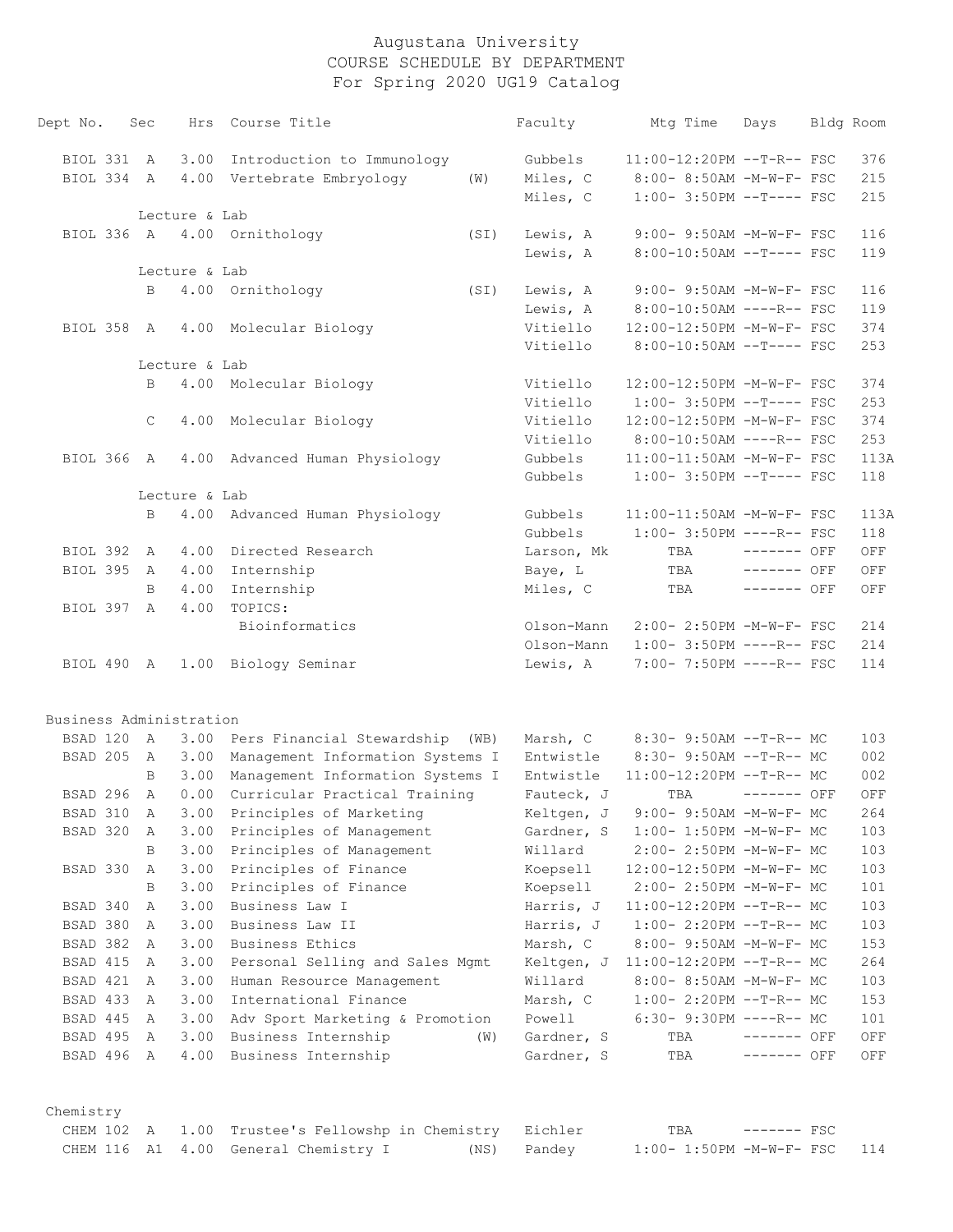| Dept No.    | Sec            |               | Hrs Course Title                               |      |      | Faculty                              |     | Mtg Time | Days                                                 | Bldg Room |
|-------------|----------------|---------------|------------------------------------------------|------|------|--------------------------------------|-----|----------|------------------------------------------------------|-----------|
|             |                |               |                                                |      |      | Pandey                               |     |          | 8:00- 9:50AM --T---- FSC                             | 317       |
|             |                | Lecture & Lab |                                                |      |      |                                      |     |          |                                                      |           |
|             |                |               | A2 4.00 General Chemistry I (NS)               |      |      | Pandey                               |     |          | 1:00- 1:50PM -M-W-F- FSC                             | 114       |
|             |                |               |                                                |      |      | Pandey                               |     |          | 10:30-12:20PM --T---- FSC                            | 317       |
|             |                |               | CHEM 117 A1 4.00 General Chemistry II          |      | A3.2 | Eichler                              |     |          | 12:00-12:50PM -M-W-F- FSC                            | 113A      |
|             |                |               |                                                |      |      | Eichler                              |     |          | 3:30- 5:20PM --T---- FSC                             | 316       |
|             |                | Lecture & Lab |                                                |      |      |                                      |     |          |                                                      |           |
|             |                |               | A2 4.00 General Chemistry II                   |      | A3.2 | Eichler                              |     |          | 12:00-12:50PM -M-W-F- FSC                            | 113A      |
|             |                |               |                                                |      |      | Pandey                               |     |          | 10:30-12:20PM ----R-- FSC                            | 313       |
|             | AЗ             |               | 4.00 General Chemistry II                      |      | A3.2 | Eichler                              |     |          | 12:00-12:50PM -M-W-F- FSC                            | 113A      |
|             |                |               |                                                |      |      | Pandey                               |     |          | 3:30- 5:20PM --T---- FSC                             | 313       |
|             | B1             |               | 4.00 General Chemistry II                      |      | A3.2 | Johnsn-Edl                           |     |          | 9:00- 9:50AM -M-W-F- FSC                             | 370       |
|             |                |               |                                                |      |      | Johnsn-Edl                           |     |          | 8:00- 9:50AM ----R-- FSC                             | 313       |
|             | B <sub>2</sub> |               | 4.00 General Chemistry II                      |      | A3.2 | Johnsn-Edl                           |     |          | 9:00- 9:50AM -M-W-F- FSC                             | 370       |
|             |                |               |                                                |      |      | Pandey                               |     |          | $1:00-2:50PM$ --T---- FSC                            | 313       |
|             | B <sub>3</sub> |               | 4.00 General Chemistry II                      | A3.2 |      | Eichler                              |     |          | 12:00-12:50PM -M-W-F- FSC                            | 113A      |
|             |                |               |                                                |      |      | Pandey                               |     |          | $1:00-2:50PM$ --T---- FSC                            | 313       |
| CHEM 145 A  |                | 4.00          | Survey of Organic & Biochemistry               |      |      | Strandjord 9:00- 9:50AM -M-W-F- FSC  |     |          |                                                      | 113B      |
|             |                | Lecture & Lab |                                                |      |      |                                      |     |          |                                                      |           |
|             | B              | 4.00          | Survey of Organic & Biochemistry               |      |      | Strandjord                           |     |          | 12:00-12:50PM -M-W-F- FSC                            | 370       |
|             | $\mathcal{C}$  | 4.00          | Survey of Organic & Biochemistry               |      |      | Strandjord                           |     |          | 8:00- 8:50AM -M-W-F- FSC                             | 113B      |
| CHEM 145L A |                | 0.00          | Survey of Organic & Biochem Lab                |      |      | Duffy-Matz                           |     |          | 8:00- 9:50AM --T---- FSC                             | 313       |
|             | B              | 0.00          | Survey of Organic & Biochem Lab                |      |      | Weiss                                |     |          | 10:30-12:20PM --T---- FSC                            | 313       |
|             | C              | 0.00          | Survey of Organic & Biochem Lab                |      |      | Strandjord                           |     |          | $1:00-2:50PM$ ----R-- FSC                            | 313       |
|             | E.             | 0.00          | Survey of Organic & Biochem Lab                |      |      | Weiss                                |     |          | 8:00- 9:50AM ----R-- FSC                             | 316       |
| CHEM 201 A1 |                | 4.00          | Organic Chemistry I                            |      |      | Weiss                                |     |          | 9:00- 9:50AM -M-W-F- FSC                             | 114       |
|             |                |               |                                                |      |      | Mays, J                              |     |          | 8:00-11:50AM --T---- FSC                             | 315       |
|             |                | Lecture & Lab |                                                |      |      |                                      |     |          |                                                      |           |
|             |                |               | A2 4.00 Organic Chemistry I                    |      |      | Weiss                                |     |          | 9:00- 9:50AM -M-W-F- FSC                             | 114       |
|             |                |               |                                                |      |      | Weiss                                |     |          | 2:00- 5:50PM ----R-- FSC                             | 315       |
|             |                |               | CHEM 202 A1 4.00 Organic Chemistry II          |      |      | Duffy-Matz 11:00-11:50AM -M-W-F- FSC |     |          |                                                      | 370       |
|             |                |               |                                                |      |      | Duffy-Matz 8:00-11:50AM ----R-- FSC  |     |          |                                                      | 315       |
|             |                | Lecture & Lab |                                                |      |      |                                      |     |          |                                                      |           |
|             |                |               | A2 4.00 Organic Chemistry II                   |      |      | Duffy-Matz 11:00-11:50AM -M-W-F- FSC |     |          |                                                      | 370       |
|             |                |               |                                                |      |      | Weiss                                |     |          | 2:00- 5:50PM --T---- FSC                             | 315       |
|             |                |               | CHEM 242 A 4.00 Analysis                       |      |      | Johnsn-Edl                           |     |          | 2:00- 2:50PM -M-W-F- FSC                             | 371       |
|             |                |               |                                                |      |      | Johnsn-Edl                           |     |          | 2:00- 5:50PM ----R-- FSC                             | 317       |
|             |                | Lecture & Lab |                                                |      |      |                                      |     |          |                                                      |           |
| CHEM 250 A  |                |               | 2.00 Instrument Proficiency for Scien          |      |      | Weisshaar                            |     | TBA      | $------$ FSC                                         | 350       |
| CHEM 296 A  |                |               | 0.00 Curricular Practical Training             |      |      | Fauteck, J                           |     | TBA      | $------$ OFF                                         | OFF       |
| CHEM 302 A  |                | 4.00          | Quantum, Stat. Mech., and Spec.                |      |      | Klose, A                             |     |          | 12:00-12:50PM -M-WRF- FSC                            | 371       |
|             |                |               |                                                |      |      | Klose, A                             |     |          | $1:00-4:50PM$ --T---- FSC                            | 317       |
|             |                | Lecture & Lab |                                                |      |      |                                      |     |          |                                                      |           |
| CHEM 330 A  |                |               | 4.00 Medicinal Chemistry                       |      | (W)  | Mays, J                              |     |          | 1:00- 1:50PM -M-WRF- FSC                             | 371       |
| CHEM 341 A  |                |               | 4.00 Advanced Inorganic Chemistry              |      |      | Eichler                              |     |          | 2:00- 2:50PM -M-W-F- FSC                             | 370       |
|             |                |               |                                                |      |      | Eichler                              |     |          | 2:00- 5:50PM ----R-- FSC                             | 316       |
|             |                | Lecture & Lab |                                                |      |      |                                      |     |          |                                                      |           |
|             |                |               | CHEM 351 A 4.00 Polymers and Materials Science |      |      | Duffy-Matz                           |     |          | 8:00- 8:50AM -M-W-F- FSC<br>8:00-11:50AM --T---- FSC | 371       |
|             |                | Lecture & Lab |                                                |      |      | Strandjord                           |     |          |                                                      | 316       |
| CHEM 395 A  |                |               | 4.00 Internship                                |      |      | Strandjord                           | TBA |          | ------- OFF                                          | OFF       |
|             |                |               |                                                |      |      |                                      |     |          |                                                      |           |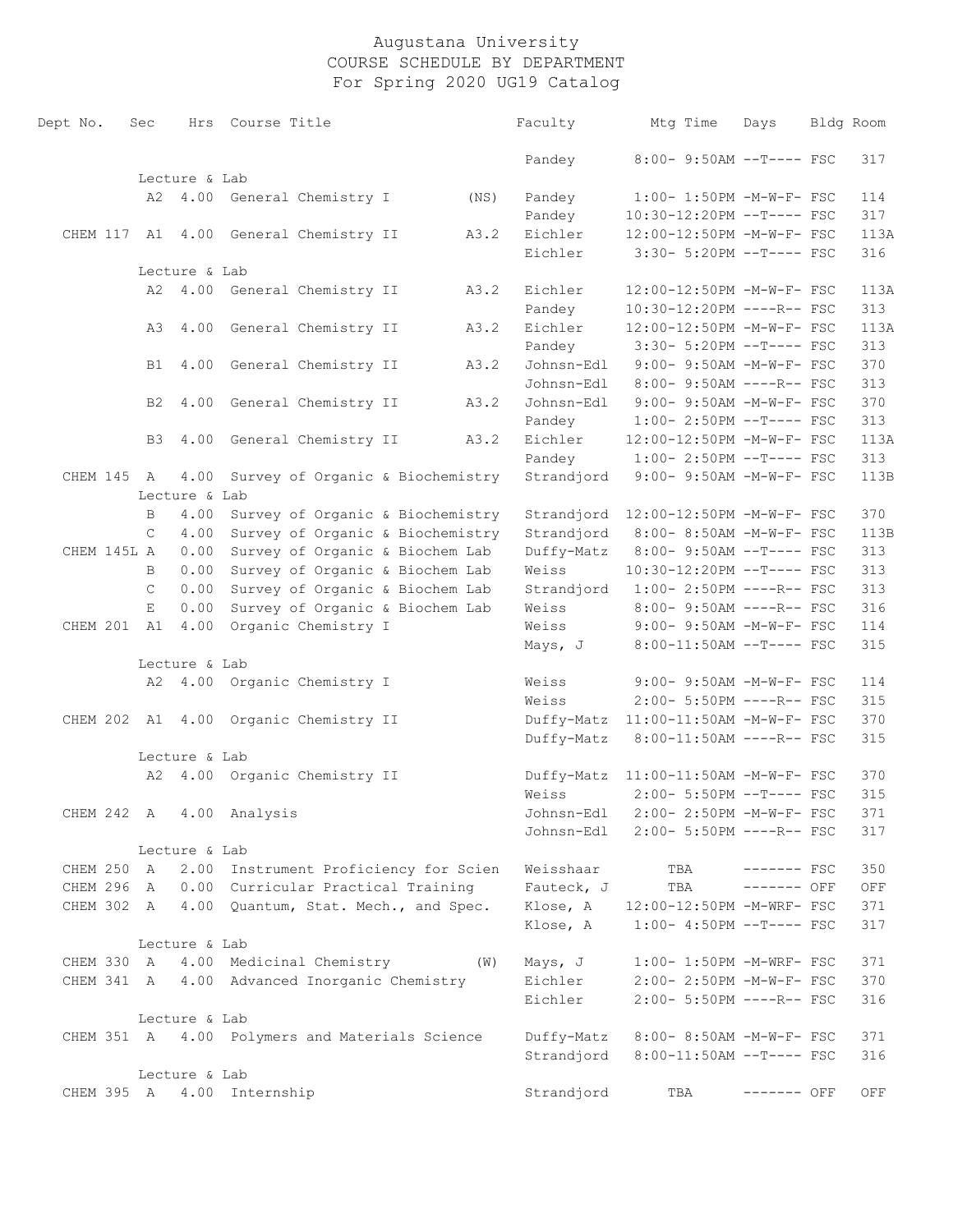| Dept No.                | Sec            | Hrs         | Course Title                               | Faculty     | Mtq Time                             | Days         | Bldg Room |
|-------------------------|----------------|-------------|--------------------------------------------|-------------|--------------------------------------|--------------|-----------|
| Civitas                 |                |             |                                            |             |                                      |              |           |
| CIVT 110                | Α              | 3.00        | Exploring Christian Faith<br>(CT)          | Pederson, A | 10:40-11:50AM -M-W-F- HUM            |              | 201       |
| CIVT 200                | Α              | 3.00        | Literary Experience<br>$(W)$ & $(LT)$      | Boyens, B   | 1:00- 1:50PM -M-W-F- CWS             |              | 108       |
| CIVT 201                | A              | 3.00        | Reading Augustana                          | Miller, J   | $1:00-2:20PM -T-R--CWS$              |              | 108       |
| CIVT 203                | A              | 3.00        | Justice:                                   |             |                                      |              |           |
|                         |                |             | History of the American Press              |             | $6:00 - 7:20PM -M-W--- HUM$          |              | 201       |
|                         |                |             | Freedom:                                   | Miller, J   |                                      |              |           |
| CIVT 204                | A              | 3.00        |                                            |             |                                      |              |           |
|                         |                |             | SanFran: Tales of Freedom&theCity Rives, D |             | 12:00-12:50PM -M-W-F- CWS            |              | 108       |
| CIVT 395                | A              |             | 4.00 Vocation (Indiv Learning Exper)       | Swart, W    | TBA                                  | $------$ OFF | OFF       |
| Classics                |                |             |                                            |             |                                      |              |           |
| CLAS 230                | A              |             | 3.00 Classical Mythology<br>(LT)           |             | Wentzel, R 12:00-12:50PM -M-W-F- HUM |              | 226       |
|                         | B              | 3.00        | Classical Mythology<br>(LT)                |             | Wentzel, R 11:00-11:50AM -M-W-F- HUM |              | 321       |
| CLAS 297                | $\mathsf{A}$   | 1.00        | TOPICS:                                    |             |                                      |              |           |
|                         |                |             | Tracing Roots Western Civilztn             | Wentzel, R  | TBA                                  | ------- OFF  | SHRT      |
|                         |                |             |                                            | O'Hara, D   |                                      |              |           |
| GREK 111                | A              | 3.00        | Elementary Greek II<br>(L2)                | Wentzel, R  | 9:00- 9:50AM -M-W-F- HUM             |              | 302       |
| LATN 211                | A              | 3.00        | Intermediate Latin IV                      | Wentzel, R  | 8:00- 8:50AM -M-W-F- HUM             |              | 302       |
|                         |                |             |                                            |             |                                      |              |           |
| Communication Disorders |                |             |                                            |             |                                      |              |           |
| CMDS 224 A              |                |             | 3.00 Intro to Aural Rehabilitation         | Hanavan, P  | 8:00- 8:50AM -M-W-F- MC              |              | 161       |
|                         |                |             |                                            | Hanavan, P  | $9:00-9:50AM --T---MC$               |              | 156       |
|                         | B              | 3.00        | Intro to Aural Rehabilitation              | Hanavan, P  | 8:00- 8:50AM -M-W-F- MC              |              | 161       |
|                         |                |             |                                            | Hanavan, P  | $10:00-10:50AM$ --T---- MC           |              | 156       |
|                         | C              | 3.00        | Intro to Aural Rehabilitation              | Hanavan, P  | 8:00- 8:50AM -M-W-F- MC              |              | 161       |
|                         |                |             |                                            | Hanavan, P  | $11:00-11:50AM$ --T---- MC           |              | 156       |
| CMDS 228                | A              | 3.00        | Anat & Phys of Speech Processes            | Hanavan, P  | 9:00- 9:50AM -M-W-F- MC              |              | 161       |
| CMDS 284                | $\mathsf{A}$   | 2.00        | Clinical Meth for Comm Disorders           | Mahan, K    | $1:00-1:50PM -M-W--- MC$             |              | 102       |
| CMDS 288                | A              | 1.00        | Observation Practicum                      | Mahan, K    | TBA                                  | $------$ OFF | OFF       |
| CMDS 376                | Α              | 3.00        | Language Disorders                         | Mahan, K    | 11:00-11:50AM -M-W-F- MC             |              | 202       |
| CMDS 388                | Α              | 10.00       | Clinical Practicum                         | Mahan, K    | TBA                                  | ------- OFF  | OFF       |
| CMDS 488                | Α              | 10.00       | Adv Clinical Prct: Comm Disorders          | Mahan, K    | TBA                                  | ------- OFF  | OFF       |
|                         |                |             |                                            |             |                                      |              |           |
| Comm and Media Studies  |                |             |                                            |             |                                      |              |           |
| COMM 260                | A              | 3.00        | Persuasion                                 | Bart, J     | $9:00 - 9:50AM - M - W - F - HUM$    |              | 331       |
| COMM 350                | A              | 3.00        | Organizational Communication               | Bart, H     | 11:00-12:20PM --T-R-- HUM            |              | 331       |
| COMM 360 A              |                | 3.00        | Persuasive Campaigns:                      | Nitz, M     | 2:00- 2:50PM -M-W-F- HUM             |              | 323       |
|                         |                | Advertising |                                            |             |                                      |              |           |
| COMM 365                | $\overline{A}$ | 3.00        | Public Relations                           | Nitz, M     | 8:00- 8:50AM -M-W-F- HUM             |              | 331       |
| COMM 395                | A              | 4.00        | Internship                                 | Nitz, M     | TBA                                  | $------$ OFF | OFF       |
|                         | B.             | 4.00        | Internship                                 | Bart, J     | TBA                                  | $------$ OFF | OFF       |
|                         | $\mathsf{C}$   | 4.00        | Internship                                 | Bart, H     | TBA                                  | $------$ OFF | OFF       |
|                         | D              | 4.00        | Internship                                 | McCollough  | TBA                                  | $------$ OFF | OFF       |
| Computer Science        |                |             |                                            |             |                                      |              |           |
| COSC 180                | A              | 3.00        | Web Site Development & Design              | Gray, S     | $1:00-2:20PM -T-R--MC$               |              | 001       |
| COSC 205                | A              | 3.00        | Management Information Systems I           | Entwistle   | 8:30- 9:50AM --T-R-- MC              |              | 002       |
|                         | B.             | 3.00        | Management Information Systems I           | Entwistle   | 11:00-12:20PM --T-R-- MC             |              | 002       |
| $COSC$ 211              | A              | 4.00        | Computer Science II                        | Shum, S     | 8:40- 9:50AM -M-W-F- FSC             |              | 372       |
|                         | B              | 4.00        |                                            |             | 10:40-11:50AM -M-W-F- FSC            |              | 372       |
|                         |                |             | Computer Science II                        | Shum, S     |                                      |              |           |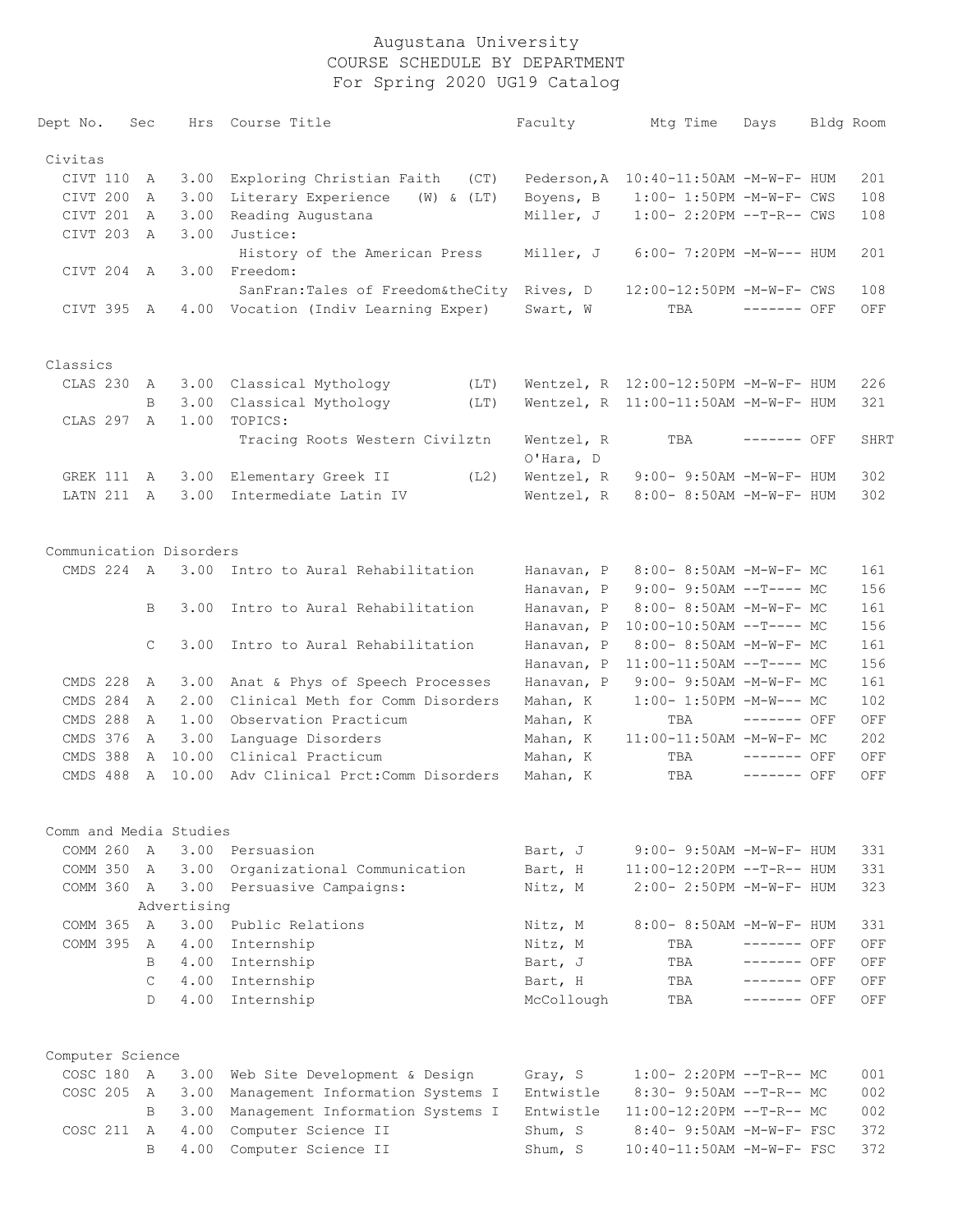| Dept No.    | Sec |               | Hrs              | Course Title                       | Faculty                  | Mtg Time                                              | Days         | Bldg Room  |
|-------------|-----|---------------|------------------|------------------------------------|--------------------------|-------------------------------------------------------|--------------|------------|
| COSC 215    |     | A             | 3.00             | Fundamentals of Database Process   | Mournet                  | 2:00- 2:50PM -M-W-F- MC                               |              | 001        |
| COSC 296    |     | $\mathbb{A}$  | 0.00             | Curricular Practical Training      | Fauteck, J               | TBA                                                   | $------$ OFF | OFF        |
| COSC 297    |     | A             | 3.00             | TOPICS:                            |                          |                                                       |              |            |
|             |     |               |                  | Intro to Geographic Info Systems   | Olimb, S                 | $8:30 - 9:50AM -T-R--FSC$                             |              | 372        |
| COSC 315    |     | A             | 3.00             | Data Analytics                     | Steinwand                | 8:30- 9:50AM --T-R-- MC                               |              | 001        |
| COSC 327    |     | A             | 3.00             | Advanced Data Structures           | Shum, S                  | 1:00- 1:50PM -M-W-F- FSC                              |              | 372        |
| COSC 330    |     | A             | 3.00             | Theory of Computation              | Shum, S                  | 2:00- 2:50PM -M-W-F- FSC                              |              | 372        |
| COSC 342    |     | A             | 3.00             | Project Management<br>(W)          | Steinwand                | 1:00- 2:20PM --T-R-- FSC                              |              | 372        |
| COSC 380    |     | A             | 3.00             | Artificial Intelligence/Robotics   | Steinwand                | 11:00-12:20PM --T-R-- FSC                             |              | 372        |
| COSC 395    |     | A             | 2.00             | Internship                         | Steinwand                | TBA                                                   | $------$ OFF | OFF        |
| COSC 397 A  |     |               | 4.00             | TOPICS:                            |                          |                                                       |              |            |
|             |     |               |                  | Bioinformatics                     | Olson-Mann<br>Olson-Mann | 2:00- 2:50PM -M-W-F- FSC<br>$1:00-3:50PM$ ----R-- FSC |              | 214<br>214 |
| Economics   |     |               |                  |                                    |                          |                                                       |              |            |
| ECON 120    |     | A             | 3.00             | Principles of Economics I<br>(SS)  | Loginov                  | $1:00-1:50PM -M-W-F- HUM$                             |              | 226        |
|             |     | B             | 3.00             | Principles of Economics I<br>(SS)  | Loginov                  | 2:00- 2:50PM -M-W-F- HUM                              |              | 226        |
| ECON 121    |     | A             | 3.00             | Principles of Economics II         | Nesiba, R                | 8:00- 9:50AM -M-W-F- MC                               |              | 201        |
| ECON 270    |     | A             | 4.00             | Statistics                         | Sorenson, D              | 11:00-11:50AM -M-W-F- MC                              |              | 153        |
|             |     | B             | 4.00             | Statistics                         | Sorenson, D              | 12:00-12:50PM -M-W-F- MC                              |              | 153        |
| ECON 270L A |     |               | 0.00             | ECON 270: Lab                      | Sorenson, D              | 7:00- 7:50PM ---W--- MC                               |              | 001        |
|             |     | B             | 0.00             | ECON 270: Lab                      | Sorenson, D              | $10:00-10:50AM$ ----R-- MC                            |              | 002        |
|             |     | $\mathcal{C}$ | 0.00             | ECON 270: Lab                      | Sorenson, D              | 10:00-10:50AM ----R-- MC                              |              | 001        |
| ECON 320    |     | $\mathbb{A}$  | 3.00             | Intermediate Microeconomics        | Loginov                  | 11:00-12:20PM --T-R-- MC                              |              | 153        |
| ECON 495    |     | A             | 4.00             | Internship in Economic Analysis    | Staff                    | TBA                                                   | ------- OFF  | OFF        |
| Education   |     |               |                  |                                    |                          |                                                       |              |            |
| EDUC 110    |     | A             | 3.00             | Found of American Education (SS)   | VanBockern               | $1:00-2:20PM --T-R--MC$                               |              | 253        |
|             |     | B             | 3.00             | Found of American Education (SS)   | VanBockern               | 8:30- 9:50AM --T-R-- MC                               |              | 202        |
| EDUC 200L A |     |               | 0.00             | Program Admission ePortfolio Lab   | Andrews, SE              | $10:00-10:50AM$ --T---- MC                            |              | 001        |
| EDUC 219    |     | A             | 3.00             | Technology in Education            | Walder                   | $6:00-9:00PM$ ---W--- MC                              |              | 164        |
| EDUC 245    |     | A             | 3.00             | Educational Psychology             | Uthe-Burow               | 8:00- 8:50AM -M-W-F- MC                               |              | 264        |
| EDUC 275    |     | A             | 3.00             | Teach Learn Connect Method         | Ashworth                 | $11:00-11:50AM$ --T-R-- MC                            |              | 164        |
| EDUC 290 A  |     |               | 2.00             | Children's Literature              | Ashworth                 | $1:00-1:50PM$ --T-R-- MC                              |              | 164        |
| EDUC 295 A  |     |               | 3.00             | Internship                         | Lamb                     | TBA                                                   | ------- OFF  | OFF        |
| EDUC 300L A |     |               | 0.00             | Pre-Student Teach ePortfolio Lab   | Andrews, SE              | $10:00-10:50AM$ --T---- MC                            |              | 001        |
| EDUC 301    |     | A             | 3.00             | Content, Meth, MatTeachSciK-8Clsrm | Sun, L                   | $9:00 - 9:50AM - M - W - F - MC$                      |              | 164        |
| EDUC 313    |     | A             | 3.00             | Methods of Teach Elem/MS Math      | Sun, L                   | 8:00- 8:50AM -M-W-F- MC                               |              | 164        |
| EDUC 320    |     | A             | 3.00             | Methods Teach Assess Writing (W)   | Manning                  | 11:00-11:50AM -M-W-F- MC                              |              | 164        |
| EDUC 325    |     | A             | 3.00             | Methods Teach and Assess Reading   | Manning                  | 12:00-12:50PM -M-W-F- MC                              |              | 164        |
| EDUC 335 A  |     |               | 3.00             | Literacy in the Content Area       | Andrews, SE              | 12:00-12:50PM -M-W-F- MC                              |              | 157        |
| EDUC 345    |     | A             | 3.00             | Adolescent Development<br>A1.2     |                          | Uthe-Burow 12:00-12:50PM -M-W-F- MC                   |              | 257        |
|             |     | B             | 3.00             | Adolescent Development<br>A1.2     | Uthe-Burow               | $1:00-1:50PM -M-W-F-MC$                               |              | 257        |
| EDUC 350    |     | A             | 3.00             | Content, Meth, MatTeachSS K-8Clsrm | Dang                     | $6:00-9:00PM -M--- MC$                                |              | 164        |
| EDUC 355    |     | A             | 3.00             | Human Relations in Education       | VanBockern               | $11:00-12:20PM$ --T-R-- MC                            |              | 253        |
| EDUC 380    |     | A             | 3.00             | Methods of Engl as New Language    | Gaudet, M                | $6:00-9:00PM$ ---W--- MC                              |              | 161        |
| EDUC 400L A |     |               | 0.00             | Student Teacher ePortfolio Lab     | Andrews, SE              | TBA                                                   | ------- OFF  | OFF        |
| EDUC 401 A  |     |               | 1.00             | Classroom Management               | Andrews, SE              | TBA                                                   | ------- MC   |            |
|             |     |               |                  |                                    | Fiala, R                 |                                                       |              |            |
| EDUC 470    |     |               | A 12.00          | Student Teach: All Grades          | Fiala, R                 | TBA                                                   | ------- OFF  | OFF        |
| EDUC 471    |     |               | A 12.00          | Student Teach: Middle School       | Fiala, R                 | TBA                                                   | ------- OFF  | OFF        |
|             |     |               | EDUC 472 A 12.00 | Student Teach: Elementary          | Fiala, R                 | TBA                                                   | ------- OFF  | OFF        |
|             |     |               |                  |                                    |                          |                                                       |              |            |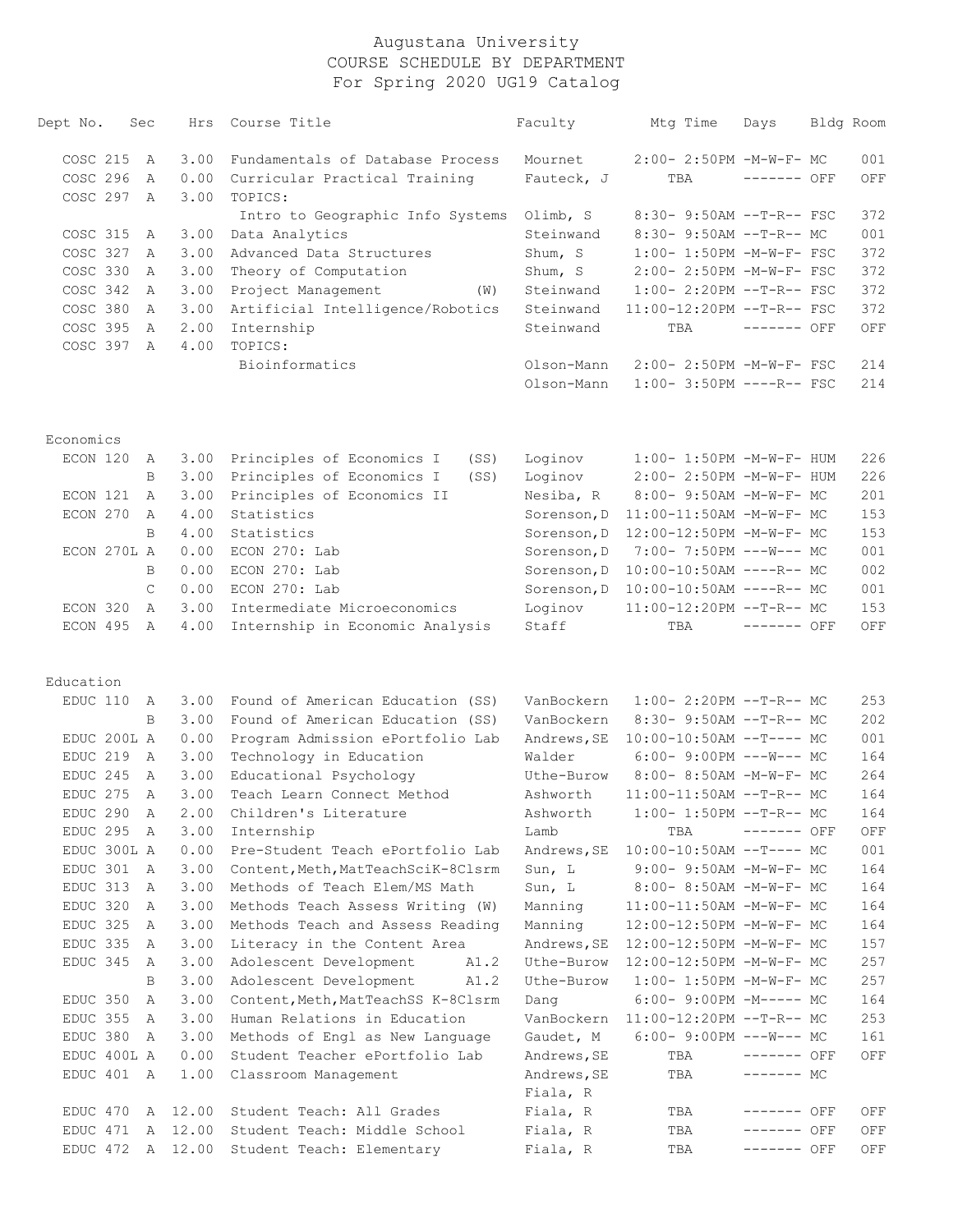| Dept No.         | Sec          | Hrs           | Course Title                                                                           | Faculty     | Mtg Time                              | Days         | Bldg Room |      |
|------------------|--------------|---------------|----------------------------------------------------------------------------------------|-------------|---------------------------------------|--------------|-----------|------|
| EDUC 473         |              | A 12.00       | Student Teach: Kindergarten                                                            | Fiala, R    | TBA                                   | ------- OFF  |           | OFF  |
| EDUC 474         |              | A 12.00       | Student Teach: Secondary                                                               | Fiala, R    | TBA                                   | ------- OFF  |           | OFF  |
|                  |              |               |                                                                                        |             |                                       |              |           |      |
| English          |              |               |                                                                                        |             |                                       |              |           |      |
| ENGL 115         | Α            | 3.00          | News Reporting & Writing<br>(W)                                                        | Blank-Libr  | 1:00- 1:50PM -M-W-F- HUM              |              |           | 103  |
| ENGL 200         | $\mathbb{A}$ | 3.00          | Literary Experience<br>$(W)$ & $(LT)$                                                  | Rude        | 9:00- 9:50AM -M-W-F- HUM              |              |           | 102  |
|                  | B            | 3.00          | Literary Experience<br>$(W)$ & $(LT)$                                                  | Hanson, D   | 12:00-12:50PM -M-W-F- HUM             |              |           | 102  |
|                  | $\mathsf C$  | 3.00          | Literary Experience<br>$(W)$ & $(LT)$                                                  | Nelson, C   | 1:00- 1:50PM -M-W-F- HUM              |              |           | 102  |
|                  | D            | 3.00          | Literary Experience<br>$(W)$ & $(LT)$                                                  | Gerling     | 2:00- 2:50PM -M-W-F- HUM              |              |           | 102  |
|                  | $\mathbf E$  | 3.00          | Literary Experience<br>$(W)$ & $(LT)$                                                  | Nelson, C   | 11:00-12:20PM --T-R-- HUM             |              |           | 102  |
|                  | $\mathbf F$  | 3.00          | Literary Experience<br>$(W)$ & $(LT)$                                                  | Boyens, B   | 2:00- 2:50PM -M-W-F- HUM              |              |           | 301  |
| ENGL 203         | A            | 3.00          | Intro to Creative Writing<br>(W)                                                       | Hicks, P    | 8:30- 9:50AM --T-R-- HUM              |              |           | 106  |
| ENGL 215         | A            | 3.00          | Newspaper Writing: Sports<br>(W)                                                       | Gale, D.    | 12:00-12:50PM -M-W-F- HUM             |              |           | 103  |
| ENGL 225         | A            | 3.00          | World Lit I: Western Traditn (WT)                                                      | Rude        | 12:00-12:50PM -M-W-F- HUM             |              |           | 331  |
| ENGL 240         | A            | 3.00          | Intro to American Lit Hist<br>(US)                                                     | Hanson, D   | 2:00- 2:50PM -M-W-F- HUM              |              |           | 103  |
| ENGL 289         | A            | 3.00          | Seminar in Literary Crit & Theor                                                       | Rives, D    | 8:00- 8:50AM -M-W-F- HUM              |              |           | 106  |
| ENGL 304         | A            | 3.00          | Creative Writing: Fiction<br>(W)                                                       | Hicks, P    | $6:00-9:00PM --T---HUM$               |              |           | 106  |
| ENGL 310         | A            | 3.00          | Seminar in Later British Literat                                                       | Hicks, P    | $11:00-12:20PM$ --T-R-- HUM           |              |           | 323  |
| ENGL 312         | A            | 3.00          | Writing for Magazines<br>(W)                                                           | Walker, J   | $11:00-12:20PM$ --T-R-- HUM           |              |           | 106  |
| ENGL 330         | A            | 3.00          | Seminar in Later American Lit                                                          |             |                                       |              |           |      |
|                  |              |               | SanFran: Tales of Freedom& the City                                                    | Rives, D    | 12:00-12:50PM -M-W-F- CWS             |              |           | 108  |
| ENGL 361         | A            | 3.00          | Shakespeare<br>(W)                                                                     | Rude        | 1:00- 1:50PM -M-W-F- HUM              |              |           | 106  |
| ENGL 391         | S            | 3.00          | Honors Thesis: Writing                                                                 | Blank-Libr  | TBA                                   | ------- OFF  |           | OFF  |
| ENGL 395         | A            | 4.00          | Internship                                                                             | Staff       | TBA                                   | ------- OFF  |           | OFF  |
|                  |              |               |                                                                                        |             |                                       |              |           |      |
| Exercise Science |              |               |                                                                                        |             |                                       |              |           |      |
| EXSC 265         | A            | 2.00          | Theory & Tech of Strenth & Cond                                                        | Chambers    | 12:00-12:50PM --T-R-- ELMN            |              |           | 180  |
| EXSC 296         | A            | 0.00          | Curricular Practical Training                                                          | Fauteck, J  | TBA                                   | $------$ OFF |           | OFF  |
| EXSC 310         | A            | 3.00          | Science of Exercise<br>(SI)                                                            | Scholten, S | 1:00- 2:20PM --T-R-- FSC              |              |           | 272  |
| EXSC 320         | A            | 4.00          | Physiology of Exercise                                                                 | Gorres-Mar  | 2:00- 2:50PM -M-W-F- FSC              |              |           | 113A |
|                  |              |               |                                                                                        | Barkley, S  | 8:00- 9:50AM --T---- FSC              |              |           | 273  |
|                  | B            | 4.00          | Physiology of Exercise                                                                 | Gorres-Mar  | 2:00- 2:50PM -M-W-F- FSC              |              |           | 113A |
|                  |              |               |                                                                                        | Barkley, S  | 11:00-12:50PM --T---- FSC             |              |           | 273  |
|                  |              |               | EXSC 322 A 3.00 Structural Kinesiology                                                 |             | Gorres-Mar 8:30-9:50AM --T-R-- FSC    |              |           | 272  |
|                  |              | Lecture & Lab |                                                                                        |             |                                       |              |           |      |
|                  |              | Lecture & Lab | EXSC 323 A 3.00 Biomechanics                                                           |             | Scholten, S 12:00-12:50PM -M-W-F- FSC |              |           | 372  |
|                  |              |               | EXSC 370 A 3.00 Exer Prescrpt Hlth & Disease (SI) Barkley, S 11:00-11:50AM -M-W-F- FSC |             |                                       |              |           | 273  |
|                  |              |               | EXSC 395 A 4.00 Internship                                                             |             |                                       |              |           |      |
|                  |              |               | Fitness                                                                                | Barkley, S  | TBA                                   | $------$ OFF |           | OFF  |
|                  |              |               |                                                                                        |             |                                       |              |           |      |
| French           |              |               |                                                                                        |             |                                       |              |           |      |
| FREN 111 A       |              |               | 3.00 Intro to French II<br>(L2)                                                        | Fish        | $9:00-9:50AM -M-W-F-HUM$              |              |           | 320  |
| FREN 211         | A            |               | 4.00 Intermediate French II                                                            | Fish        | 2:00- 2:50PM -MTWR-- HUM              |              |           | 320  |
| FREN 395 A       |              |               | 4.00 Internship                                                                        | Fish        | TBA                                   | $------$ OFF |           | OFF  |
| FREN 396 A       |              |               | 3.00 Topics in Francophone Literature                                                  |             |                                       |              |           |      |
|                  |              |               | Les Contes de fees                                                                     | Fish        | 12:00-12:50PM -M-W-F- HUM             |              |           | 320  |
| FREN 400 A       |              |               | 1.00 Honors Thesis                                                                     | Fish        | TBA                                   | $------$ OFF |           | OFF  |
|                  |              |               |                                                                                        |             |                                       |              |           |      |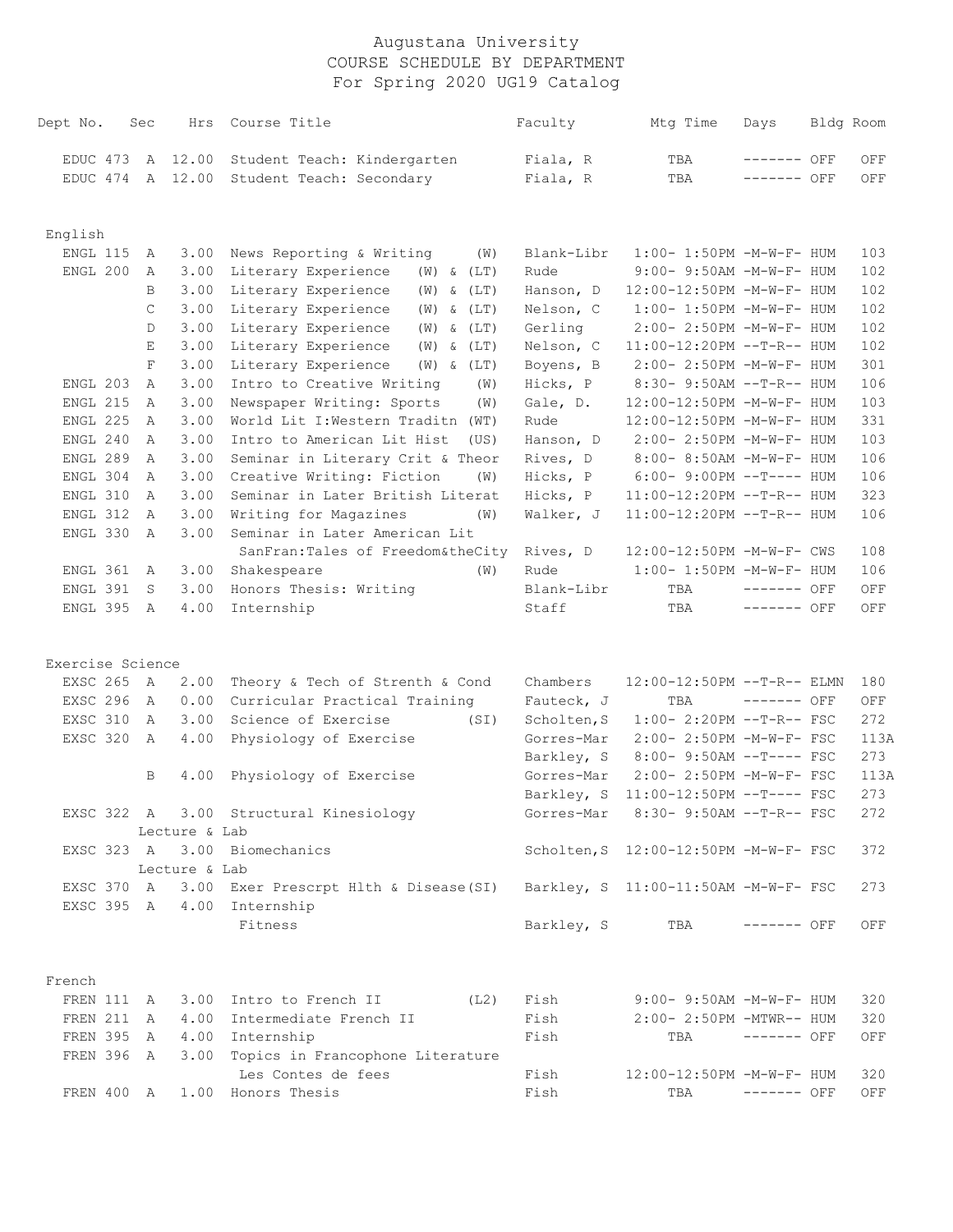| Dept No.           | Sec     |              | Hrs Course Title                     | Faculty                 | Mtg Time                    | Days        | Bldg Room   |
|--------------------|---------|--------------|--------------------------------------|-------------------------|-----------------------------|-------------|-------------|
| First Year Seminar |         |              |                                      |                         |                             |             |             |
| FYS 111            | A       | 4.00         | First Year Seminar II<br>(FS)        |                         |                             |             |             |
|                    |         |              | Art Shock                            | Twa, L                  | 10:40-11:50AM -M-W-F- CVA   |             | 182         |
|                    | В       |              | 4.00 The Ethics of Sport             | Bart, J                 | 10:40-11:50AM -M-W-F- HUM   |             | 302         |
|                    | С       |              | 4.00 Rock of Ages: Music in Society  | Nitz, M                 | 10:40-11:50AM -M-W-F- HUM   |             | 325         |
|                    | D       | 4.00         | Media Activism                       | McCollough              | 10:40-11:50AM -M-W-F- HUM   |             | 331         |
|                    | Е       | 4.00         | Crimes, Cops, and Culprits           | Nelson, C               | 10:40-11:50AM -M-W-F- HUM   |             | 103         |
|                    | F       | 4.00         | WTF, English?                        | Gerling                 | 10:40-11:50AM -M-W-F- HUM   |             | 123         |
|                    | H       | $4\,.\,0\,0$ | Loving Big Brother                   | Rives, D                | 10:40-11:50AM -M-W-F- HUM   |             | 202         |
|                    | I.      | $4\,.\,0\,0$ | The Good, the Bad, and the Ugly      | Boyens, B               | 10:40-11:50AM -M-W-F- HUM   |             | 320         |
|                    | J       | 4.00         | Music & Times of the Beatles         | Folliard                | 10:40-11:50AM -M-W-F- HUM   |             | 121         |
|                    | Κ       | 4.00         | HA! Laughter Humor Comedy 2.0        | Bowman, R               | 10:40-11:50AM -M-W-F- HUM   |             | 226         |
|                    | L       | 4.00         | Global Poverty                       | Minister                | 10:40-11:50AM -M-W-F- HUM   |             | 319         |
|                    | М       | 4.00         | Can I be Moral?                      | Swanstrom               | 10:40-11:50AM -M-W-F- HUM   |             | 301         |
|                    | Ν       | 4.00         | Grand Endeavor of Drug Making        | Larson, Mk              | 10:40-11:50AM -M-W-F- FSC   |             | 116         |
|                    | $\circ$ | 4.00         | Space Out in FYS                     | Klose, A                | 10:40-11:50AM -M-W-F- FSC   |             | 371         |
|                    | P       | 4.00         | Bad Blood                            | Harris, J               | 10:40-11:50AM -M-W-F- MC    |             | 103         |
|                    | Q       | 4.00         | Power of Different: Beyond Labels    | Johnson, M              | 10:40-11:50AM -M-W-F- MC    |             | 253         |
|                    | R       | 4.00         | Political Trials                     | Johnson, Jl             | 10:40-11:50AM -M-W-F- MC    |             | 255         |
|                    | S       | 4.00         | Aloha 'Oe                            | Mullin, M               | 10:40-11:50AM -M-W-F- MC    |             | 257         |
|                    | T       | 4.00         | 1619: Slavery, Memory, History       | Pehl, M                 | 10:40-11:50AM -M-W-F- MC    |             | 201         |
|                    |         |              |                                      | Rives, D                |                             |             |             |
|                    | V       |              | 4.00 Applied Batman Psychology       | Jeppsen                 | 10:40-11:50AM -M-W-F- MC    |             | 264         |
|                    | W       |              | 4.00 The First War of Physics        | Grau, N                 | 10:40-11:50AM -M-W-F- FSC   |             | 214         |
| General Studies    |         |              |                                      |                         |                             |             |             |
| GENL 100 A         |         |              | 2.00 Career Explor/Engagemnt (WB2)   | Ahlers, T               | $10:00-10:50AM$ --T-R-- HUM |             | 123         |
| GENL 105           |         |              | A 12.00 Off Campus Study Programs    |                         |                             |             |             |
|                    |         |              | University of Exeter, England        | Iverson                 | TBA                         | ------- OFF | SEM         |
|                    |         |              | B 12.00 AIFS in Grenoble, France     | Iverson                 | TBA                         | ------- OFF | SEM         |
|                    | C       |              | 12.00 AIFS in Granada, Spain         | Iverson                 | TBA                         | ------- OFF | SEM         |
|                    | D       |              | 12.00 Univesrity of Potsdam, Germany | Iverson                 | TBA                         | ------- OFF | SEM         |
|                    | E       | 12.00        | University of Glasgow, Scotland      | Iverson                 | TBA                         | ------- OFF | SEM         |
|                    | F       | 12.00        | TEAN in Shanghai, China              | Iverson                 | TBA                         | ------- OFF | SEM         |
|                    |         | G 12.00      | TEAN in UNSW, Australia              | Iverson                 | TBA                         | ------- OFF | ${\tt SEM}$ |
|                    | Η       | 12.00        | ISA in Berlin, Germany               | Iverson                 | TBA                         | ------- OFF | SEM         |
|                    | I.      | 12.00        | ISA in Cusco, Peru                   | Iverson                 | TBA                         | ------- OFF | SEM         |
|                    | J       | 12.00        | ISA in Rome, Italy                   | Iverson                 | TBA                         | ------- OFF | SEM         |
|                    | Κ       | 12.00        | ISA in Seville, Spain                | Iverson                 | TBA                         | ------- OFF | SEM         |
| GENL 107           | A       | 16.00        | The Washington Semester              | Wanless, E              | TBA                         | ------- OFF | SEM         |
| GENL 108           | A       | 16.00        | The Chicago Semester                 | Krueger, J              | TBA                         | ------- OFF | INTR        |
| GENL 116           | A       | 1.00         | Becoming a Master Student            | Homan, T                | $10:00-10:50AM$ --T---- HUM |             | 103         |
|                    | В       | 1.00         | Becoming a Master Student            | Fauteck, J              | $3:00-3:50PM -T--- MC$      |             | 161         |
| GENL 197           | Α       | 1.00         | TOPICS:                              |                         |                             |             |             |
|                    |         |              | Changing ID: Londinium to Brexit     | Hicks, P                | TBA                         | ------- OFF | SHRT        |
|                    | В       | 1.00         | Scotland: Stories and Scenes         | Boyens, B<br>Blank-Libr | TBA                         | ------- OFF | SHRT        |
| GENL 337           | A       | 4.00         | American Diversity                   | Wanless, E              | TBA                         | ------- OFF | INTR        |
| GENL 339           | A       | 4.00         | Public Policy Issues                 | Wanless, E              | TBA                         | ------- OFF | INTR        |
| GENL 343           | A       | 4.00         | Washington Theatre Experience (A)    | Wanless, E              | TBA                         | ------- OFF | INTR        |
| GENL 344           | A       | 4.00         | Art of Comm in Nation's Capital      | Wanless, E              | TBA                         | ------- OFF | INTR        |
| GENL 361           | A       | 4.00         | Arts and the City                    | Krueger, J              | TBA                         | ------- OFF | INTR        |
| GENL 362           | A       | 4.00         | Social Justice                       | Krueger, J              | TBA                         | ------- OFF | INTR        |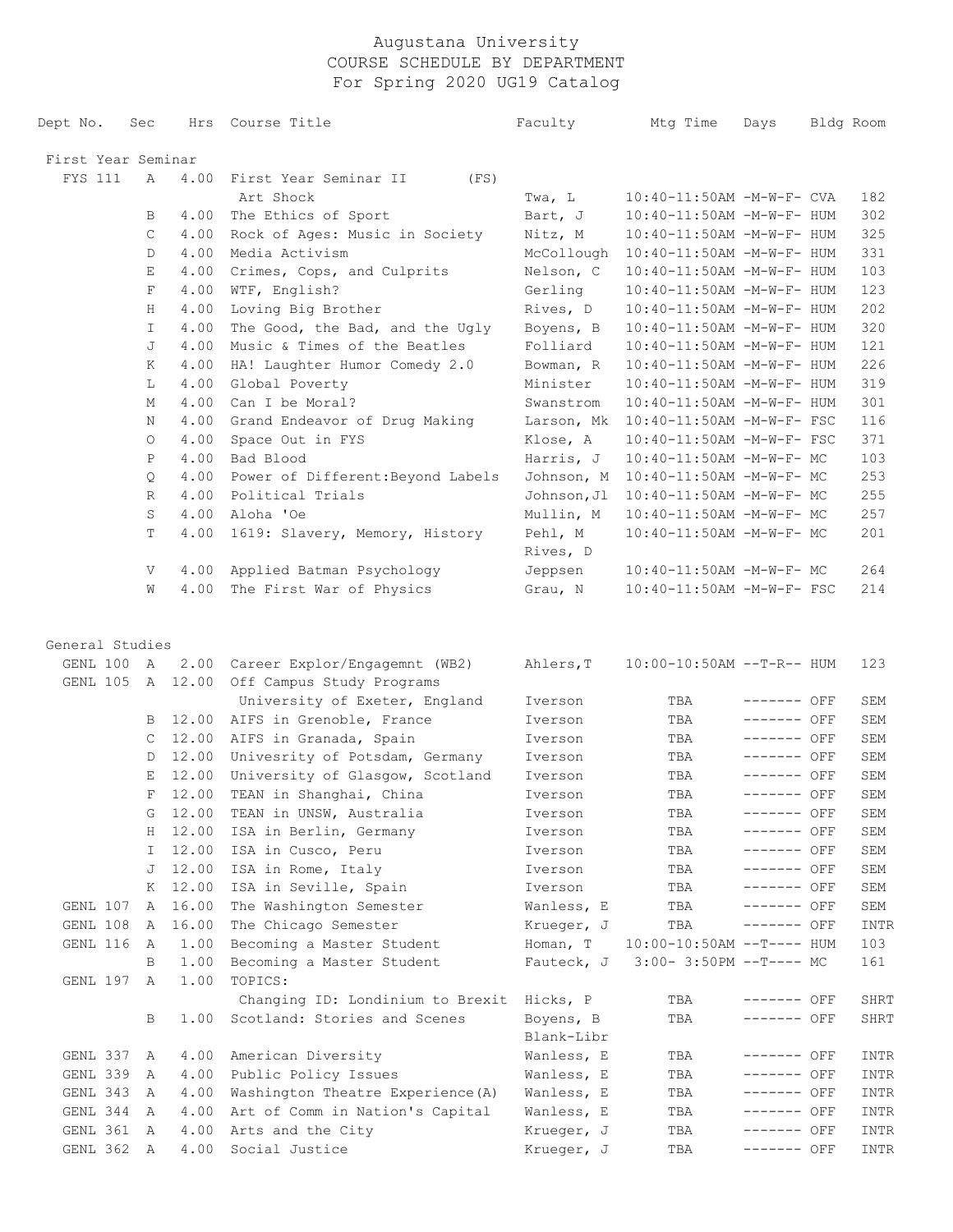| Dept No.                            | Sec           | Hrs  | Course Title                      |       | Faculty     | Mtg Time                             | Days         | Bldg Room |
|-------------------------------------|---------------|------|-----------------------------------|-------|-------------|--------------------------------------|--------------|-----------|
| GENL 394                            | A             | 2.00 | Directed Readings                 |       | Wanless, E  | TBA                                  | ------- OFF  | INTR      |
| GENL 395                            | Α             | 3.00 | Internship                        |       | Wanless, E  | TBA                                  | ------- OFF  | INTR      |
|                                     | B             | 4.00 | Internship                        |       | Krueger, J  | TBA                                  | ------- OFF  | INTR      |
| German                              |               |      |                                   |       |             |                                      |              |           |
| GERM 111                            | Α             | 3.00 | Intro to German II                | (L2)  | Bjorkman    | 9:00- 9:50AM -M-W-F- HUM             |              | 319       |
| GERM 211                            | Α             | 4.00 | Intermediate German II            |       | Bjorkman    | 2:00- 2:50PM -MTW-F- HUM             |              | 319       |
| GERM 361                            | A             | 3.00 | History of German Lit II          | A3.5  | Bjorkman    | 12:00-12:50PM -M-W-F- HUM            |              | 319       |
| GERM 395                            | Α             | 4.00 | Internship                        |       | Bjorkman    | TBA                                  | $------$ OFF | OFF       |
| GERM 400                            | $\mathbb{A}$  | 1.00 | Honors Thesis                     |       | Bjorkman    | TBA                                  | ------- OFF  | OFF       |
|                                     |               |      |                                   |       |             |                                      |              |           |
| Government/Intl Affairs<br>GOVT 110 | A             | 3.00 | Intro to Government               | (SS)  | Golemboski  | 1:00- 1:50PM -M-W-F- MC              |              | 153       |
|                                     | B             | 3.00 | Intro to Government               | (SS)  | Masthay     | 8:30- 9:50AM --T-R-- MC              |              | 264       |
| GOVT 120                            | Α             | 3.00 | Politics in a Diverse World (NW)  |       | Lunde       | 8:00- 8:50AM -M-W-F- MC              |              | 202       |
|                                     | B             | 3.00 | Politics in a Diverse World (NW)  |       | Lunde       | 9:00- 9:50AM -M-W-F- MC              |              | 202       |
| GOVT 200                            | Α             | 3.00 | American Government               | (US)  | Masthay     | 12:00-12:50PM -M-W-F- MC             |              | 202       |
| GOVT 210                            | Α             | 3.00 | Congress                          |       | Masthay     | $1:00-2:20PM -T-R--MC$               |              | 264       |
| GOVT 235                            | Α             | 3.00 | American Foreign Policy           |       | Lunde       | 11:00-12:20PM --T-R-- MC             |              | 255       |
| GOVT 252                            | Α             | 3.00 | Religion and the Law              | (RT)  | Golemboski  | 2:00- 2:50PM -M-W-F- MC              |              | 153       |
| GOVT 320                            | Α             | 3.00 | Political Philosophy              |       | Johnson, Jl | 1:00- 1:50PM -M-W-F- MC              |              | 202       |
| GOVT 350                            | Α             | 4.00 | Soc Sci Research Methods          | (W)   | Vercel, K   | $8:00-9:50AM -T-R--MC$               |              | 120       |
| GOVT 390                            | $\mathsf{A}$  | 2.00 | Research Seminar                  | (W)   | Johnson, Jl | TBA                                  | $-----$ OFF  | OFF       |
| GOVT 391                            | A             | 2.00 | Honors Seminar                    | (W)   | Johnson, Jl | TBA                                  | ------- OFF  | OFF       |
| GOVT 395                            | A             | 4.00 | Internship                        |       | Wanless, E  | TBA                                  | ------- OFF  | OFF       |
| History                             |               |      |                                   |       |             |                                      |              |           |
| HIST 110                            | А             | 3.00 | Western Civilization I            | (WT)  | Babb        | 2:00- 2:50PM -M-W-F- MC              |              | 255       |
| HIST 111                            | A             | 3.00 | Western Civilization II           | (WT)  | Amundson    | 9:00- 9:50AM -M-W-F- MC              |              | 257       |
|                                     | B             | 3.00 | Western Civilization II           | (WT)  | Preston, M  | 1:00- 1:50PM -M-W-F- HUM             |              | 123       |
|                                     | $\mathcal{C}$ | 3.00 | Western Civilization II           | (WT)  | Preston, M  | 2:00- 2:50PM -M-W-F- HUM             |              | 123       |
| HIST 120                            | Α             | 3.00 | American Exper. to 1877           | (US)  | Amundson    | 8:00- 8:50AM -M-W-F- MC              |              | 257       |
| HIST 121                            | A             | 3.00 | American Exper. Since 1877 (US)   |       | Pehl, M     | 2:00- 2:50PM -M-W-F- MC              |              | 257       |
|                                     | B             | 3.00 | Gender Focus                      |       | Pehl, M     | 1:00- 2:20PM --T-R-- MC              |              | 257       |
| HIST 230                            | A             | 3.00 | Cult Hist Mexico: Aztec-Zeta (NW) |       | Conover     | $1:00-2:20PM --T-R--MC$              |              | 102       |
| HIST 290                            | A             | 3.00 | History of American Press         | (W)   | Miller, J   | 6:00- 7:20PM -M-W--- HUM             |              | 201       |
| HIST 297 A                          |               | 3.00 | TOPICS:                           |       |             |                                      |              |           |
|                                     |               |      | Environmental History of US       |       | Babb        | 12:00-12:50PM -M-W-F- MC             |              | 102       |
| HIST 300                            | A             | 3.00 | Revolutionary America             | (W)   | Mullin, M   | 8:30- 9:50AM --T-R-- MC              |              | 253       |
| HIST 490 A                          |               | 3.00 | History Thesis Seminar            | (W)   | Conover     | 11:00-12:20PM --T-R-- MC             |              | 157       |
| Health                              |               |      |                                   |       |             |                                      |              |           |
| HLTH 216                            | A             | 2.00 | Stress Management                 | (WB2) | VanLaecken  | $9:00-9:50AM --T-R--FSC$             |              | 370       |
| HLTH 222 A                          |               | 3.00 | Nutrition                         | (WB)  | Gorres-Mar  | $1:00-2:20PM -T-R--FSC$              |              | 370       |
| HLTH 242 A                          |               | 2.00 | Personal Health                   | (WB2) |             | VanLaecken 11:00-11:50AM --T-R-- FSC |              | 370       |
| International Studies               |               |      |                                   |       |             |                                      |              |           |
| INST 199 A                          |               | 4.00 | Independent Study                 |       | Kane, E     | TBA                                  | ------- OFF  | OFF       |

INST 390 A 1.00 Senior Research Project Nitz, M TBA ------- OFF OFF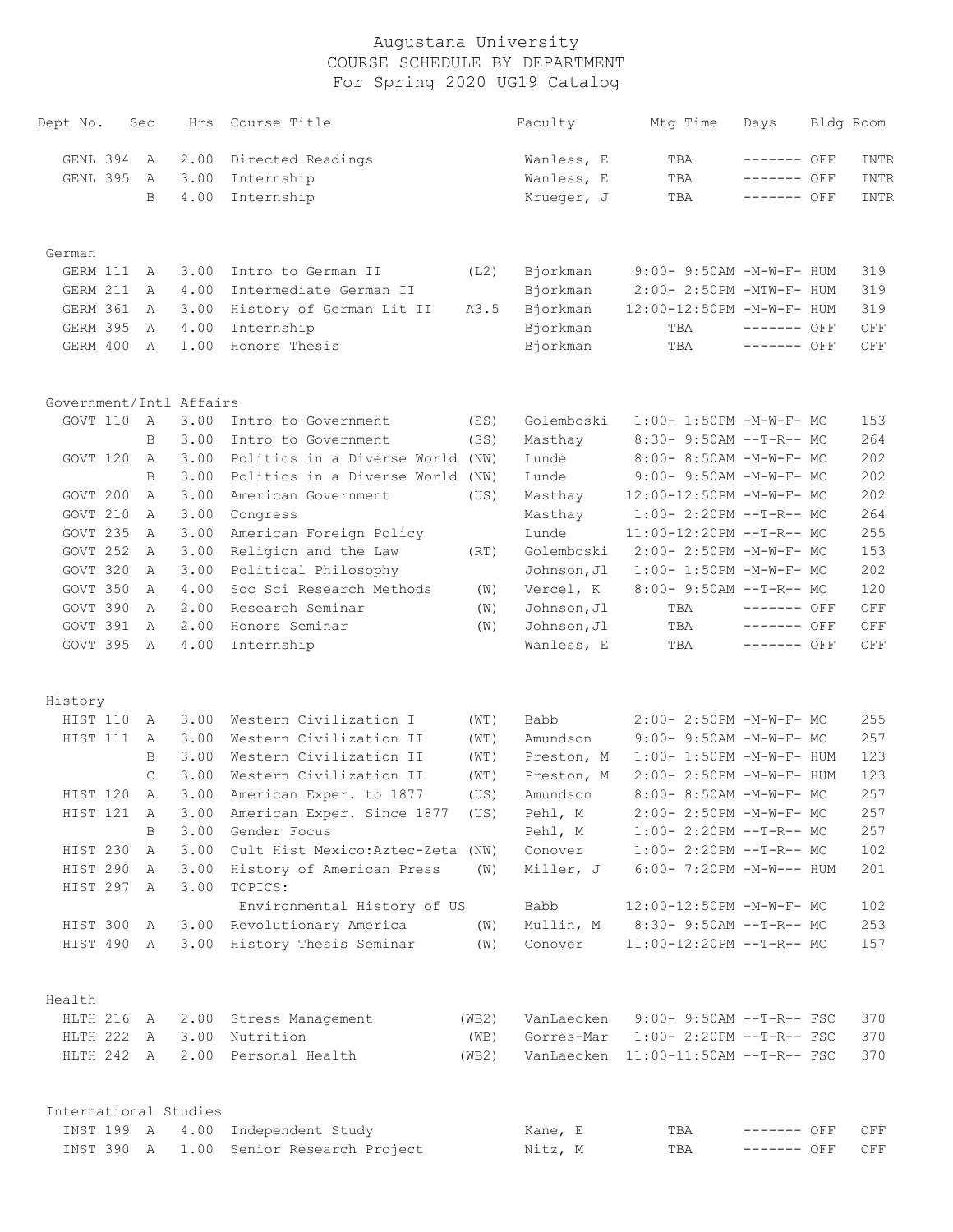| Dept No.                | Sec            | Hrs  | Course Title                               |      | Faculty     | Mtg Time                              | Days         | Bldg Room |
|-------------------------|----------------|------|--------------------------------------------|------|-------------|---------------------------------------|--------------|-----------|
| INST 395 A              |                | 3.00 | Internship                                 |      | Staff       | TBA                                   | ------- OFF  | OFF       |
| Sign Lang. Interpreting |                |      |                                            |      |             |                                       |              |           |
| INTR 301                | $\overline{A}$ | 3.00 | Building Translation Skills                |      | Hatle       | $10:40-11:50AM$ -M-W--- MC            |              | 254       |
| INTR 342                | A              | 3.00 | Amer Sign Language to English I            |      | Dyce, M     | 8:30- 9:50AM -M-W--- MC               |              | 254       |
| INTR 343                | A              | 3.00 | English to Amer Sign Language I            |      | Gundersn, C | $8:30 - 9:50AM -T-R-- MC$             |              | 254       |
| <b>INTR 355</b>         | A              | 3.00 | Interpreting Practicum                     |      | Dyce, M     | TBA                                   | ------- OFF  | OFF       |
| INTR 397                | A              | 3.00 | TOPICS:                                    |      |             |                                       |              |           |
|                         |                |      | The Whole Deaf Child                       |      | Steen, C    | $6:00-9:00PM -M----- MC$              |              | 202       |
| INTR 455 A              |                |      | 9.00 Advanced Interpreting Practicum       |      | Dyce, M     | TBA                                   | $------$ OFF | OFF       |
| Journalism              |                |      |                                            |      |             |                                       |              |           |
| JOUR 095 A              |                | 1.00 | Journalism Participation                   |      |             |                                       |              |           |
|                         |                |      | <b>MIRROR</b>                              |      | Miller, J   | TBA                                   | ------- HUM  | 222       |
|                         | B              | 1.00 | <b>EDDA</b>                                |      | Blank-Libr  | TBA                                   | ------- HUM  | 221       |
| <b>JOUR 115</b>         | A              | 3.00 | News Reporting & Writing                   | (W)  | Blank-Libr  | 1:00- 1:50PM -M-W-F- HUM              |              | 103       |
| <b>JOUR 215</b>         | A              | 3.00 | Newspaper Writing: Sports                  | (W)  | Gale, D.    | 12:00-12:50PM -M-W-F- HUM             |              | 103       |
| <b>JOUR 255</b>         | A              | 3.00 | Multimedia Storytelling                    |      | Blank-Libr  | 2:00- 2:50PM -M-W-F- CVA              |              | 181A      |
| <b>JOUR 290</b>         | A              | 3.00 | History of American Press                  | (W)  | Miller, J   | $6:00-7:20PM -M-W--- HUM$             |              | 201       |
| <b>JOUR 312</b>         | A              | 3.00 | Writing For Magazines                      | (W)  | Walker, J   | 11:00-12:20PM --T-R-- HUM             |              | 106       |
| <b>JOUR 365</b>         | A              | 3.00 | Public Relations                           |      | Nitz, M     | 8:00- 8:50AM -M-W-F- HUM              |              | 331       |
| <b>JOUR 395</b>         | A              | 4.00 | Internship                                 |      | Blank-Libr  | TBA                                   | ------- OFF  | OFF       |
| <b>JOUR 495</b>         | A              | 4.00 | Internship                                 |      | Staff       | TBA                                   | $------$ OFF | OFF       |
| Luther House of Study   |                |      |                                            |      |             |                                       |              |           |
|                         |                |      | LHOS 433 A 3.00 Lutheran Heritage: Worship |      | Croghan     | 1:00- 1:50PM -M-W-F- SFS              |              | 204B      |
|                         |                |      |                                            |      |             |                                       |              |           |
| Mathematics             |                |      |                                            |      |             |                                       |              |           |
| MATH 131 A              |                |      | 3.00 Geom & Probabil for Teachrs (MT)      |      | Olimb, C    | 9:00- 9:50AM -M-W-F- FSC              |              | 373       |
| MATH 140                | $\mathbb{A}$   |      | 3.00 Quantitative Reasoning                | (MT) | Erickson, L | 8:00- 8:50AM -M-W-F- FSC              |              | 373       |
|                         | B              | 3.00 | Quantitative Reasoning                     | (MT) | Gregg, M    | 9:00- 9:50AM -M-W-F- FSC              |              | 376       |
|                         | $\mathsf{C}$   |      | 3.00 Quantitative Reasoning                | (MT) | Gregg, M    | 12:00-12:50PM -M-W-F- FSC             |              | 373       |
| MATH 151 A              |                | 4.00 | Calculus I                                 | (MT) | Perry       | $1:00-1:50PM -MTW-F-FSC$              |              | 374       |
|                         | В              |      | 4.00 Calculus I                            | (MT) | Perry       | 2:00- 2:50PM -MTW-F- FSC              |              | 374       |
| MATH 152 A              |                |      | 4.00 Calculus II                           |      | Sorenson, T | $1:00-1:50PM$ -MTW-F- FSC             |              | 373       |
|                         | B              |      | 4.00 Calculus II                           |      | Sorenson, T | 2:00- 2:50PM -MTW-F- FSC              |              | 373       |
| MATH 153                | A              |      | 3.00 Calculus III                          |      | Perry       | $8:00-8:50AM$ -M-W-F- FSC             |              | 370       |
| MATH 220                | A              | 3.00 | Linear Algebra                             |      | Olimb, C    | 2:00- 2:50PM -M-W-F- FSC              |              | 116       |
| MATH 297 A              |                | 3.00 | TOPICS:                                    |      |             |                                       |              |           |
|                         |                |      | Intro to Geographic Info Systems Olimb, S  |      |             | 8:30- 9:50AM --T-R-- FSC              |              | 372       |
| MATH 320                | A              |      | 3.00 Discrete Structures                   |      | Erickson, L | 9:00- 9:50AM -M-W-F- FSC              |              | 374       |
|                         | B              | 3.00 | Discrete Structures                        |      |             | Erickson, L 11:00-11:50AM -M-W-F- FSC |              | 374       |
| MATH 327                | A              |      | 3.00 Math Foundations of Data Science      |      | Olimb, C    | 11:00-11:50AM -M-W-F- FSC             |              | 373       |
| MATH 355                | A              |      | 3.00 Complex Analysis                      |      |             | Sorenson, T 11:00-12:20PM --T-R-- FSC |              | 373       |
| MATH 490 A              |                |      | 1.00 Senior Seminar                        |      |             | Gregg, M 6:30-7:20PM -M----- FSC      |              | 116       |
| Media Studies           |                |      |                                            |      |             |                                       |              |           |
| MDST 110 A              |                |      | 3.00 Media and Society                     | (SS) | McCollough  | 2:00- 2:50PM -M-W-F- HUM              |              | 302       |
| MDST 220 A              |                |      | 3.00 History of Electronic Media (US)      |      | Bart, J     | $1:00 - 1:50PM - M - W - F - HUM$     |              | 331       |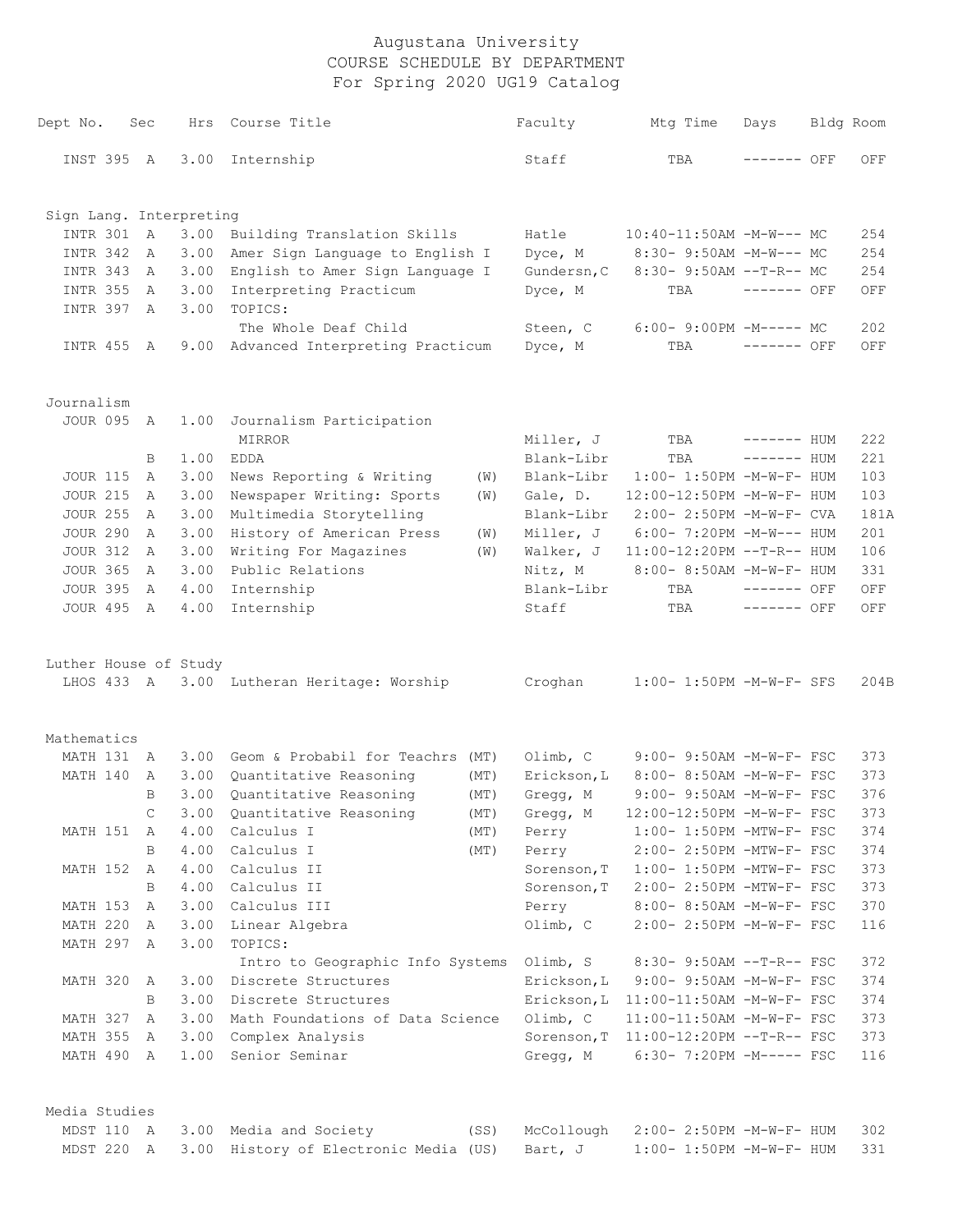| Dept No.    | Sec    | Hrs          | Course Title                              | Faculty                  | Mtg Time                                          | Days                       | Bldg Room |
|-------------|--------|--------------|-------------------------------------------|--------------------------|---------------------------------------------------|----------------------------|-----------|
| MDST 230    | A      | 3.00         | Media Aesthetics and Production           | McCollough               | 8:30- 9:50AM --T-R-- HUM                          |                            | 301       |
| MDST 380    | A      | 3.00         | Mass Media Effects                        | Bart, H                  | $1:00-2:20PM -T-R--HUM$                           |                            | 331       |
| MDST 395 A  |        | 4.00         | Internship                                | Nitz, M                  | TBA                                               | $------$ OFF               | OFF       |
| Music       |        |              |                                           |                          |                                                   |                            |           |
| MUSI 003    | A      | 0.00         | Recital Attendance                        | Grevlos, L               | TBA                                               | ------- OFF                | OFF       |
| MUSI 095    | A      | 1.00         | Music Ensemble:                           |                          |                                                   |                            |           |
|             |        |              | Augustana Choir                           | Nesheim                  | 3:55- 5:10PM -MTWR-- HUM                          |                            | 173       |
|             | A0     | 0.00         | Music Ensemble (No Credit)                | Staff                    | TBA                                               | ------- HUM                |           |
|             | A1     |              | 1.00 Music Ensemble (Credit)              | Staff                    | TBA                                               | ------- HUM                |           |
|             | B      | 1.00         | University Chorale                        | Svenningsn               | 3:00- 3:50PM -MTW-F- CHPL                         |                            | 101       |
|             | D      | 1.00         | Angelus                                   | Grevlos, L               | 3:00- 3:50PM -MTW-F- HUM                          |                            | 173       |
|             | Е      | 1.00         | Augustana Concert Band                    | Unger                    | 4:00- 5:40PM -MTWR-- HUM                          |                            | 168       |
|             | F      | 1.00         | Blue & Gold Band                          | Petersen, L              | $6:30-9:00PM$ ----R-- HUM                         |                            | 168       |
|             | K      | 1.00         | Aug Orchestra (Wood, Brass, Perc)         | Folliard                 | $3:00-4:30PM --T--- HUM$                          |                            | 178       |
|             |        |              |                                           | Folliard                 | $6:30 - 9:00 \text{PM U} \rightarrow - - - -$ HUM |                            | 168       |
|             | L      | 1.00         | Augustana Orchestra (Strings)             | Folliard                 | $3:00-4:30PM --TW---HUM$                          |                            | 178       |
|             |        |              |                                           | Folliard                 | 6:30- 9:00PM U------ HUM                          |                            | 168       |
| MUSI 096    | A      | 1.00         | Chamber Music:                            |                          |                                                   |                            |           |
|             |        |              | Opera Theater Workshop                    | Grevlos, L               | TBA                                               | ------- HUM                |           |
|             | A0     |              | 0.00 Chamber Music (No Credit)            | Staff                    | TBA                                               | ------- HUM                |           |
|             | A1     | 1.00         | Chamber Music (Credit)                    | Staff                    | TBA                                               | -------                    |           |
|             | B      | 1.00         | Brass Quintet                             | Unger                    | TBA                                               | ------- HUM                |           |
|             | C      | 1.00         | Saxophone Quartet                         | Hanegan, B               | TBA                                               | $------$ HUM               |           |
|             | D      | 1.00         | String Ensemble                           | Folliard                 | TBA                                               | ------- HUM                |           |
|             | Е      | 1.00         | Clarinet Quintet                          | Larson, A                | $4:30 - 5:20PM -T--- HUM$                         |                            | 28        |
|             | F      | 1.00         | Flute Choir                               | Anderson, E              | 3:00- 3:50PM -M----- HUM                          |                            | 178       |
|             | G      | 1.00         | Percussion Ensemble                       | Pennington               | $6:00-8:00PM$ ---W--- HUM                         |                            | 168       |
|             | H      | 1.00         | Trombone Choir                            | Roseth                   | $4:30 - 5:30PM -T--- HUM$                         |                            | 178       |
|             | I.     | 1.00         | String Quartet<br>Northlanders Jazz Combo | Folliard                 | TBA                                               | $------$ HUM               |           |
|             | J      | 1.00         |                                           | Hanegan, B               | 8:15- 9:30PM -M----- HUM                          |                            | 168       |
|             | Κ<br>L | 1.00<br>1.00 | Mallet Ensemble<br>Vocal Lab              | Pennington<br>Svenningsn | TBA<br>$9:00-9:50AM$ -----F- HUM                  | $------$ HUM               | 168       |
| MUSI 097    | A      | 1.00         | Chamber Music Ensemble:                   |                          |                                                   |                            | 173       |
|             |        |              | Chamber Choir                             | Nesheim                  | 5:15- 6:15PM -M--R-- HUM                          |                            | 173       |
|             | A0     | 0.00         | Chamber Music Ensemble (NoCredit)         | Staff                    | TBA                                               | $------$ HUM               |           |
|             | A1     | 1.00         | Chamber Music Ensemble (Credit)           | Staff                    | TBA                                               | $------$ HUM               |           |
|             | В      | 1.00         | Brass Choir                               | Unger                    | $6:00-7:00PM -T--- HUM$                           |                            | 178       |
|             | С      | 1.00         | Northlanders Jazz Band                    | Hanegan, B               | $5:40-6:30PM -MT--- HUM$                          |                            | 168       |
|             | D      | 1.00         | Brass Choir                               | Unger                    | TBA                                               | -------                    |           |
|             | Ε      | 1.00         | Northlanders Jazz Band                    | Hanegan, B               | 5:40- 6:30PM -MT---- HUM                          |                            | 168       |
| MUSI 110    | A      | 3.00         | The Understanding of Music<br>(A)         | Folliard                 | $9:00 - 9:50AM - M - W - F - HUM$                 |                            | 121       |
| MUSI 118    | A      | 3.00         | Blues, Jazz, and Rock<br>(US)             | Petersen, L              | $11:00-12:20PM$ --T-R-- HUM                       |                            | 121       |
| MUSI 121 A  |        | 2.00         | Music Theory II                           | Li, S                    | $1:00-1:50PM -M-W-F-HUM$                          |                            | 121       |
| MUSI 121L A |        | 1.00         | Aural Skills II                           | Svenningsn               | $1:00-1:50PM -T-R--HUM$                           |                            | 121       |
| MUSI 153    | A      | 1.00         | Interm Class Piano: Music Majors          | Schempp, M               | $8:00-8:50AM$ --T-R-- HUM                         |                            | 146       |
| MUSI 160    | A      | 1.00         | Private Instruction Placeholder           |                          |                                                   |                            |           |
|             | B      | 0.00         | 30 min. (credit)<br>30 min. (no credit)   | Staff<br>Staff           | TBA<br>TBA                                        | ------- HUM<br>------- HUM |           |
|             | C      | 1.00         | 50 min. (credit)                          | Staff                    | TBA                                               | ------- HUM                |           |
|             | D      | 0.00         | 50 min. (no credit)                       | Staff                    | TBA                                               | ------- HUM                |           |
| MUSI 161 A  |        | 1.00         | Private Instruction: Strings              |                          |                                                   |                            |           |
|             |        |              | Violin - 30 min                           | Modzelewsk               | TBA                                               | ------- HUM                | 4         |
|             |        |              |                                           |                          |                                                   |                            |           |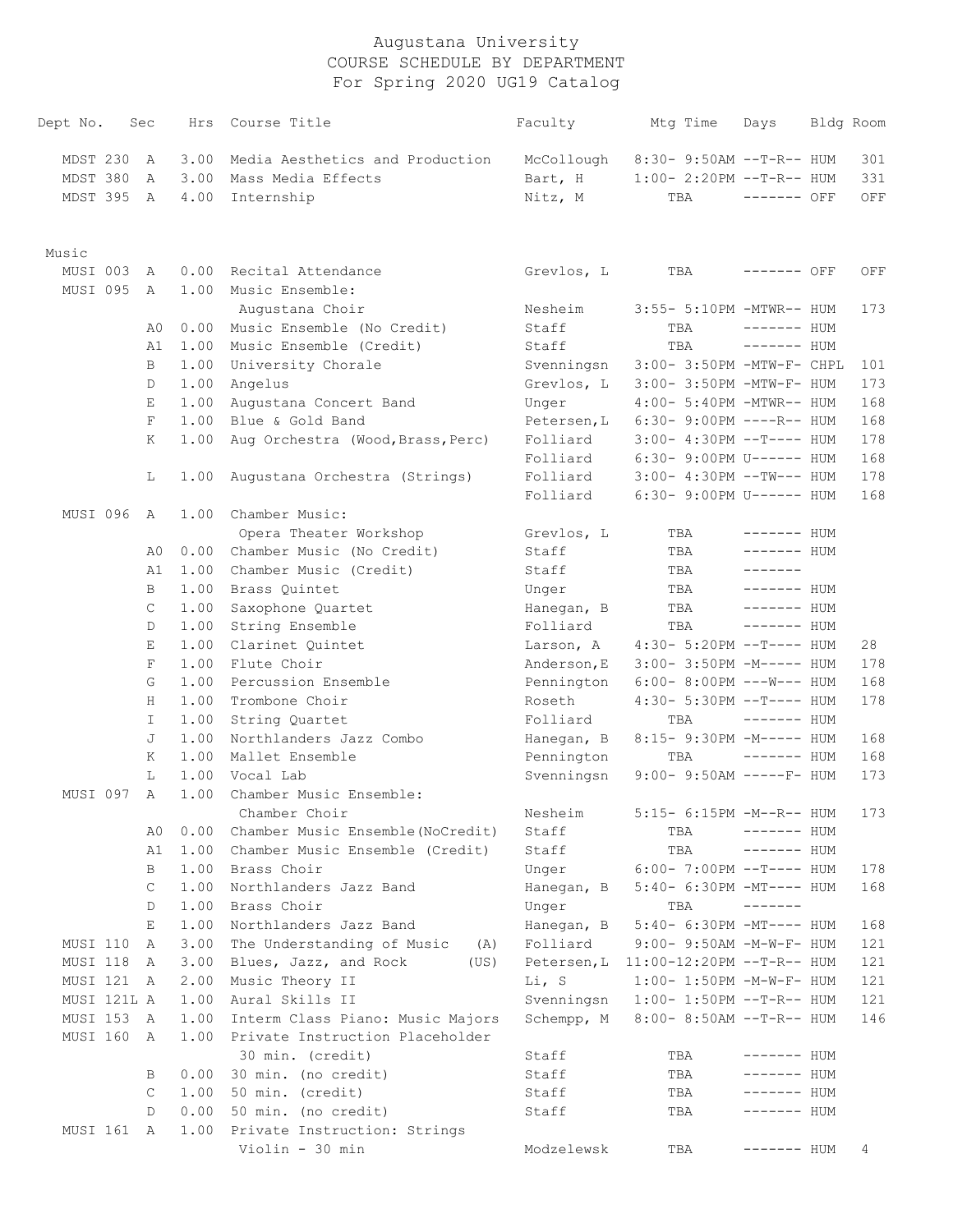| Dept No.        | Sec |                | Hrs  | Course Title                     | Faculty     | Mtg Time                             | Days         | Bldg Room |
|-----------------|-----|----------------|------|----------------------------------|-------------|--------------------------------------|--------------|-----------|
|                 |     | В              | 1.00 | Viola - 30 min                   | Peters, M   | TBA                                  | ------- HUM  |           |
|                 |     | D              | 1.00 | Bass - 30 min                    | Casey, J    | TBA                                  | ------- HUM  | 145       |
|                 |     | Е              | 1.00 | Guitar - 30 min                  | Gundersn, G | TBA                                  | ------- HUM  | 34        |
|                 |     | ЕM             | 1.00 | Guitar - 50 min                  | Gundersn, G | $3:00-3:50PM$ ----R-- HUM            |              | 34        |
|                 |     | FM             | 1.00 | Harp - 50 min                    | Vorhes, A   | $3:00-3:50PM$ ----R-- HUM            |              | 161       |
|                 |     | GМ             | 1.00 | Violin - 50 Min                  | Lin, YiChun | TBA                                  | ------- OFF  | OFF       |
| MUSI 162        |     | A              | 1.00 | Private Instruction: Woodwinds   |             |                                      |              |           |
|                 |     |                |      | $Flute - 30 min$                 | Masek, P    | TBA                                  | $------$ HUM | 158       |
|                 |     | B              | 1.00 | Oboe $-30$ min                   | Paul, J     | TBA                                  | ------- HUM  | 7         |
|                 |     | ВM             | 1.00 | Oboe $-50$ min                   | Paul, J     | TBA                                  | ------- OFF  | OFF       |
|                 |     | $\mathsf{C}$   | 1.00 | Clarinet - 30 min                | Hill, C     | TBA                                  | ------- HUM  |           |
|                 |     | CM             | 1.00 | Clarinet - 50 min                | Hill, C     | 3:00- 3:50PM ----R-- HUM             |              |           |
|                 |     | Е              | 1.00 | Saxophone - 30 min               | Hanegan, B  | TBA                                  | ------- HUM  | 155       |
|                 |     | EМ             | 1.00 | Saxophone - 50 min               | Hanegan, B  | $3:00-3:50PM$ ----R-- HUM            |              | 155       |
| MUSI 163        |     | A              | 1.00 | Private Instruction: Brass Winds |             |                                      |              |           |
|                 |     |                |      | $Horn - 30 min$                  | Carlson, A  | TBA                                  | ------- HUM  | 10        |
|                 |     | AΜ             | 1.00 | Horn - 50 min                    | Carlson, A  | 3:00- 3:50PM ----R-- HUM             |              | 10        |
|                 |     | B              | 1.00 | Trumpet - 30 min                 | Olson, S    | TBA                                  | ------- HUM  | 10        |
|                 |     | BМ             | 1.00 | Trumpet - 50 min                 | Olson, S    | 3:00- 3:50PM ----R-- HUM             |              | 10        |
|                 |     | $\mathsf{C}$   | 1.00 | Trombone - 30 min                | Roseth      | TBA                                  | $------$ HUM | 13        |
|                 |     | CM             | 1.00 | Trombone - 50 min                | Roseth      | TBA                                  | $------$ HUM |           |
|                 |     | DM             | 1.00 | Euphonium - 50 min               | Roseth      | TBA                                  | ------- HUM  |           |
|                 |     | Е              | 1.00 | Tuba - 30 min                    | Andersen, M | TBA                                  | ------- HUM  | 10        |
| MUSI 164        |     | A              | 1.00 | Private Instruction: Percussion  |             |                                      |              |           |
|                 |     |                |      | Percussion - 30 min              | Pennington  | TBA                                  | ------- HUM  | 144       |
|                 |     | AΜ             | 1.00 | Percussion - 50 min              | Pennington  | $3:00-3:50PM$ ----R-- HUM            |              | 144       |
| <b>MUSI 165</b> |     | A              | 1.00 | Private Instruction: Piano       |             |                                      |              |           |
|                 |     |                |      | Piano - 30 min                   | Li, S       | TBA                                  | ------- HUM  | 159       |
|                 |     | AX.            | 1.00 | Piano - 30 min                   | Li, S       | TBA                                  | ------- HUM  | 159       |
|                 |     | B              | 1.00 | Piano - 30 min                   | Schempp, M  | TBA                                  | ------- HUM  | 150       |
|                 |     | BX             | 1.00 | Piano - 30 min                   | Schempp, M  | TBA                                  | ------- HUM  | 150       |
| MUSI 166        |     | A              | 1.00 | Private Instruction: Keyboard    |             |                                      |              |           |
|                 |     |                |      | Organ - 30 min                   | Schempp, M  | TBA                                  | ------- HUM  | 150       |
|                 |     | AΜ             | 1.00 | Organ - 50 min                   | Schempp, M  | $3:00-3:50PM$ ----R-- HUM            |              |           |
| MUSI 167        |     | $\overline{B}$ | 1.00 | Private Instruction: Voice       |             |                                      |              |           |
|                 |     |                |      | Voice - 30 min                   | Grevlos, L  | TBA                                  | ------ HUM   | 139       |
|                 |     | ΒM             | 1.00 | Voice - 50 min                   | Grevlos, L  | $3:00-3:50PM$ ----R-- HUM            |              |           |
|                 |     | $\mathsf{C}$   | 1.00 | Voice - 30 min                   | Schreck, J  | TBA                                  | ------- HUM  | 153       |
|                 |     | CM             | 1.00 | Voice - 50 min                   | Schreck, J  | 3:00- 3:50PM ----R-- HUM             |              | 153       |
|                 |     | D              | 1.00 | Voice - 30 min                   | Campbell    | TBA                                  | $------$ HUM | 45        |
|                 |     | DM             | 1.00 | Voice - 50 min                   | Campbell    | 3:00- 3:50PM ----R-- HUM             |              | 45        |
|                 |     | Е              | 1.00 | Voice - 30 min                   | Svenningsn  | TBA                                  | $------$ HUM | 140       |
|                 |     | ЕM             | 1.00 | Voice - 50 min                   | Svenningsn  | 3:00- 3:50PM ----R-- HUM             |              |           |
|                 |     | F              | 1.00 | Voice - 30 min                   | Barnard, M  | TBA                                  | $------$ HUM | 153       |
|                 |     | G              | 1.00 | Voice - 30 min                   | Nesheim     | TBA                                  | $------$ HUM | 136       |
|                 |     | GM             | 1.00 | Voice - 50 min                   | Nesheim     | $3:00-3:50PM$ ----R-- HUM            |              | 136       |
| MUSI 212        |     | A              | 3.00 | Music Hist/Lit: 1750-Prsnt A3.1B |             | Pennington 11:00-12:20PM --T-R-- HUM |              | 103       |
| MUSI 221        |     | A              | 2.00 | Music Theory IV                  | Li, S       | 2:00- 2:50PM -M-W-F- HUM             |              | 121       |
| MUSI 221L A     |     |                | 1.00 | Aural Skills IV                  | Svenningsn  | 2:00- 2:50PM --T-R-- HUM             |              | 121       |
| MUSI 252        |     | A              | 2.00 | Woodwind Pedagogy & Performance  | Hanegan, B  | 9:00- 9:50AM -MTWR-- HUM             |              | 168       |
| MUSI 301        |     | A              | 3.00 | Advanced Instrumental Conducting | Unger       | 11:00-12:20PM --T-R-- HUM            |              | 168       |
| MUSI 303        |     | A              | 3.00 | Advanced Choral Conducting       | Nesheim     | $1:00-1:50PM -M-W-F-HUM$             |              | 173       |
| MUSI 321        |     | A              | 3.00 | Instrumentation & Arranging      | Pennington  | $1:00-2:20PM -T-R--HUM$              |              | 146       |
| MUSI 331 A      |     |                | 3.00 | Elem & Middle Sch Music Methods  | Petrsn, Lau | 8:30- 9:50AM --T-R-- HUM             |              | 121       |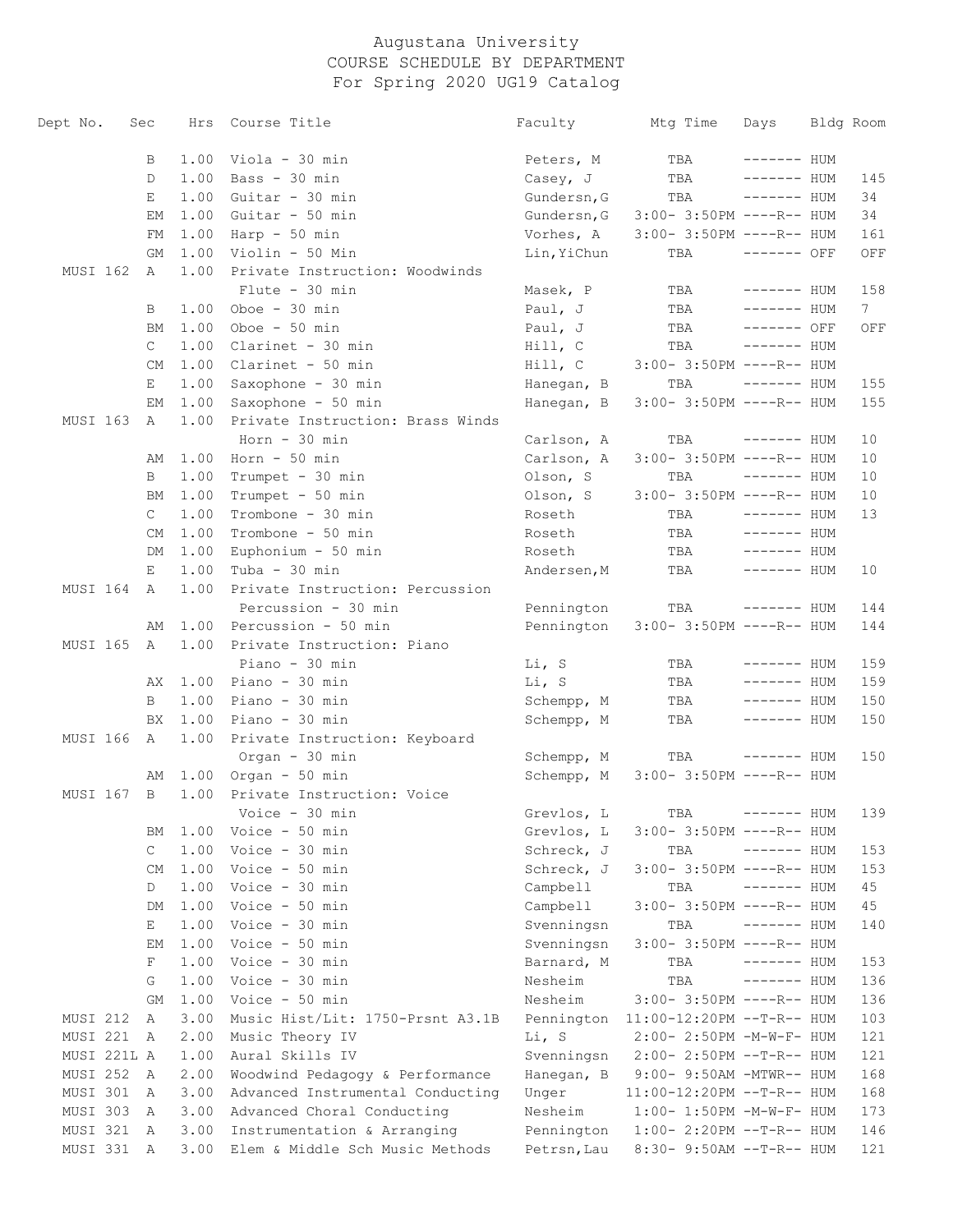| Dept No.                | Sec         | Hrs  | Course Title                       | Faculty                | Mtg Time                          | Days         | Bldg Room |
|-------------------------|-------------|------|------------------------------------|------------------------|-----------------------------------|--------------|-----------|
| MUSI 360                | A           | 1.00 | Private Instruction Placeholder    |                        |                                   |              |           |
|                         |             |      | 30 min. (credit)                   | Staff                  | TBA                               | $------$ HUM |           |
|                         | B           | 0.00 | 30 min. (no credit)                | Staff                  | TBA                               | ------- HUM  |           |
|                         | C           | 1.00 | 50 min. (credit)                   | Staff                  | TBA                               | ------- HUM  |           |
|                         | D           | 0.00 | 50 min. (no credit)                | Staff                  | TBA                               | ------- HUM  |           |
| MUSI 361                | CM          | 1.00 | Private Instruction: Strings       |                        |                                   |              |           |
|                         |             |      | Violencello - 50 min               | Melik-Step             | $3:00-3:50PM$ ----R-- HUM         |              |           |
|                         | CR.         | 1.00 | Violencello - 50 min (recital)     | Melik-Step             | TBA                               | $------$ OFF | OFF       |
|                         | DM          | 1.00 | Bass - 50 min                      | Casey, J               | 3:00- 3:50PM ----R-- HUM          |              |           |
|                         | DR          | 1.00 | Bass - 50 min (Recital)            | Casey, J               | TBA                               | $------$ OFF | OFF       |
| MUSI 362                | AΜ          | 1.00 | Private Instruction: Woodwinds     |                        |                                   |              |           |
|                         |             |      | $Flute - 50 min$                   | Masek, P               | $3:00-3:50PM$ ----R-- HUM         |              |           |
|                         | CM          |      | $1.00$ Clarinet - 50 min           | Hill, C                | 3:00- 3:50PM ----R-- HUM          |              |           |
|                         | CR          | 1.00 | Clairent - 50 min (Recital)        | Hill, C                | TBA                               | $------$ OFF | OFF       |
|                         | DM          | 1.00 | Bassoon - 50 min                   | Tomkins, J             | 3:00- 3:50PM ----R-- HUM          |              |           |
|                         | DR.         | 1.00 | Bassoon - 50 min (Recital)         | Tomkins, J             | TBA                               | $------$ OFF | OFF       |
|                         | EМ          | 1.00 | Saxophone - 50 min                 | Hanegan, B             | $3:00-3:50PM$ ----R-- HUM         |              |           |
|                         | ER          | 1.00 | Saxophone - 50 min                 | Hanegan, B             | TBA                               | $------$ OFF | OFF       |
| MUSI 363                | DM          | 1.00 | Private Instruction: Brass Winds   |                        |                                   |              |           |
|                         |             |      | Euphonium - 50 min                 | Roseth                 | $3:00-3:50PM$ ----R-- HUM         |              |           |
|                         | DR.         | 1.00 | Euphonium - 50 min (Recital)       | Roseth                 | TBA                               | ------- OFF  | OFF       |
| MUSI 364                | AM          | 1.00 | Private Instruction: Percussion    |                        |                                   |              |           |
|                         |             |      | Percussion - 50 min                | Pennington             | $3:00-3:50PM$ ----R-- HUM         |              |           |
|                         | AR          | 1.00 | Percussion - 50 min (Recital)      | Pennington             | TBA                               | $------$ OFF | OFF       |
| MUSI 365                | AM          | 1.00 | Private Instruction: Piano         |                        |                                   |              |           |
|                         |             |      | Piano - 50 min                     | Li, S                  | $3:00-3:50PM$ ----R-- HUM         |              |           |
| MUSI 367                | BM          | 1.00 | Private Instruction: Voice         |                        |                                   |              |           |
|                         |             |      | Voice - 50 min                     | Grevlos, L             | $3:00-3:50PM$ ----R-- HUM         |              |           |
|                         | CM          |      | $1.00$ Voice - 50 min              | Schreck, J             | 3:00- 3:50PM ----R-- HUM          |              |           |
|                         | CR          | 1.00 | Voice - 50 min - Recital           | Schreck, J             | TBA                               | ------- OFF  | OFF       |
|                         | DM          | 1.00 | Voice - 50 min                     | Campbell               | $3:00-3:50PM$ ----R-- HUM         |              |           |
|                         | EМ          | 1.00 | Voice - 50 min                     | Svenningsn             | $3:00-3:50PM$ ----R-- HUM         |              |           |
|                         | ER          |      | 1.00 Voice - 50 min (Recital)      | Svenningsn             | TBA                               | $------$ OFF | OFF       |
| Native American Studies |             |      |                                    |                        |                                   |              |           |
| NAST 320                | A           | 3.00 | Native American Social Sys<br>(NW) | Bunger                 | $6:00-9:00PM -M--- MC$            |              | 201       |
|                         | B           | 3.00 | Native American Social Sys<br>(NW) | Bunger                 | $6:00-9:00PM --T---MC$            |              | 201       |
| Nursing                 |             |      |                                    |                        |                                   |              |           |
| NURS 000                | A           | 0.00 | Comprehens Standrdzd Test Passed   | White, L               | TBA                               | $------$ OFF | OFF       |
| <b>NURS 228</b>         | A           | 3.00 | Pathophysiology                    | Mueller, A             | 8:00- 8:50AM -M-W-F- HUM          |              | 123       |
|                         | B           | 3.00 | Pathophysiology                    | Mueller, A             | $9:00 - 9:50AM - M - W - F - HUM$ |              | 123       |
| NURS 296                | A           | 0.00 | Curricular Practical Training      | Fauteck, J             | TBA                               | $------$ OFF | OFF       |
| NURS 340                | A           | 4.00 | Adult Health Nursing I             | Nelson, Mry            | 11:00-11:50AM -M-W--- FSC         |              | 272       |
|                         |             |      |                                    | Serfling<br>Mueller, A |                                   |              |           |
|                         |             |      |                                    | Karel, B               | $11:00-11:50AM$ -----F- FSC       |              | 272       |
|                         | В           |      | 4.00 Adult Health Nursing I        | Nelson, Mry            | $1:00-1:50PM -M-W--- FSC$         |              | 272       |
|                         |             |      |                                    | Serfling               |                                   |              |           |
|                         |             |      |                                    | Mueller, A             |                                   |              |           |
|                         |             |      |                                    | Karel, B               | $1:00-1:50PM$ -----F- FSC         |              | 272       |
|                         | $\mathbb C$ |      | 4.00 Adult Health Nursing I        | Nelson, Mry            | 2:00- 2:50PM -M-W--- FSC          |              | 272       |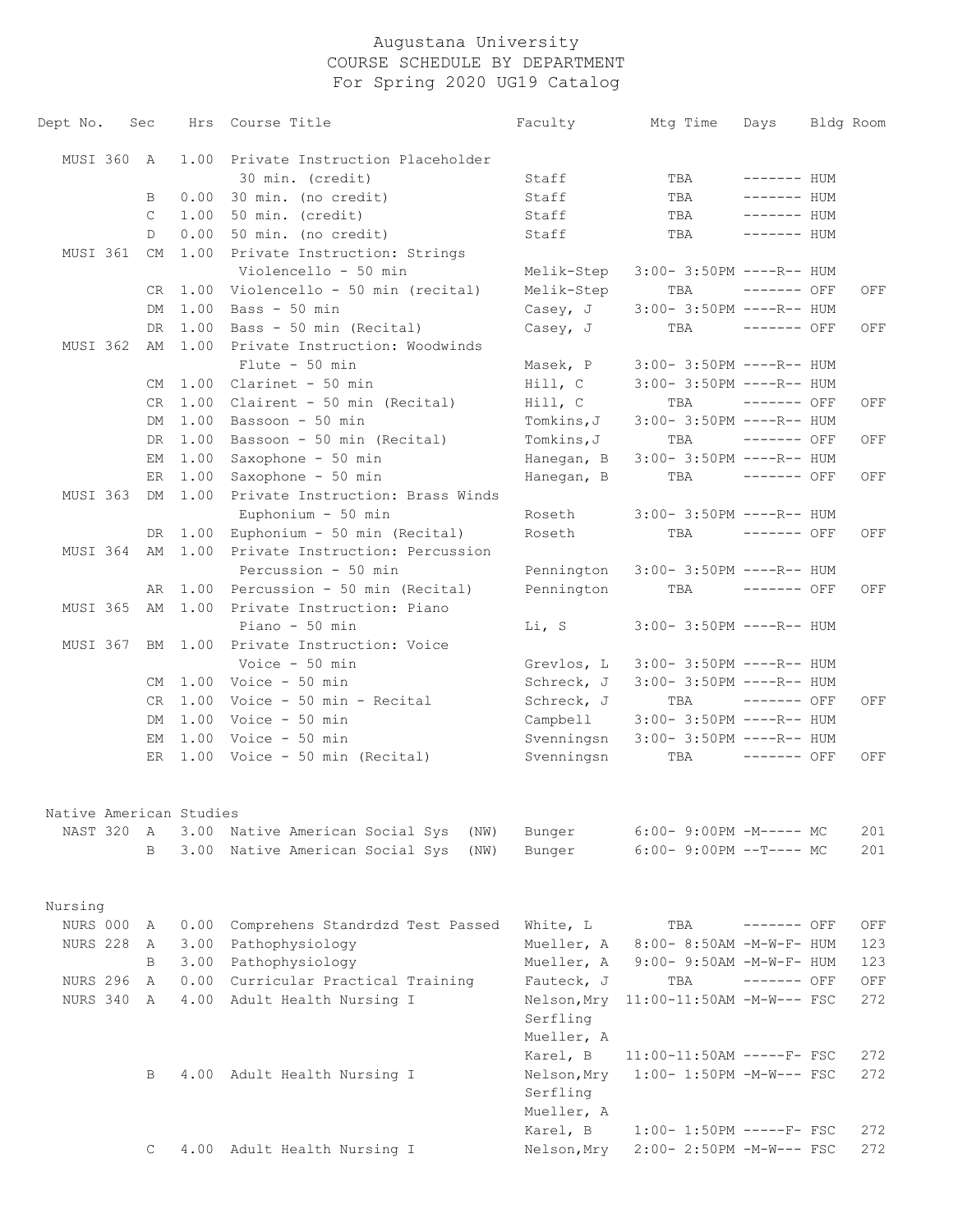| Dept No.        | Sec |    | Hrs  | Course Title                            | Faculty              | Mtg Time                    | Days         | Bldg Room                   |
|-----------------|-----|----|------|-----------------------------------------|----------------------|-----------------------------|--------------|-----------------------------|
|                 |     |    |      |                                         | Serfling             |                             |              |                             |
|                 |     |    |      |                                         | Mueller, A           |                             |              |                             |
|                 |     |    |      |                                         | Karel, B             | 2:00- 2:50PM -----F- FSC    |              | 272                         |
|                 |     | I. | 4.00 | Adult Health Nursing I                  | Serfling             | $6:00-4:00PM$ ----R-- OFF   |              | OFF                         |
| NURS 340X I     |     |    | 0.00 | Adult Health Nursing I Clinical         | Larson, V            | $6:00-4:00PM$ ----R-- OFF   |              | OFF                         |
|                 |     | ΧA | 0.00 | Adult Health Nursing I Clinical         | Mazourek             | $6:00-4:00PM$ --T---- OFF   |              | OFF                         |
|                 |     | XВ | 0.00 | Adult Health Nursing I Clinical         | Reints               | $6:00-4:00PM$ --T---- OFF   |              | OFF                         |
|                 |     | XC | 0.00 | Adult Health Nursing I Clinical         | Heupel               | $6:00-4:00PM$ --T---- OFF   |              | OFF                         |
|                 |     | XD | 0.00 | Adult Health Nursing I Clinical         | Jackan               | $6:00-4:00PM$ --T---- OFF   |              | OFF                         |
|                 |     | ΧE | 0.00 | Adult Health Nursing I Clinical         | Szymonski            | $6:00-4:00PM$ --T---- OFF   |              | OFF                         |
|                 |     | ΧF | 0.00 | Adult Health Nursing I Clinical         | Hunter               | $6:00-4:00PM$ --T---- OFF   |              | OFF                         |
|                 |     | XG | 0.00 | Adult Health Nursing I Clinical         | Petersen, K          | $6:00-4:00PM$ ----R-- OFF   |              | OFF                         |
|                 |     | ΧH | 0.00 | Adult Health Nursing I Clinical         | Derenge              | $6:00-4:00PM$ ----R-- OFF   |              | OFF                         |
|                 |     | ΧI | 0.00 | Adult Health Nursing I Clinical         | Locker               | $6:00-4:00PM$ ----R-- OFF   |              | OFF                         |
|                 |     | ΧJ | 0.00 | Adult Health Nursing I Clinical         | Nelson, M            | $6:00-4:00PM$ ----R-- OFF   |              | OFF                         |
|                 |     | XK | 0.00 | Adult Health Nursing I Clinical         | Aesoph               | $6:00-4:00PM$ ----R-- OFF   |              | OFF                         |
|                 |     | ΧL | 0.00 | Adult Health Nursing I Clinical         |                      | $6:00-4:00PM$ ----R-- OFF   |              | OFF                         |
| NURS 352        |     | A  | 3.00 | Child Health Nursing                    | Fagerness<br>Barthle | $8:00-8:50AM -M-W--- FSC$   |              | 270                         |
|                 |     | B  | 3.00 | Child Health Nursing                    |                      |                             |              | 270                         |
| NURS 352X XA    |     |    | 0.00 |                                         | Barthle              | $9:00-9:50AM -M-W---FSC$    |              |                             |
|                 |     |    |      | Child Health Nursing Clinical           | Mathiesen            | $6:00-3:00PM$ --T---- OFF   |              | OFF                         |
|                 |     | XВ | 0.00 | Child Health Nursing Clinical           | Minnich              | $6:00-3:00PM$ --T---- OFF   |              | OFF                         |
|                 |     | XC | 0.00 | Child Health Nursing Clinical           | Bachtell, A          | $6:00-3:00PM$ --T---- OFF   |              | OFF                         |
|                 |     | XD | 0.00 | Child Health Nursing Clinical           | Bachtell, A          | $6:00-3:00PM$ --T---- OFF   |              | OFF                         |
|                 |     | XЕ | 0.00 | Child Health Nursing Clinical           | Dysthe               | $6:00-3:00PM$ ----R-- OFF   |              | OFF                         |
|                 |     | ΧF | 0.00 | Child Health Nursing Clinical           | Bresee, J            | $6:00-3:00PM$ ----R-- OFF   |              | OFF                         |
|                 |     | XG | 0.00 | Child Health Nursing Clinical           | Haak, A              | $6:00-3:00PM$ ----R-- OFF   |              | OFF                         |
|                 |     | ΧH | 0.00 | Child Health Nursing Clinical           | Haak, A              | $6:00-3:00PM$ ----R-- OFF   |              | OFF                         |
| NURS 388        |     | Α  | 2.00 | Epidemiology Public Hlth Practc         | Aukerman             | $11:00-11:50AM$ -M-W--- FSC |              | 376                         |
|                 |     | B  | 2.00 | Epidemiology Public Hlth Practc         | Aukerman             | 12:00-12:50PM -M-W--- FSC   |              | 376                         |
| <b>NURS 395</b> |     | А  | 2.00 | Internship                              | Staff                | TBA                         | $------$ OFF | OFF                         |
| NURS 406        |     | I  | 2.00 | Nursing & Health Care in the US         | Abbott, K            | 3:30- 5:30PM -M----- FSC    |              | 363                         |
|                 |     |    |      |                                         | Larson, V            |                             |              |                             |
| NURS 410        |     | A  | 3.00 | Maternal & Reproductive Hlth Nur        | Gierach              | 12:00-12:50PM -M-W--- FSC   |              | 270                         |
|                 |     | B  | 3.00 | Maternal & Reproductive Hlth Nur        | Gierach              | $1:00-1:50PM -M-W--- FSC$   |              | 270                         |
| NURS 410X XA    |     |    | 0.00 | Mat & Reprod Hlth Nurs Clinical         | Linton               | 6:30- 2:30PM --T---- OFF    |              | OFF                         |
|                 |     |    |      | XB 0.00 Mat & Reprod Hlth Nurs Clinical | Aldren               | 6:30- 2:30PM --T---- OFF    |              | $\mathop{\rm OFF}\nolimits$ |
|                 |     | XC | 0.00 | Mat & Reprod Hlth Nurs Clinical         | Linton               | 6:30- 2:30PM --T---- OFF    |              | OFF                         |
|                 |     | XD | 0.00 | Mat & Reprod Hlth Nurs Clinical         | Hagen                | 6:30- 2:30PM --T---- OFF    |              | $\mathop{\rm OFF}$          |
|                 |     | ΧE | 0.00 | Mat & Reprod Hlth Nurs Clinical         | Linton               | 6:30- 2:30PM ----R-- OFF    |              | OFF                         |
|                 |     | ΧF | 0.00 | Mat & Reprod Hlth Nurs Clinical         | Jacobsen, H          | 6:30- 2:30PM ----R-- OFF    |              | OFF                         |
|                 |     | XG | 0.00 | Mat & Reprod Hlth Nurs Clinical         | Otkin                | 6:30- 2:30AM ----R-- OFF    |              | OFF                         |
|                 |     | ΧH | 0.00 | Mat & Reprod Hlth Nurs Clinical         | Jacobsen, H          | 6:30- 2:30PM ----R-- OFF    |              | OFF                         |
| NURS 420        |     | Α  | 5.00 | Behavioral Health Nursing               | Abbott, K            | 8:00- 8:50AM -M-W-F- FSC    |              | 272                         |
|                 |     |    |      |                                         | Waltman, P           |                             |              |                             |
|                 |     | В  | 5.00 | Behavioral Health Nursing               | Abbott, K            | 9:00- 9:50AM -M-W-F- FSC    |              | 272                         |
|                 |     |    |      |                                         | Waltman, P           |                             |              |                             |
| NURS 420X XA    |     |    | 0.00 | Behav Health Nursing Clinical           | Chrstnsn, J          | 6:40- 3:40PM ----R-- OFF    |              | OFF                         |
|                 |     | XВ | 0.00 | Behav Health Nursing Clinical           | Kalda                | 6:40- 3:40PM ----R-- OFF    |              | OFF                         |
|                 |     | XC | 0.00 | Behav Health Nursing Clinical           | Vossler              | 6:40- 3:40PM ----R-- OFF    |              | OFF                         |
|                 |     |    |      |                                         | Anderson, K          |                             |              |                             |
| NURS 430        |     | A  | 5.00 | Community Health Nursing                | Waltman, P           | 10:35-11:50AM -M-W--- FSC   |              | 270                         |
|                 |     | B  | 5.00 | Community Health Nursing                | Waltman, P           | 2:00- 3:15PM -M-W--- FSC    |              | 270                         |
|                 |     | I. | 5.00 | Community Health Nursing                | Waltman, P           | TBA                         | $------$ FSC | 270                         |
| NURS 430X I     |     |    | 0.00 | Comm Health Nursing Clinical            | Poppens              | TBA                         | ------- OFF  | OFF                         |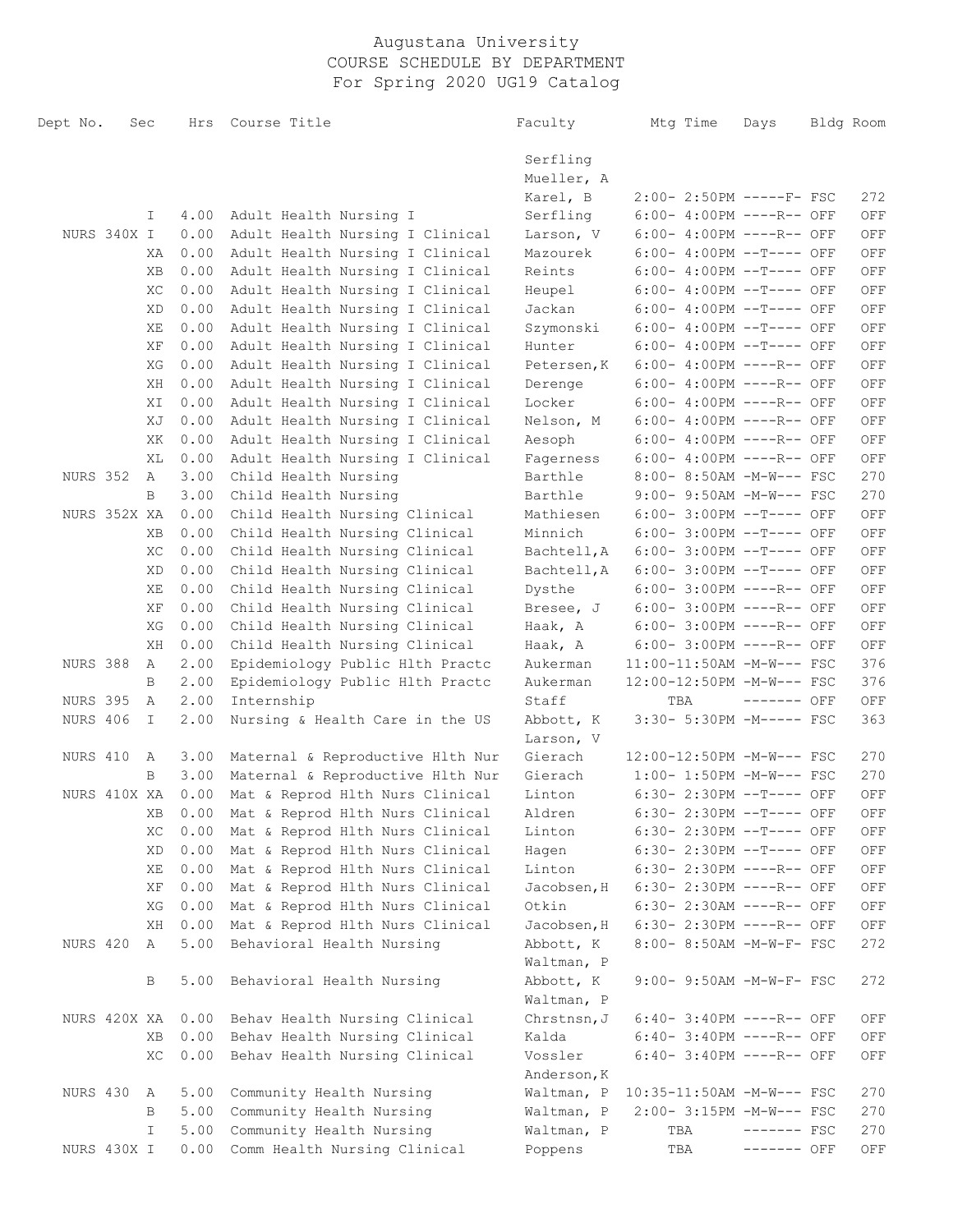| Dept No. | Sec          | Hrs  | Course Title                 | Faculty     | Mtg Time                    | Days         | Bldg Room |     |
|----------|--------------|------|------------------------------|-------------|-----------------------------|--------------|-----------|-----|
|          | XA.          | 0.00 | Comm Health Nursing Clinical | Poppens     | 7:30-11:50AM -M----- OFF    |              |           | OFF |
|          | XB.          | 0.00 | Comm Health Nursing Clinical | Staff       | TBA                         | -------      |           |     |
|          | XC.          | 0.00 | Comm Health Nursing Clinical | Poppens     | 7:30-11:50AM --T---- OFF    |              |           | OFF |
|          | XD.          | 0.00 | Comm Health Nursing Clinical | Poppens     | 7:30-11:50AM --T---- OFF    |              |           | OFF |
|          | XE           | 0.00 | Comm Health Nursing Clinical | Klemme      | 7:30-11:50AM ---W--- OFF    |              |           | OFF |
|          | XF           | 0.00 | Comm Health Nursing Clinical | Klemme      | 7:30-11:50AM ----R-- OFF    |              |           | OFF |
| NURS 468 | $\mathsf{A}$ | 1.00 | NCLEX Review                 | Nelson, Mry | $9:00 - 9:50AM$ -----F- FSC |              |           | 270 |
|          | B            | 1.00 | NCLEX Review                 | Nelson, Mry | 12:00-12:50PM -----F- FSC   |              |           | 270 |
| NURS 495 | $\mathsf{A}$ | 3.00 | Internship                   | Mueller, A  | TBA                         | $------$ OFF |           | OFF |
|          |              |      |                              | Aukerman    |                             |              |           |     |
|          |              | 3.00 | Internship                   | Abbott, K   | TBA                         | -------      | OFF       | OFF |
| NURS 497 | $\mathsf{A}$ | 1.00 | TOPICS:                      |             |                             |              |           |     |
|          |              |      | Aging Studies                | Larson, V   | $11:00-11:50AM$ -----F- FSC |              |           | 270 |

Physical Education

| PE 095 | Α            | 1.00 | Intercollegiate Athletics | A1.3  |             |                               |               |     |
|--------|--------------|------|---------------------------|-------|-------------|-------------------------------|---------------|-----|
|        |              |      | Baseball                  |       | Huber, T    | TBA                           | $------$ ELMN | 105 |
|        |              |      |                           |       | Assmus, S   |                               |               |     |
|        | В            | 1.00 | Basketball (Men)          |       | Billeter    | TBA                           | $------$ ELMN | 105 |
|        |              |      |                           |       | Assmus, S   |                               |               |     |
|        | $\mathsf{C}$ | 1.00 | Basketball (Women)        |       | Bourk       | TBA                           | ------- ELMN  | 105 |
|        |              |      |                           |       | Assmus, S   |                               |               |     |
|        | D            | 1.00 | Softball                  |       | VanSchepen  | TBA                           | ------- ELMN  | 105 |
|        |              |      |                           |       | Assmus, S   |                               |               |     |
|        | Е            | 1.00 | Tennis (Men)              |       | Pierson, D  | TBA                           | ------- ELMN  | 105 |
|        |              |      |                           |       | Assmus, S   |                               |               |     |
|        | F            | 1.00 | Tennis (Women)            |       | Pierson, D  | TBA                           | ------- ELMN  | 105 |
|        |              |      |                           |       | Assmus, S   |                               |               |     |
|        | G            | 1.00 | Track (Men)               |       | Hellman, T  | TBA                           | ------- ELMN  | 105 |
|        |              |      |                           |       | Assmus, S   |                               |               |     |
|        | Н            | 1.00 | Track (Women)             |       | Hellman, T  | TBA                           | $------$ ELMN | 105 |
|        |              |      |                           |       | Assmus, S   |                               |               |     |
|        | I.           | 1.00 | Wrestling                 |       | Reitmeier   | TBA                           | $------$ ELMN | 105 |
|        |              |      |                           |       | Assmus, S   |                               |               |     |
|        | J            | 1.00 | Cheer Team                |       | Pierson, D  | TBA                           | $------$ ELMN | 105 |
|        |              |      |                           |       | Assmus, S   |                               |               |     |
|        | K            | 1.00 | Golf                      |       | Pierson, D  | TBA                           | $------$ ELMN | 105 |
|        |              |      |                           |       | Assmus, S   |                               |               |     |
|        | Ν            | 1.00 | JV Baseball               |       | Huber, T    | TBA                           | $------$ ELMN | 105 |
|        |              |      |                           |       | Assmus, S   |                               |               |     |
|        | $\circ$      | 1.00 | Swimming                  |       | Micko       | TBA                           | $------$ ELMN | 105 |
|        |              |      |                           |       | Assmus, S   |                               |               |     |
|        | Ρ            | 1.00 | Soccer                    |       | Barkus, B   | TBA                           | ------- OFF   | OFF |
|        |              |      |                           |       | Assmus, S   |                               |               |     |
|        | $\circ$      | 1.00 | Football                  |       | Olszewski   | TBA                           | $------$ ELMN | 105 |
|        |              |      |                           |       | Assmus, S   |                               |               |     |
|        | R            | 1.00 | Volleyball                |       | Jacobs, Jen | TBA                           | ------- ELMN  | 105 |
|        |              |      |                           |       | Assmus, S   |                               |               |     |
| PE 102 | Α            | 1.00 | Bicycling                 | (WB1) | Schrenk     | $1:00-2:40PM -M-W---$ ELMN    |               | 105 |
| PE 107 | Α            | 1.00 | Fitness Swimming          | (WB1) | Micko       | $9:00 - 9:50AM - M-W---$ ELMN |               | 113 |
| PE 112 | Α            | 1.00 | Hatha Yoga                | (WB1) | Dickinson   | 8:00- 8:50AM --T-R-- ELMN     |               | 224 |
| PE 115 | Α            | 1.00 | Physical Conditioning     | (WB1) | Marlay      | 12:00-12:50PM -M-W--- ELMN    |               | 105 |
| PE 118 | Α            | 1.00 | Tennis and Net Sports     | (WB1) | King, C     | 12:30- 1:30PM --T-R-- ELMN    |               | 105 |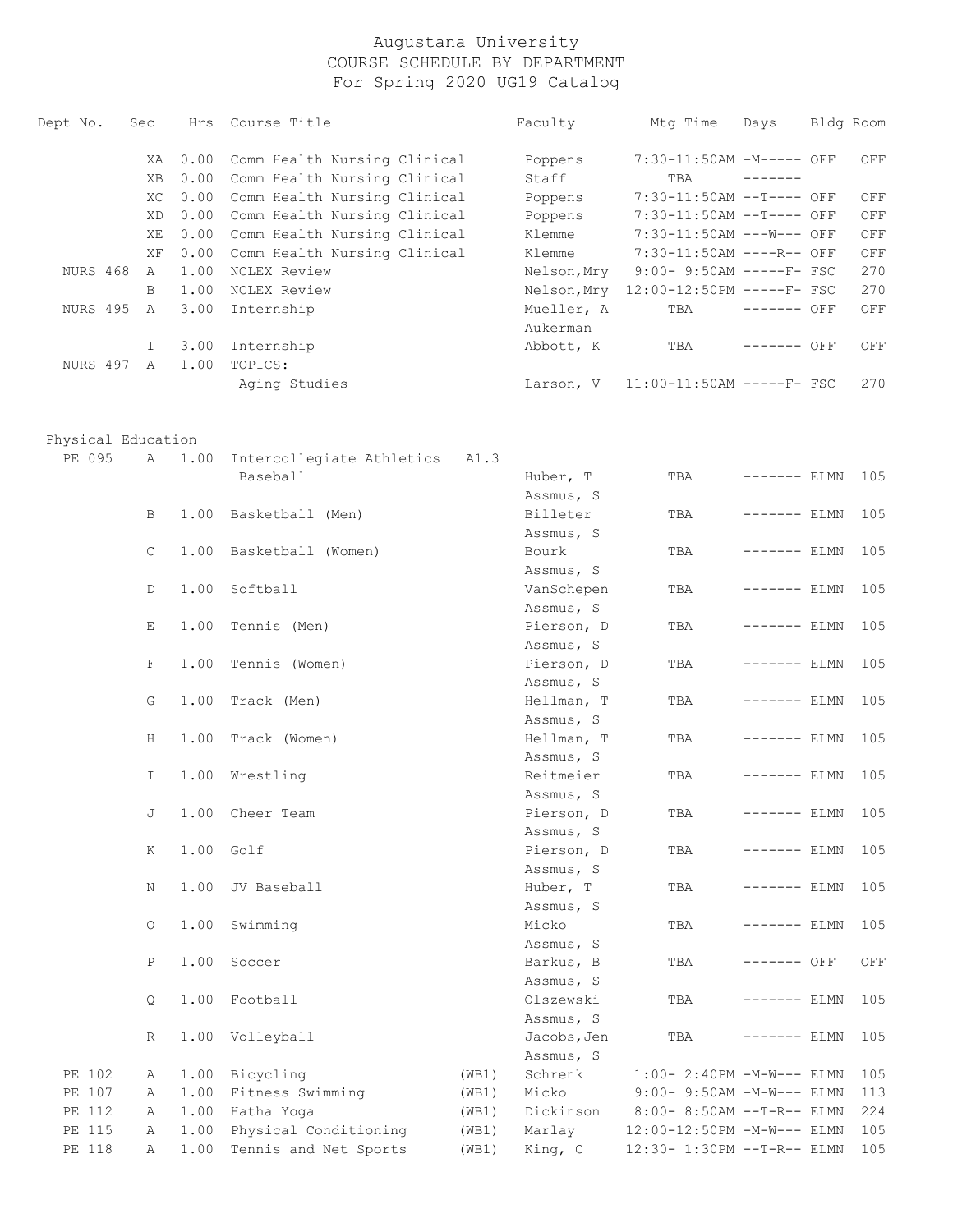| 105<br>$1:00-2:40PM -T-R--ELMN$<br>$9:00-9:50AM --T-R--ELMN$<br>233<br>1:00- 1:50PM -M-W--- ELMN<br>233<br>11:00-11:50AM -M-W--- ELMN<br>224<br>TBA<br>------- OFF<br>OFF<br>241<br>11:00-12:20PM --T-R-- ELMN<br>12:00-12:50PM -M-W-F- ELMN<br>230<br>12:00-12:50PM -M-W-F- ELMN<br>230 |
|------------------------------------------------------------------------------------------------------------------------------------------------------------------------------------------------------------------------------------------------------------------------------------------|
|                                                                                                                                                                                                                                                                                          |
|                                                                                                                                                                                                                                                                                          |
|                                                                                                                                                                                                                                                                                          |
|                                                                                                                                                                                                                                                                                          |
|                                                                                                                                                                                                                                                                                          |
|                                                                                                                                                                                                                                                                                          |
|                                                                                                                                                                                                                                                                                          |
|                                                                                                                                                                                                                                                                                          |
|                                                                                                                                                                                                                                                                                          |
|                                                                                                                                                                                                                                                                                          |
| 8:00- 8:50AM -M-W--- ELMN<br>230                                                                                                                                                                                                                                                         |
| 2:00- 2:50PM -M-W--- ELMN<br>230                                                                                                                                                                                                                                                         |
| 230<br>12:00-12:50PM --T-R-- ELMN                                                                                                                                                                                                                                                        |
| 230<br>11:00-11:50AM -M-W-F- ELMN                                                                                                                                                                                                                                                        |
| $9:00-9:50AM --T-R--ELMN$<br>230                                                                                                                                                                                                                                                         |
| 6:30- 8:30PM -M----- ELMN<br>230                                                                                                                                                                                                                                                         |
|                                                                                                                                                                                                                                                                                          |
| TBA<br>------- OFF<br>OFF                                                                                                                                                                                                                                                                |
|                                                                                                                                                                                                                                                                                          |
| TBA<br>------- OFF<br>OFF                                                                                                                                                                                                                                                                |
|                                                                                                                                                                                                                                                                                          |
| TBA<br>------- OFF<br>OFF                                                                                                                                                                                                                                                                |
|                                                                                                                                                                                                                                                                                          |
|                                                                                                                                                                                                                                                                                          |
| TBA<br>$------$ OFF<br>OFF                                                                                                                                                                                                                                                               |
|                                                                                                                                                                                                                                                                                          |
|                                                                                                                                                                                                                                                                                          |
|                                                                                                                                                                                                                                                                                          |
| 8:00- 8:50AM -M-W-F- HUM<br>201                                                                                                                                                                                                                                                          |
| 9:00- 9:50AM -M-W-F- HUM<br>201                                                                                                                                                                                                                                                          |
| 2:00- 2:50PM -M-W-F- HUM<br>202                                                                                                                                                                                                                                                          |
| 9:00- 9:50AM -M-W-F- HUM<br>202                                                                                                                                                                                                                                                          |
| $1:00-1:50PM -M-W-F- HUM$<br>201                                                                                                                                                                                                                                                         |
| 11:00-12:20PM --T-R-- HUM<br>202                                                                                                                                                                                                                                                         |
|                                                                                                                                                                                                                                                                                          |
| TBA<br>------- OFF<br>SHRT                                                                                                                                                                                                                                                               |
|                                                                                                                                                                                                                                                                                          |
| TBA<br>------- OFF<br>OFF                                                                                                                                                                                                                                                                |
| $1:00-1:50PM -M-W-F-MC$<br>202                                                                                                                                                                                                                                                           |
| TBA<br>------- OFF<br>OFF                                                                                                                                                                                                                                                                |
|                                                                                                                                                                                                                                                                                          |
| 376<br>8:30- 9:50AM --T-R-- FSC                                                                                                                                                                                                                                                          |
| 355<br>8:00-10:00PM ----R-- FSC                                                                                                                                                                                                                                                          |
| 370<br>$1:00-1:50PM -M-W-F-FSC$                                                                                                                                                                                                                                                          |
| $9:00-10:50AM$ --T---- FSC<br>353                                                                                                                                                                                                                                                        |
|                                                                                                                                                                                                                                                                                          |
| 1:00- 1:50PM -M-W-F- FSC<br>370                                                                                                                                                                                                                                                          |
|                                                                                                                                                                                                                                                                                          |
| 11:00-12:50PM --T---- FSC<br>353                                                                                                                                                                                                                                                         |
| 376<br>2:00- 2:50PM -M-W-F- FSC                                                                                                                                                                                                                                                          |
|                                                                                                                                                                                                                                                                                          |

Lecture & Lab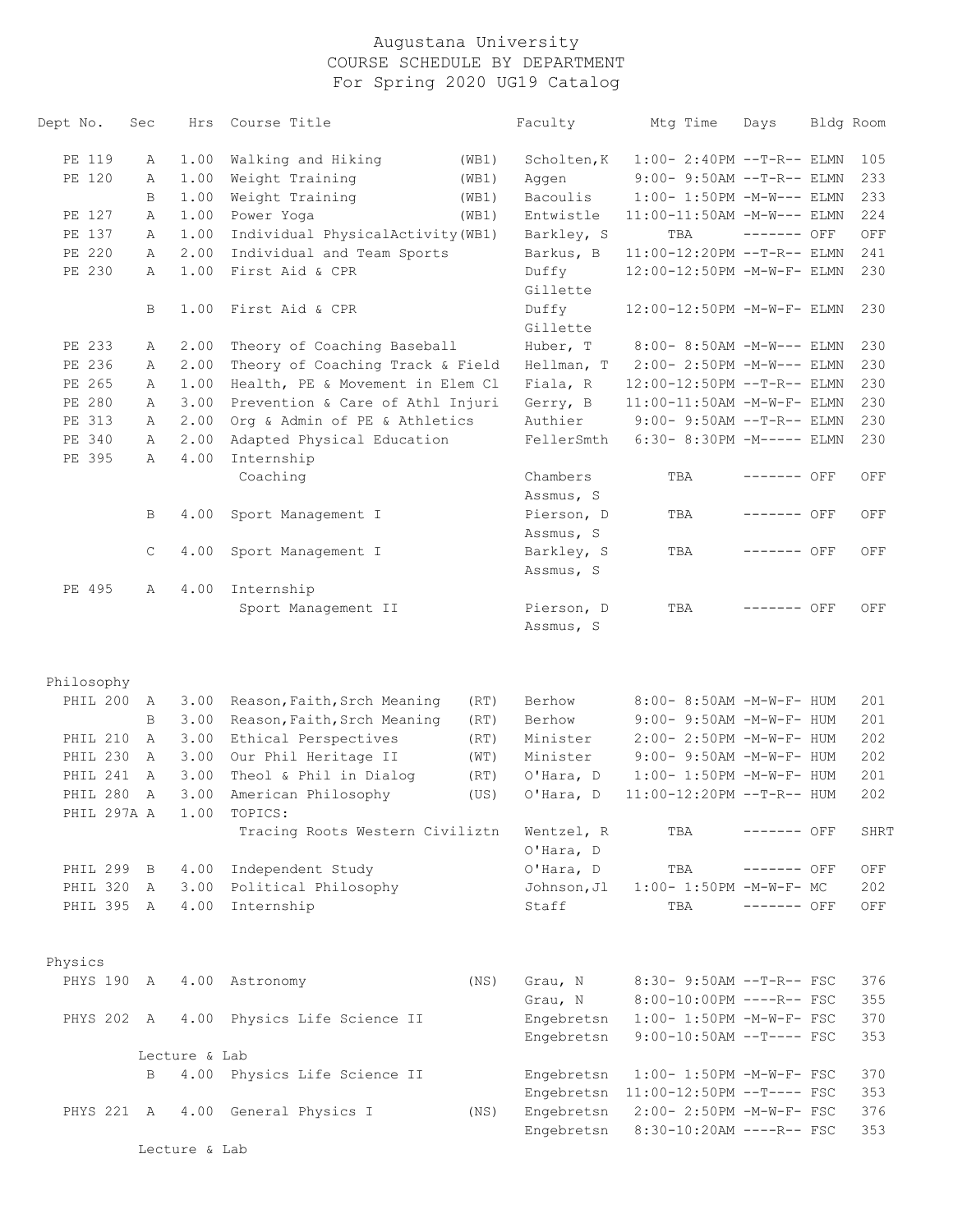| Dept No.        | Sec          | Hrs           | Course Title                                           |              | Faculty                | Mtg Time                                                      | Days        | Bldg Room  |
|-----------------|--------------|---------------|--------------------------------------------------------|--------------|------------------------|---------------------------------------------------------------|-------------|------------|
| PHYS 222 A      |              | 4.00          | General Physics II                                     |              | Wells, E               | 1:00- 1:50PM -M-W-F- FSC                                      |             | 376        |
|                 |              |               |                                                        |              | Wells, E               | 11:00-12:50PM ----R-- FSC                                     |             | 353        |
|                 |              | Lecture & Lab |                                                        |              |                        |                                                               |             |            |
| PHYS 331 A      |              | 4.00          | Electronics for Science & Engine                       |              | Alton                  | 8:00-10:50AM --T-R-- FSC                                      |             | 356        |
|                 |              | Lecture & Lab |                                                        |              |                        |                                                               |             |            |
| PHYS 341        | A            | 3.00          | Analytical Mechanics                                   |              | Grau, N                | 1:00- 1:50PM -M-W-F- FSC                                      |             | 116        |
| PHYS 370        | A            | 1.00          | Modern Physics Lab                                     |              | Wells, E               | $9:00-11:50AM$ --T---- FSC                                    |             |            |
| PHYS 371        | A            | 3.00          | Modern Physics I                                       |              | Wells, E               | 9:00- 9:50AM -M-W-F- FSC                                      |             | 371        |
| PHYS 381        | A            | 3.00          | Advanced Laboratory                                    | (W)          | Alton                  | 1:00- 5:00PM --T-R-- FSC                                      |             | 356        |
|                 |              |               |                                                        |              | Engebretsn             |                                                               |             |            |
|                 |              |               |                                                        |              | Wells, E               |                                                               |             |            |
|                 |              |               |                                                        |              | Alton                  | $1:00-5:00PM -T-R--FSC$                                       |             | 355        |
|                 |              |               |                                                        |              | Engebretsn             |                                                               |             |            |
| PHYS 395 A      |              | 4.00          |                                                        |              | Wells, E<br>Staff      |                                                               |             |            |
|                 |              |               | Internship                                             |              |                        | TBA                                                           | ------- OFF | OFF        |
|                 |              |               |                                                        |              |                        |                                                               |             |            |
| Psychology      |              | 3.00          |                                                        |              |                        | 12:00-12:50PM -M-W-F- MC                                      |             |            |
| <b>PSYC 115</b> | A<br>B       | 3.00          | General Psychology<br>General Psychology               | (SS)<br>(SS) | Zell, A<br>Zell, A     | 1:00- 1:50PM -M-W-F- MC                                       |             | 253<br>253 |
|                 | C            | 3.00          | General Psychology                                     | (SS)         | Zell, A                | 2:00- 2:50PM -M-W-F- MC                                       |             | 253        |
| PSYC 210        | A            | 3.00          | Life-Span Human Development (WB)                       |              | Lima, 0                | 1:00- 1:50PM -M-W-F- MC                                       |             | 264        |
|                 | B            | 3.00          | Life-Span Human Development (WB)                       |              | Lima, O                | 2:00- 2:50PM -M-W-F- MC                                       |             | 264        |
| PSYC 250        | A            | 3.00          | Social Psychology                                      |              | Zell, A                | 9:00- 9:50AM -M-W-F- MC                                       |             | 253        |
| <b>PSYC 260</b> | A            | 4.00          | Behavioral Neuroscience (SI)                           |              | Yaeger                 | 11:00-12:50PM --T-R-- MC                                      |             | 101        |
| PSYC 270        | A            | 4.00          | Statistics                                             |              | Sorenson, D            | 11:00-11:50AM -M-W-F- MC                                      |             | 153        |
|                 | B.           | 4.00          | Statistics                                             |              | Sorenson, D            | 12:00-12:50PM -M-W-F- MC                                      |             | 153        |
| PSYC 270L A     |              | 0.00          | PSYC 270: Lab                                          |              | Sorenson, D            | 7:00- 7:50PM ---W--- MC                                       |             | 001        |
|                 | B            | 0.00          | PSYC 270: Lab                                          |              | Sorenson, D            | 10:00-10:50AM ----R-- MC                                      |             | 002        |
|                 | $\mathsf{C}$ | 0.00          | PSYC 270: Lab                                          |              | Sorenson, D            | 10:00-10:50AM ----R-- MC                                      |             | 001        |
| PSYC 271        | A            | 4.00          | Research Methods                                       | (W)          | Babcock, E             | 8:00- 8:50AM -M-WRF- MC                                       |             | 102        |
|                 | B            | 4.00          | Research Methods                                       | (W)          | Babcock, E             | 9:00- 9:50AM -M-WRF- MC                                       |             | 102        |
| PSYC 310        | A            | 4.00          | Child Psychology                                       |              | Lima, O                | 12:00-12:50PM -M-W-F- MC                                      |             | 264        |
| <b>PSYC 335</b> | A            | 3.00          | Helping Skills                                         |              | Jeppsen                | $1:00-2:20PM -T-R--FSC$                                       |             | 376        |
| PSYC 350        | A            | 4.00          | Soc Sci Research Methods                               | (W)          | Vercel, K              | 8:00- 9:50AM --T-R-- MC                                       |             | 120        |
| PSYC 391 A      |              | 4.00          | Practicum                                              |              | Jeppsen                | $\begin{tabular}{lllll} TBA & & & -----& & OFF \end{tabular}$ |             | OFF        |
| PSYC 393 A      |              | 3.00          | Directed Research I                                    |              | Babcock, E             | TBA                                                           | ------- OFF | OFF        |
| PSYC 394 A      |              | 3.00          | Directed Research II                                   |              | Babcock, E             | TBA                                                           | ------- OFF | OFF        |
|                 |              |               |                                                        |              |                        |                                                               |             |            |
| Religion        |              |               |                                                        |              |                        |                                                               |             |            |
| RELI 110        | A            | 3.00          | Exploring Christian Faith                              | (CT)         | Swanstrom              | 8:00- 8:50AM -M-W-F- HUM                                      |             | 226        |
|                 | B            | 3.00          | Exploring Christian Faith                              | (CT)         | Swanstrom              | $9:00 - 9:50AM - M - W - F - HUM$                             |             | 226        |
|                 | C            | 3.00          | Exploring Christian Faith                              | (CT)         | Haar, M                | 9:00- 9:50AM -M-W-F- HUM                                      |             | 301        |
|                 | D            | 3.00          | Exploring Christian Faith                              | (CT)         | Haar, M                | 12:00-12:50PM -M-W-F- HUM                                     |             | 202        |
|                 | Ε            | 3.00          | Exploring Christian Faith                              | (CT)         | Pederson, A            | 2:00- 2:50PM -M-W-F- HUM                                      |             | 201        |
|                 | F<br>G       | 3.00<br>3.00  | Exploring Christian Faith<br>Exploring Christian Faith | (CT)         | Bowman, R<br>Bowman, R | $1:00-2:20PM -T-R--HUM$<br>3:00- 4:20PM --T-R-- HUM           |             | 226<br>226 |
| RELI 200        | A            | 3.00          | Reason, Faith, Srch Meaning                            | (CT)<br>(RT) | Berhow                 | 8:00- 8:50AM -M-W-F- HUM                                      |             | 201        |
|                 | B            | 3.00          | Reason, Faith, Srch Meaning                            | (RT)         | Berhow                 | $9:00 - 9:50AM - M - W - F - HUM$                             |             | 201        |
| RELI 210        | A            | 3.00          | Ethical Perspectives                                   | (RT)         | Minister               | 2:00- 2:50PM -M-W-F- HUM                                      |             | 202        |
| RELI 216        | A            | 3.00          | God: The Problem & Promise                             | (RT)         | Pederson, A            | 12:00-12:50PM -M-W-F- HUM                                     |             | 201        |
| RELI 241        | A            | 3.00          | Theology & Philos in Dialog (RT)                       |              | O'Hara, D              | $1:00 - 1:50PM - M - W - F - HUM$                             |             | 201        |
| RELI 341        | A            | 3.00          | Religions of the World (NW)                            |              | Haar, M                | 11:00-12:20PM --T-R-- HUM                                     |             | 201        |
|                 |              |               |                                                        |              |                        |                                                               |             |            |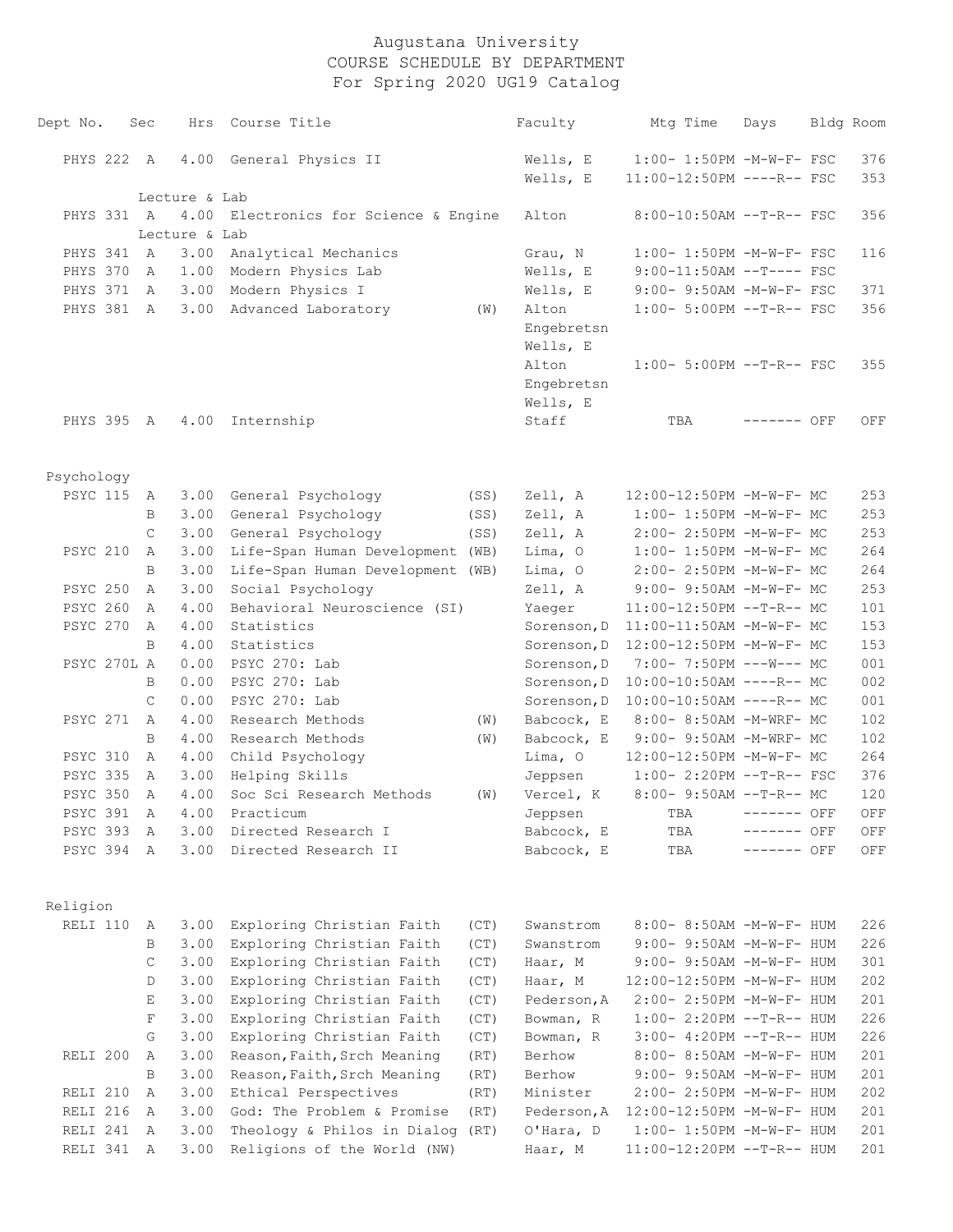| Dept No.          | Sec          | Hrs              | Course Title                                               | Faculty    | Mtg Time                               | Days         | Bldg Room          |
|-------------------|--------------|------------------|------------------------------------------------------------|------------|----------------------------------------|--------------|--------------------|
| RELI 395 A        |              | 3.00             | Internship                                                 | Staff      | TBA                                    | ------- OFF  | OFF                |
| Sociology         |              |                  |                                                            |            |                                        |              |                    |
| SOCI 110          | A            | 3.00             | Contemporary Society<br>(SS)                               | Vercel, K  | 9:00- 9:50AM -M-W-F- MC                |              | 255                |
|                   | B            | 3.00             | Contemporary Society<br>(SS)                               | $Ly$ , C   | 1:00- 1:50PM -M-W-F- MC                |              | 255                |
| SOCI 280          | A            | 3.00             | Race, Ethnicity & Multiculturali                           | Swart, W   | 11:00-12:20PM --T-R-- CWS              |              | 108                |
| SOCI 297          | A            | 3.00             | TOPICS:                                                    |            |                                        |              |                    |
|                   |              |                  | Home, Place and Community                                  | Vercel, K  | 12:00-12:50PM -M-W-F- MC               |              | 120                |
| SOCI 320          | A            | 3.00             | Native American Social Sys<br>(NW)                         | Bunger     | $6:00-9:00PM -M----- MC$               |              | 201                |
|                   | B            | 3.00             | Native American Social Sys<br>(NW)                         | Bunger     | $6:00-9:00PM --T---MC$                 |              | 201                |
| SOCI 330          | $\mathbb{A}$ | 3.00             | Race & Gender in Med & Hlth Care                           | $Ly$ , C   | 2:00- 2:50PM -M-W-F- MC                |              | 102                |
| SOCI 340          | $\mathbb{A}$ | 4.00             | Social Inequality                                          | $Ly$ , C   | $1:00-2:50PM -T-R--MC$                 |              | 157                |
| SOCI 350          | A            | 4.00             | Soc Sci Research Methods<br>(W)                            | Vercel, K  | 8:00- 9:50AM --T-R-- MC                |              | 120                |
| SOCI 395          | A            | 4.00             | Internship                                                 | Swart, W   | TBA                                    | ------- OFF  | OFF                |
| Spanish           |              |                  |                                                            |            |                                        |              |                    |
| SPAN 111          | A            | 3.00             | Intro to Spanish II<br>(L2)                                | Ogdie      | 8:00- 8:50AM -M-W-F- HUM               |              | 321                |
|                   | B            | 3.00             | Intro to Spanish II<br>(L2)                                | Ogdie      | 9:00- 9:50AM -M-W-F- HUM               |              | 321                |
|                   | $\mathsf{C}$ | 3.00             | Intro to Spanish II<br>(L2)                                | Cabrera    | $1:00-1:50PM -M-W-F- HUM$              |              | 325                |
|                   | D            | 3.00             | Intro to Spanish II<br>(L2)                                | Patteson   | 3:00- 4:20PM --T-R-- HUM               |              | 302                |
|                   | E            | 3.00             | Intro to Spanish II<br>(L2)                                | Patteson   | $11:00-12:20PM$ --T-R-- HUM            |              | 302                |
| SPAN 211          | A            | 4.00             | Intermediate Spanish II                                    | Rueter     | 8:40- 9:50AM -M-W-F- HUM               |              | 325                |
|                   | $\mathbf B$  | 4.00             | Intermediate Spanish II                                    | Rueter     | 8:00- 9:50AM --T-R-- HUM               |              | 325                |
| SPAN 250          | A            | 3.00             | Span for Hlth Care Professionals                           | Ogdie      | 2:00- 2:50PM -M-W-F- HUM               |              | 321                |
| SPAN 321          | A            | 4.00             | Spanish Conv & Comp II<br>(W)                              | Patteson   | 8:00- 9:50AM --T-R-- HUM               |              | 302                |
| SPAN 341          | A            | 3.00             | Latin American Civ and Culture                             | Cabrera    | $1:00-2:20PM -T-R--HUM$                |              | 325                |
| SPAN 360          | A            | 3.00             | History of Lit of Spain I (LT)                             | Rueter     | 11:00-12:20PM --T-R-- HUM              |              | 325                |
| SPAN 395          | A            | 4.00             | Internship                                                 | Staff      | TBA                                    | $------$ OFF | OFF                |
| SPAN 400          | A            | 1.00             | Honors Thesis                                              | Rueter     | TBA                                    | $------$ OFF | OFF                |
| Special Education |              |                  |                                                            |            |                                        |              |                    |
| SPED 120 A        |              |                  | 3.00 Intro to Special Education                            |            | Johnson, M 12:00-12:50PM -M-W-F- MC    |              | 255                |
|                   |              |                  | SPED 236 A 3.00 Foundations of LD and CI                   |            | Powers 1:00- 1:50PM -M-W-F- MC         |              | 164                |
| SPED 240          | A            | 3.00             | Teaching in Inclusive Schools                              | Uhing, B   | $1:00-2:20PM -T-R--MC$                 |              | 255                |
| SPED 301 A        |              |                  | 3.00 IEP Development                                       | Powers     | 2:00- 2:50PM -M-W-F- MC                |              | 164                |
| SPED 357 A        |              |                  | 3.00 Methods in ASD and EBD                                |            | Cook, Kathl 11:00-12:20PM --T-R-- MC   |              | 257                |
|                   |              |                  | SPED 487 A 12.00 Student Teach: Special Education Fiala, R |            | TBA                                    | $------$ OFF | OFF                |
| Theatre           |              |                  |                                                            |            |                                        |              |                    |
| THEA 095 A        |              |                  | 1.00 Theatre Backstage Practicum                           | Casarella  | 7:00- 9:30PM ---W--- EMC               |              | 207                |
| THEA 096 A        |              |                  | 1.00 Theatre Performance Practicum                         | Workman, D | TBA                                    | $------$ EMC | 207                |
| THEA 097 A        |              |                  | 1.00 Theatre Perf Lead Role                                | Workman, D | TBA                                    | $------$ OFF | $\mathop{\rm OFF}$ |
| THEA 117          | A            |                  | 3.00 Acting I<br>(A)                                       | Workman, D | $1:00-2:20PM -T-R--EMC$                |              | 203                |
| THEA 137          | A            |                  | 3.00 Costuming & Make-Up Fundamentals                      | Bakke, C   | $1:00-2:20PM -T-R--EMC$                |              | 202                |
| THEA 217 A        |              |                  | 3.00 Acting II                                             | Workman, D | $1:00-1:50PM -M-W-F-EMC$               |              | 203                |
| THEA 234 A        |              |                  | 3.00 Theatre and Community                                 |            | Ftzsmmn, J $11:00-12:20PM -T-R--EMC$   |              | 203                |
|                   |              | Service & Values |                                                            |            |                                        |              |                    |
| THEA 322 A        |              |                  | 3.00 Acting IV                                             |            | Ftzsmmn, J $11:00-11:50AM$ -M-W-F- EMC |              | 203                |
| THEA 336 A        |              |                  | 3.00 Scenography                                           | Casarella  | $8:30 - 9:50AM -T-R--EMC$              |              | 207                |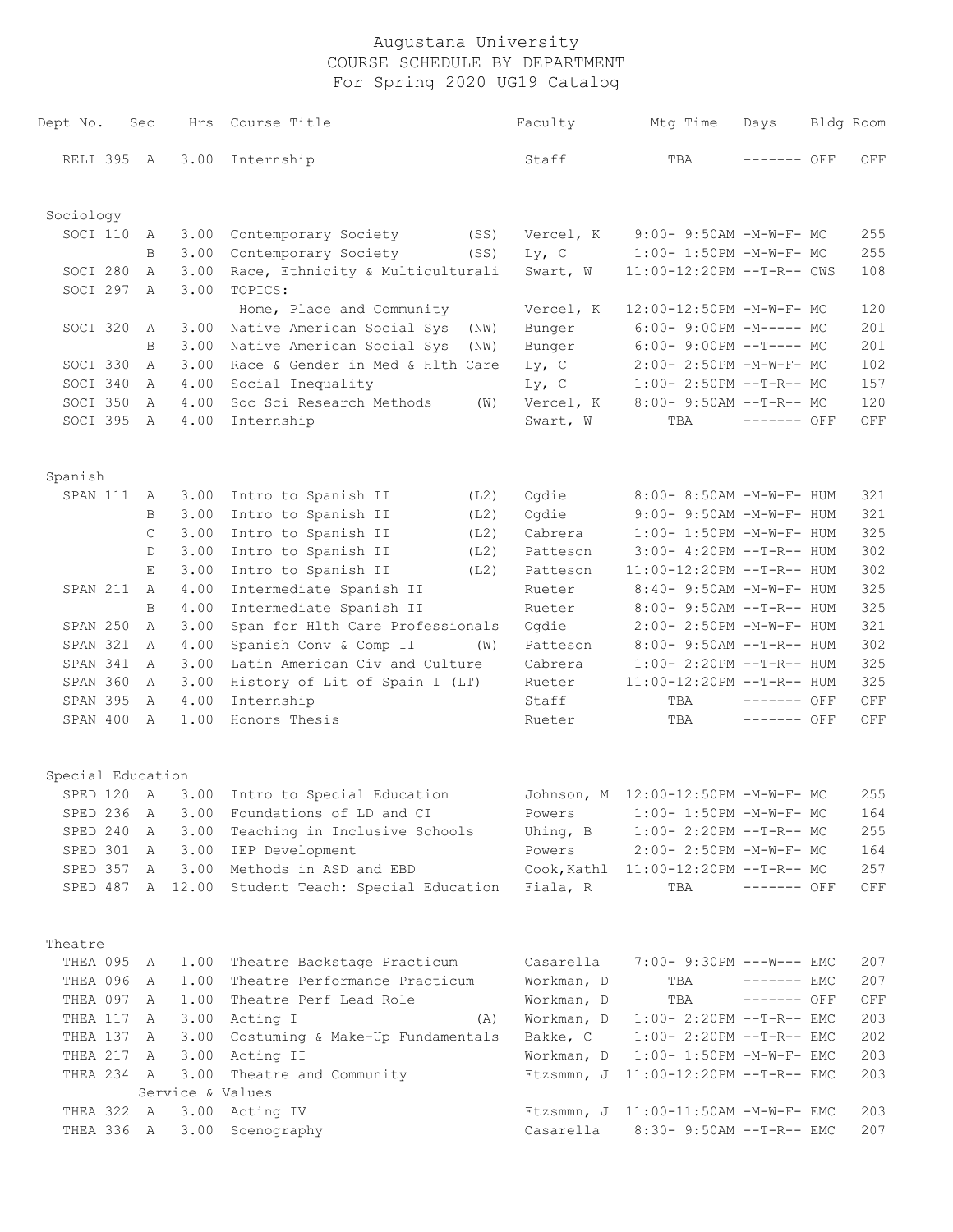| Dept No. Sec             |   |      | Hrs Course Title                               |                      | Faculty Mtg Time                  | Days         | Bldg Room |
|--------------------------|---|------|------------------------------------------------|----------------------|-----------------------------------|--------------|-----------|
|                          |   |      | <b>GRADUATE COURSES</b>                        |                      |                                   |              |           |
|                          |   |      |                                                |                      |                                   |              |           |
| Accounting<br>ACCT 549 A |   |      | 3.00 Auditing                                  |                      | Olson, A 12:00- 1:50PM -M-W-F- MC |              | 101       |
| ACCT 645 A               |   |      | 3.00 Organizational Tax                        |                      | Hybertson 8:00- 9:50AM -M-W-F- MC |              | 101       |
| ACCT 695 A               |   |      | 3.00 Accounting Internship                     | Gardner, S           | TBA                               | ------- OFF  | OFF       |
|                          |   |      |                                                |                      |                                   |              |           |
| Athletic Training        |   |      |                                                |                      |                                   |              |           |
| AT 501                   | A |      | 2.00 Clin Exper in Sports Medicine II          | Rinne<br>Schoenherr  | $11:00-11:50AM$ --T-R-- ELMN      |              | 232       |
| AT 520                   | А |      | 3.00 Treatment Techniques in AT                | Day, $J$             | 8:00- 8:50AM -M-W-F- ELMN         |              | 232       |
| AT 560                   | А |      | 4.00 Advanced Injury Eval & Treatment          | Schoenherr           | 9:00- 9:50AM -MTW-F- ELMN         |              | 232       |
| AT 592                   | A |      | 3.00 Clinical Experiences in AT II             | Lindberg<br>Day, $J$ | 7:30- 8:50AM --T-R-- ELMN         |              | 232       |
| AT 620                   | А |      | 4.00 Adv Procedures & Simulation AT            | Dav, J               | TBA                               | ------- OFF  | OFF       |
| AT 640                   | А | 4.00 | Phys & Psyc Injury & Healing Pro               | Day, J               | $11:00-1:30PM -T-R--ELMN$         |              | 177       |
| AT 668                   | A | 1.00 | BOC Preparation                                | Schoenherr           | 8:00- 8:50AM --T-R-- ELMN         |              | 230       |
| AT 671                   | A | 1.00 | Athletic Training Research II                  | Day, J               | 9:00- 9:50AM ----R-- OFF          |              | OFF       |
| AT 695                   | A | 9.00 | Clinical Immersion in AT                       | Gerry, B             | TBA                               | $------$ OFF | OFF       |
| Business Administration  |   |      |                                                |                      |                                   |              |           |
| BSAD 545 A               |   |      | 3.00 Adv Sport Marketing & Promotion           | Powell               | 6:30- 9:30PM ----R-- MC           |              | 101       |
| BSAD 580 A               |   |      | 3.00 Business Law II                           | Harris, J            | $1:00-2:20PM -T-R--MC$            |              | 103       |
| BSAD 625 A               |   |      | 3.00 Sport Finance                             | Willard              | $6:30-9:30PM -M--- MC$            |              | 103       |
| Comm and Media Studies   |   |      |                                                |                      |                                   |              |           |
|                          |   |      | COMM 650 A 3.00 Leadership and Decision-Making | Bart, H              | $6:00-9:00PM --T---HUM$           |              | 302       |
| Education                |   |      |                                                |                      |                                   |              |           |
| EDUC 600 A               |   |      | 3.00 Intro to Graduate Research                | Uhing, B             | TBA                               | $------$ OFF | ONLN      |
|                          | B |      | 3.00 Intro to Graduate Research                | Syed, D              | TBA                               | $------$ OFF | ONLN      |
| EDUC 601                 | A | 3.00 | History/Philosophy of Education                | Hennard              | TBA                               | ------- OFF  | ONLN      |
|                          | B | 3.00 | History/Philosophy of Education                | Hennard              | TBA                               | ------- OFF  | ONLN      |
|                          | C | 3.00 | History/Philosophy of Education                | Schultz, S           | TBA                               | ------- OFF  | ONLN      |
| EDUC 607                 | А | 3.00 | Foundations & Princ of Curriculm               | Cook, Kathl          | TBA                               | ------- OFF  | ONLN      |
|                          | B | 3.00 | Foundations & Princ of Curriculm               | Cook, Kathl          | TBA                               | ------- OFF  | ONLN      |
| EDUC 611                 | A | 3.00 | Differentiation and Diversity                  | Ashworth             | TBA                               | ------- OFF  | ONLN      |
|                          | B | 3.00 | Differentiation and Diversity                  | D'Souza              | TBA                               | ------- OFF  | ONLN      |
| EDUC 6110 A              |   | 3.00 | STEM Fundamentals                              | LearnerEdg           | TBA                               | ------- OFF  | ONLN      |
|                          | B | 3.00 | STEM Fundamentals                              | LearnerEdg           | TBA                               | ------- OFF  | ONLN      |
| EDUC 6111 A              |   | 3.00 | STEM Bridges                                   | LearnerEdg           | TBA                               | ------- OFF  | ONLN      |
|                          | B | 3.00 | STEM Bridges                                   | LearnerEdg           | TBA                               | ------- OFF  | ONLN      |
| EDUC 6112 A              |   | 3.00 | STEM Implementation                            | LearnerEdg           | TBA                               | ------- OFF  | ONLN      |
|                          | B | 3.00 | STEM Implementation                            | LearnerEdg           | TBA                               | ------- OFF  | ONLN      |
| EDUC 6120 A              |   | 3.00 | Tech & the 21st Century Learner                | LearnerEdg           | TBA                               | ------- OFF  | ONLN      |
|                          | B | 3.00 | Tech & the 21st Century Learner                | LearnerEdg           | TBA                               | ------- OFF  | ONLN      |
| EDUC 6121 A              |   | 3.00 | Web Based Instruction                          | LearnerEdg           | TBA                               | ------- OFF  | ONLN      |
|                          | B | 3.00 | Web Based Instruction                          | LearnerEdg           | TBA                               | ------- OFF  | ONLN      |
| EDUC 6122 A              |   | 3.00 | Instructional Technology Tools                 | LearnerEdg           | TBA                               | ------- OFF  | ONLN      |
|                          | B | 3.00 | Instructional Technology Tools                 | LearnerEdg           | TBA                               | ------- OFF  | ONLN      |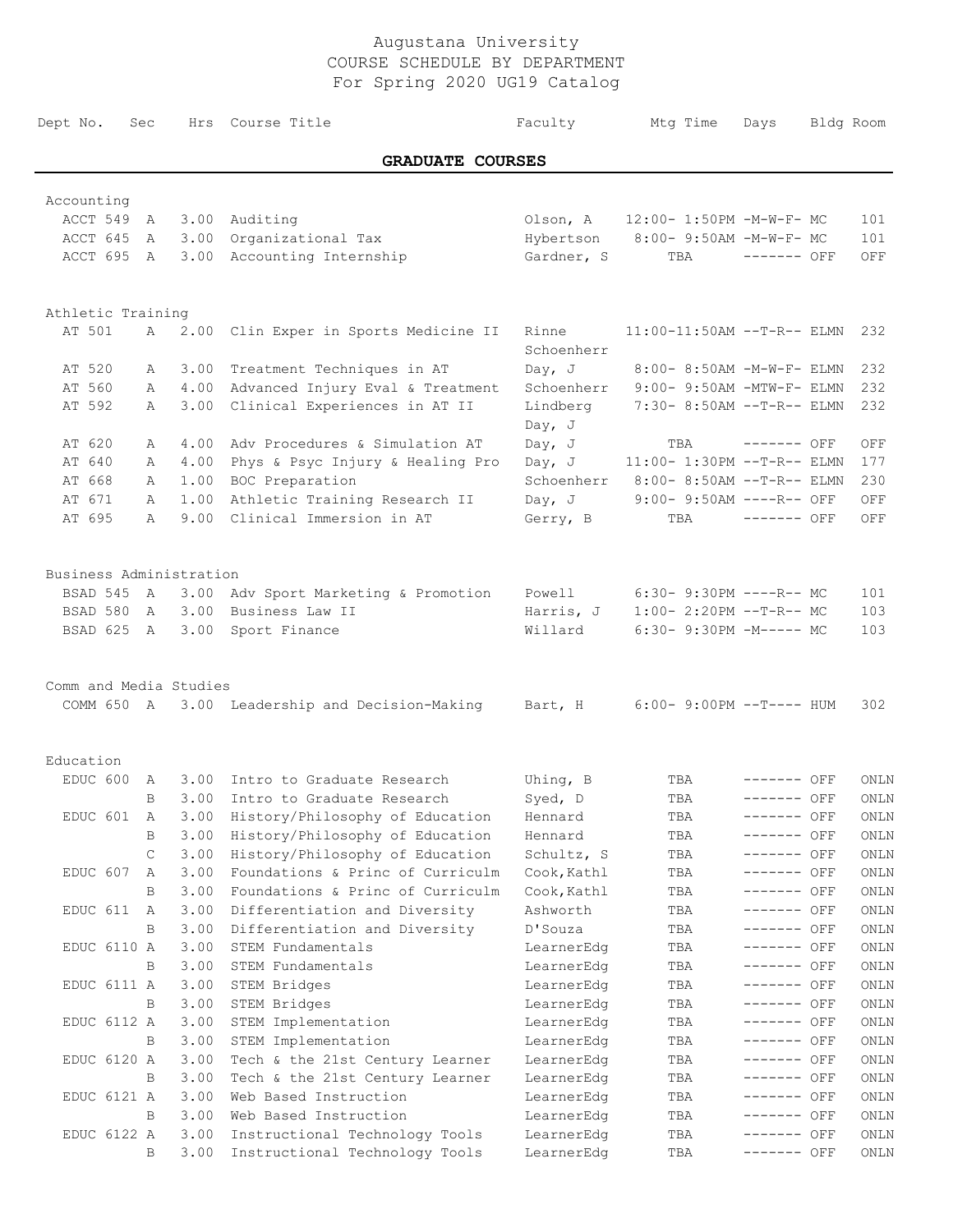| Dept No.           | Sec | Hrs  | Course Title                          | Faculty                 | Mtg Time                    | Days         | Bldg Room |
|--------------------|-----|------|---------------------------------------|-------------------------|-----------------------------|--------------|-----------|
| EDUC 6131 A        |     | 3.00 | The Brain & Best Pract Teaching       | LearnerEdg              | TBA                         | ------- OFF  | ONLN      |
|                    | B   | 3.00 | The Brain & Best Pract Teaching       | LearnerEdg              | TBA                         | ------- OFF  | ONLN      |
| EDUC 6132 A        |     | 3.00 | Inquiry Teaching and Learning         | LearnerEdg              | TBA                         | ------- OFF  | ONLN      |
|                    | B   | 3.00 | Inquiry Teaching and Learning         | LearnerEdg              | TBA                         | ------- OFF  | ONLN      |
| EDUC 6142 A        |     | 3.00 | Autism Spectrum Pedagogy              | LearnerEdg              | TBA                         | ------- OFF  | ONLN      |
|                    | B   | 3.00 | Autism Spectrum Pedagogy              | LearnerEdg              | TBA                         | ------- OFF  | ONLN      |
| EDUC 615           | A   | 3.00 | Technology in Education               | Whiting                 | TBA                         | ------- OFF  | ONLN      |
|                    | B   | 3.00 | Technology in Education               | Sun, L                  | TBA                         | ------- OFF  | ONLN      |
| EDUC 6150 A        |     | 3.00 | Lit Assess & Teacher Practice         | LearnerEdg              | TBA                         | ------- OFF  | ONLN      |
|                    | B   | 3.00 | Lit Assess & Teacher Practice         | LearnerEdg              | TBA                         | ------- OFF  | ONLN      |
| EDUC 6151 A        |     | 3.00 | Read Undrstnd: Comprehen InstK-12     | LearnerEdg              | TBA                         | ------- OFF  | ONLN      |
|                    | B   | 3.00 | Read Undrstnd: Comprehen InstK-12     | LearnerEdg              | TBA                         | ------- OFF  | ONLN      |
| EDUC 6152 A        |     | 3.00 | Teaching Reading in Content Area      | LearnerEdg              | TBA                         | ------- OFF  | ONLN      |
|                    | B   | 3.00 | Teaching Reading in Content Area      | LearnerEdg              | TBA                         | ------- OFF  | ONLN      |
| EDUC 6160 A        |     | 3.00 | Inclusionary Practice Education       | LearnerEdg              | TBA                         | ------- OFF  | ONLN      |
|                    | B   | 3.00 | Inclusionary Practice Education       | LearnerEdg              | TBA                         | ------- OFF  | ONLN      |
| EDUC 6163 A        |     | 3.00 | Trauma-Informed Strategies            | LearnerEdg              | TBA                         | ------- OFF  | ONLN      |
|                    | B   | 3.00 | Trauma-Informed Strategies            | LearnerEdg              | TBA                         | ------- OFF  | ONLN      |
| EDUC 6164 A        |     | 3.00 | Fundamentals Universal Design         | LearnerEdg              | TBA                         | ------- OFF  | ONLN      |
|                    | B   | 3.00 | Fundamentals Universal Design         | LearnerEdg              | TBA                         | ------- OFF  | ONLN      |
| EDUC 641E A        |     | 1.00 | Equity Literacy                       | Workshop                | TBA                         | ------- OFF  | OFF       |
| EDUC 670E A        |     | 1.00 | Using Standard Plan ELL Student       | Workshop                | TBA                         | ------- OFF  | OFF       |
| EDUC 695           | A   | 3.00 | Research Synthesis Project            | Andrews, SE             | TBA                         | ------- OFF  | ONLN      |
|                    | B   | 3.00 | Research Synthesis Project            | Johnson, M              | TBA                         | ------- OFF  | ONLN      |
|                    | C   | 3.00 | Research Synthesis Project            | Powers                  | TBA                         | ------- OFF  | ONLN      |
|                    | D   | 3.00 | Research Synthesis Project            | Waring, S               | TBA                         | ------- OFF  | ONLN      |
|                    | Ε   | 3.00 | Research Synthesis Project            | Waring, S               | TBA                         | ------- OFF  | ONLN      |
|                    | F   | 3.00 | Research Synthesis Project            | Syed, D                 | TBA                         | ------- OFF  | ONLN      |
|                    | G   | 3.00 | Research Synthesis Project            | Thomas, A               | TBA                         | ------- OFF  | ONLN      |
|                    | Н   | 3.00 | Research Synthesis Project            | Griese, A               | TBA                         | ------- OFF  | ONLN      |
|                    |     |      |                                       |                         |                             |              |           |
| Genetic Counseling |     |      |                                       |                         |                             |              |           |
| GENC 610 A         |     | 1.00 | Sem in Med Genetics/Journal Club      | Loman, R<br>Berninger   | $1:00-1:50PM$ ---W--- OFF   |              | OFF       |
|                    |     |      | GENC 621 A 2.00 Genetic Counseling II | Loman, R<br>Berninger   | $1:00-2:50PM$ ----R-- FSC   |              | 363       |
| GENC 623           | A   |      | 2.00 Genetic Counseling IV            | Stein                   | $3:00-4:50PM -T---$ OFF     |              | OFF       |
| GENC 631           | A   | 3.00 | Genetics in Medicine II               | Stein                   | $11:00-12:20PM$ --T-R-- FSC |              | 363       |
| GENC 637 A         |     |      | 2.00 Cancer Genetics                  | Risty, L<br>De Rosa, D  | 2:10- 4:00PM ---W--- OFF    |              | OFF       |
| GENC 638           | A   | 3.00 | Reproductive Genetics                 | De Berg, K<br>Kragnbrng | 8:30- 9:50AM --T-R-- OFF    |              | OFF       |
| GENC 661 A         |     |      | 2.00 Genetics in the Community II     | Brown, S                | 12:00- 1:50PM --T---- OFF   |              | OFF       |
|                    |     |      |                                       | Straight L              |                             |              |           |
| GENC 671           | B   | 2.00 | Genetics in the Community II          | Procko, A<br>Bell, M    | 12:00- 1:50PM --T---- OFF   |              | OFF       |
|                    | A   |      | 1.00 Genetic Counseling Research II   |                         | $3:00-3:50PM -T---$ OFF     |              | OFF       |
|                    | B   |      | 1.00 Genetic Counseling Research II   | Scocchia                | TBA                         | $------$ OFF | OFF       |
| GENC 673           | A   |      | 3.00 Genetic Counseling Research IV   | Bell, M                 | 2:00- 2:50PM --T---- OFF    |              | OFF       |
| GENC 681           | A   |      | 2.00 Clin Practicum Gen Counseling II | Loman, R                | TBA                         | ------- OFF  | OFF       |
|                    | B   |      | 2.00 Clin Practicum Gen Counseling II | Berninger               | TBA                         | ------- OFF  | OFF       |
| GENC 683           | A   |      | 4.00 Clinical Practicum Gen Couns IV  | Loman, R                | TBA                         | ------- OFF  | OFF       |
|                    | B   | 4.00 | Clinical Practicum Gen Couns IV       | Berninger               | TBA                         | ------- OFF  | OFF       |